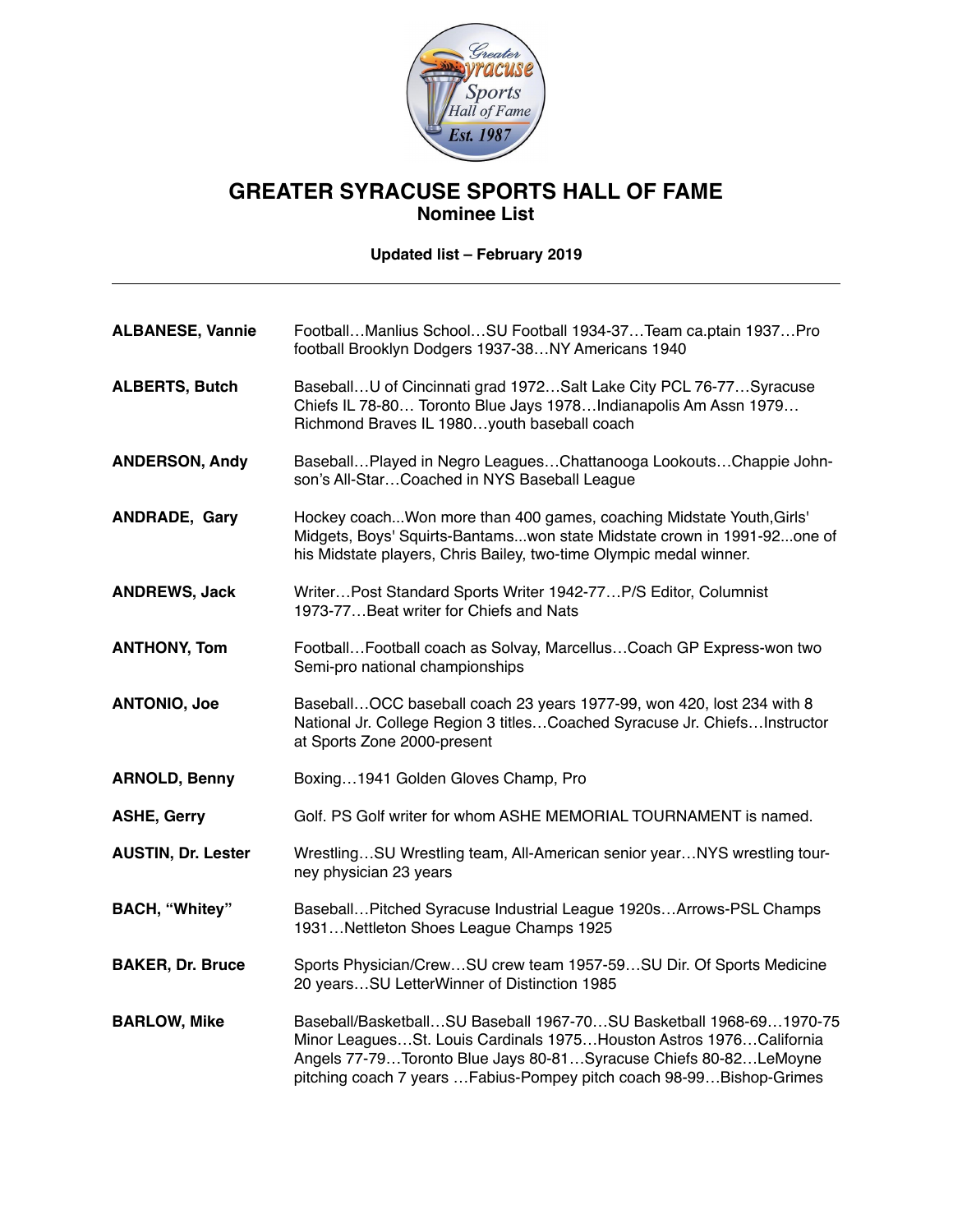HS AD 2001-present…Syracuse Baseball Wall of Fame 2003…Blindmen and Criers Award 2004

- **BARNUM, Dale** Baseball…SU baseball team catcher 1927…Syracuse Stars catcher NYP Lg 1928…Post Standard League batting champion 1929
- **BARONE, Nick** Boxing...Carmen 'Nick' Barone used his brother's name to enlist in Marines at age 16; fought in World War II at Iwo Jima … Dubbed the 'Fighting Marine' and managed by colorful 'Henny' Andrews, Nick was light-heavyweight/heavyweight contender in late '40s, early '50s … Big chance came December '50, when he fought for heavyweight title in Cincinnati against heavily-favored hometown champ Ezzard Charles, who took crown from Joe Louis … In his previous fight, Nick won 10-round main event over Jimmy Beau at Madison Square Garden, but suffered eye injury he did not disclose … Charles won, but it took first career knockdown suffered by Barone to stop fight in 11<sup>th</sup> round ... Pro career: 44-12-1 (21 wins by KO) … Lost his last three, gave up boxing, worked for Red Star Trucking (retired in '91) … Died in '06 at age 79.
- **BARRETT, Betsy** Golf...West Genesee High Golf team...Univ. of Miami golf team
- **BASILE, Lenny** Born in Syracuse, CBA (football, Basketball, baseball)...became TV cameraman, 1959-67, at WSYR Channel 3), with NBC 1967-97...Today Show then switched to sports...five Emmys (World Series, Stanley Cup, Super Bowl)
- **BASILE, Tony** Track...CBA Track MVP & co-captain 1973...10 time CNY City League Champion…NYS 440 yd-placed 2nd…8 time Section III Champion (mile, 160, 330, 440, etc)...HS All-American in 300 (4<sup>th</sup> in US)...Fordham University track tm, captain sr. yr….1976 Qualified Olympic trials in 200…Colonel 174th Fighter Wing A.N.G.
- **BEARE, Kathryn** Baseball…All-American Girls Baseball Lg w/ South Bend and Ft. Wayne 1946…Prosperity Co.-NYS Champs
- **BECKER, Bob** Baseball…SU Baseball team…Philadelphia Phillies NL 1897-98
- **BENNETT, Kerry Softball Coach...C-NS Softball coach 1982-present...Won 3 NYS Class-A soft**ball titles 1989, 98, 03…Won 10 Section III Softball titles…OHSL Coach of Yr 1996, 99, 01…NYS Coach of Yr 1999…C-NS Coaching Record 444-112… Coach Renegades travel tm 1986-pr…Coach Renegades Gold tm 2000-pr… ASA National Tournament S Dakota 2002…ASA Nat. Tournament Texas 2003…ASA Nat. Tournament Indiana 2004
- **BERTRAND, Keri Ann** Athlete...ES-M grad (1988) distance runner...All American at Georgetown...semi-finalist in 1500 meters 1996 Olympic trials...third American finisher in NYC marathon in 2000...named New York state runner of year...OB/ GYN practice in California.
- **BESDIN, Mel** Basketball…Central High Basketball 1947-49…1st team All-City 1947-48…1st team All-City 1948-49…1949 City League leading scorer…Manlius basketball and baseball teams 1949-50…SU basketball team 1952-54…Member of SU's 800 points club…Syracuse Jewish Hall of Fame 1975…Rochester Jewish Hall of Fame 1976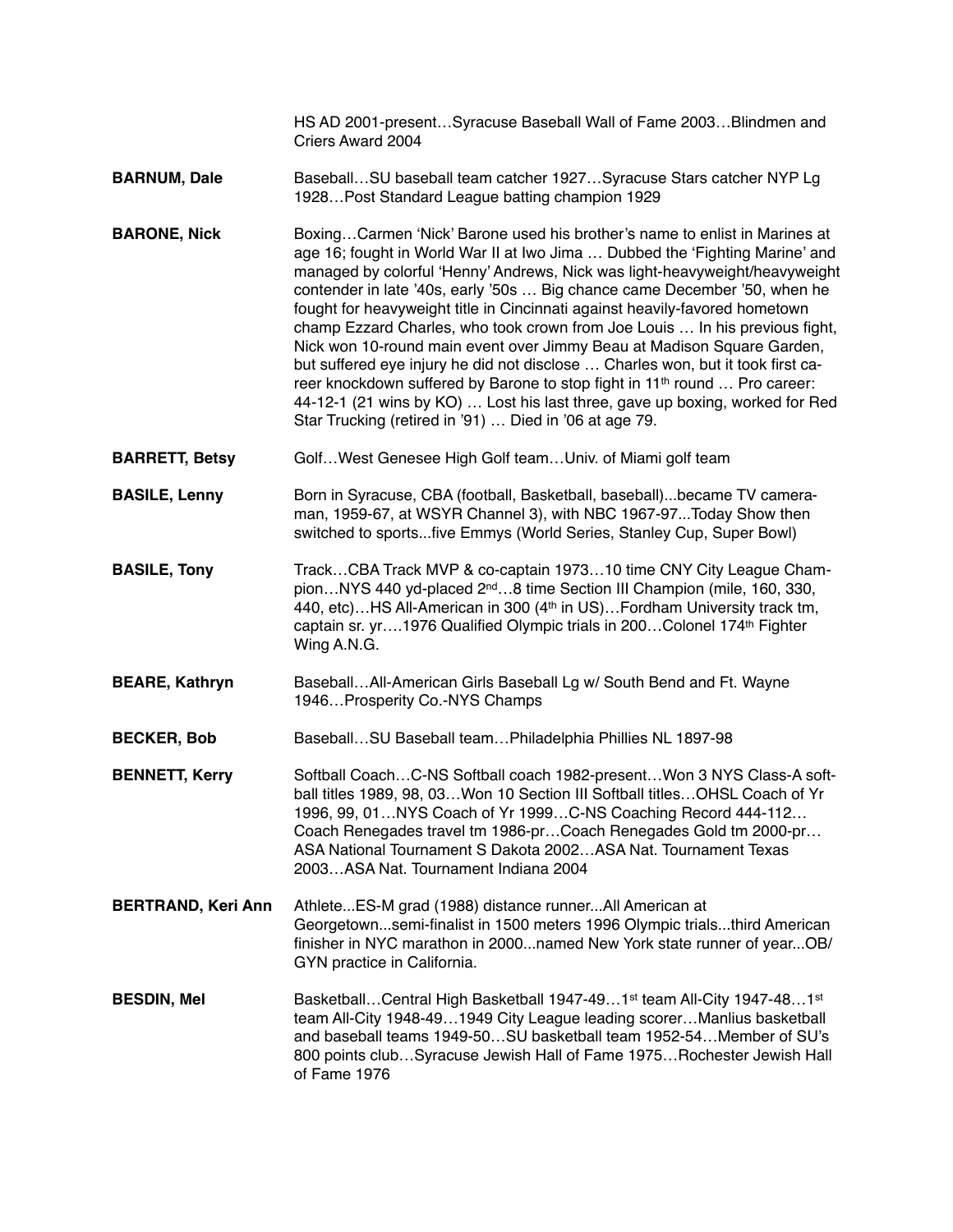- **BIMSON, Robin** Softball…Liverpool High softball pitcher…Ithaca College pitcher 1997-2000, NCAA tournament 2000
- **BLACKFORD, Tom** High school basketball coach...in 30 plus years, has won seven league, six sectional and five regional championships...coached Adonal Foyle at Hamilton High...over 400 win club...inducted into New York State basketball Hall of Fame in 2012.
- **BLAICH, Greg** (Official) Homegrown basketball official and decorated member of Board 38 for decades … Won Al DiStaola Silver Whistle Award … Operated restaurant/bar, which used to be called Dublin's, for many years … Owner/manager of Hill 'n Dale golf course … Son of the late Don Blaich, who was an outstanding local official.

**BORGOGNONI, Charles** (Contributor)—Canastota native came from Oswego to Our Lady of Pompei in 1949 … 'Father Charles' became Roman Catholic chaplain at Syracuse University's Alibrandi Center in '62, and involved with SU's College of Visual and Performing Arts from '62-91 … He directed the Pompeian Players, even acquiring Broadway sets compliments of famed producer David Merrick … A fixture on the Hill for decades, Father Borgognoni was honored with 'Father Charles Day' proclamation in Syracuse in'86 … An SU Honorary Letterwinner of Distinction, he is best known as the cleric with the Orange cap and sweater on SU's football sideline and basketball bench … That began when he walked into Ben Schwartzwalder's office and asked if he might join the team for the SU-Notre Dame game in New York City. Ben said not just one game, "every game." … 'Father Charles' died at 84 in 2007.

- **BRADY, Humbert** Boxing…Pro Boxer late teens & early 1920's
- **BRADY, Jackie** Boxing…aka/Adam Jackie Pizzica…Pro Boxer 1920's
- **BRADY, Ralph** Boxing…aka/Ralph Pizzica…Pro Boxer 1914-20, 200 fights…Contender CNY lightweight champ…Died Aug 31, 1966 (age 68)
- **BRAGMAN, Mike** Baseball…No. Syracuse baseball team…All County Outfielder…SU Baseball team 2 years…Saved NYS pro baseball in 14 cities w/ NYS facility bill in 1995…Syracuse Baseball Wall of Fame 2004
- **BRENNEMAN,Mark** Golf administrator…outstanding scholastic golfer, Syracuse District Golf Assn. junior player of year…New York State junior quarterfinalist…became PGA head pro at Spyglass, Pebble Beach 1994-2000…General Manager Shadow Creek in Las Vegas '00 to present.
- **BRIGGS, Arnie** Track & Field…SU ast track coach 40 yrs…Ran in 24 Boston Marathons…A founder of Syracuse track club
- **BROOKS, Jerry** Baseball...Fowler High Baseball 1982-85...Onondaga Senior Babe Ruth Lg... Clemson U 86-88…Great Falls 1988…Bakersfield - Calif League 1989…San Antonio- Texas League 1990… Albuquerque- PCL 91-94…PCL All-Star team 91&93…LA Dodgers NL 1993 … Indianapolis- American Assn 1995…Florida Marlins- NL 1996… Charlotte IL 1996…Japan Pacific League 97-98…Norfolk Tides IL 1999…Mexican Leagues 2000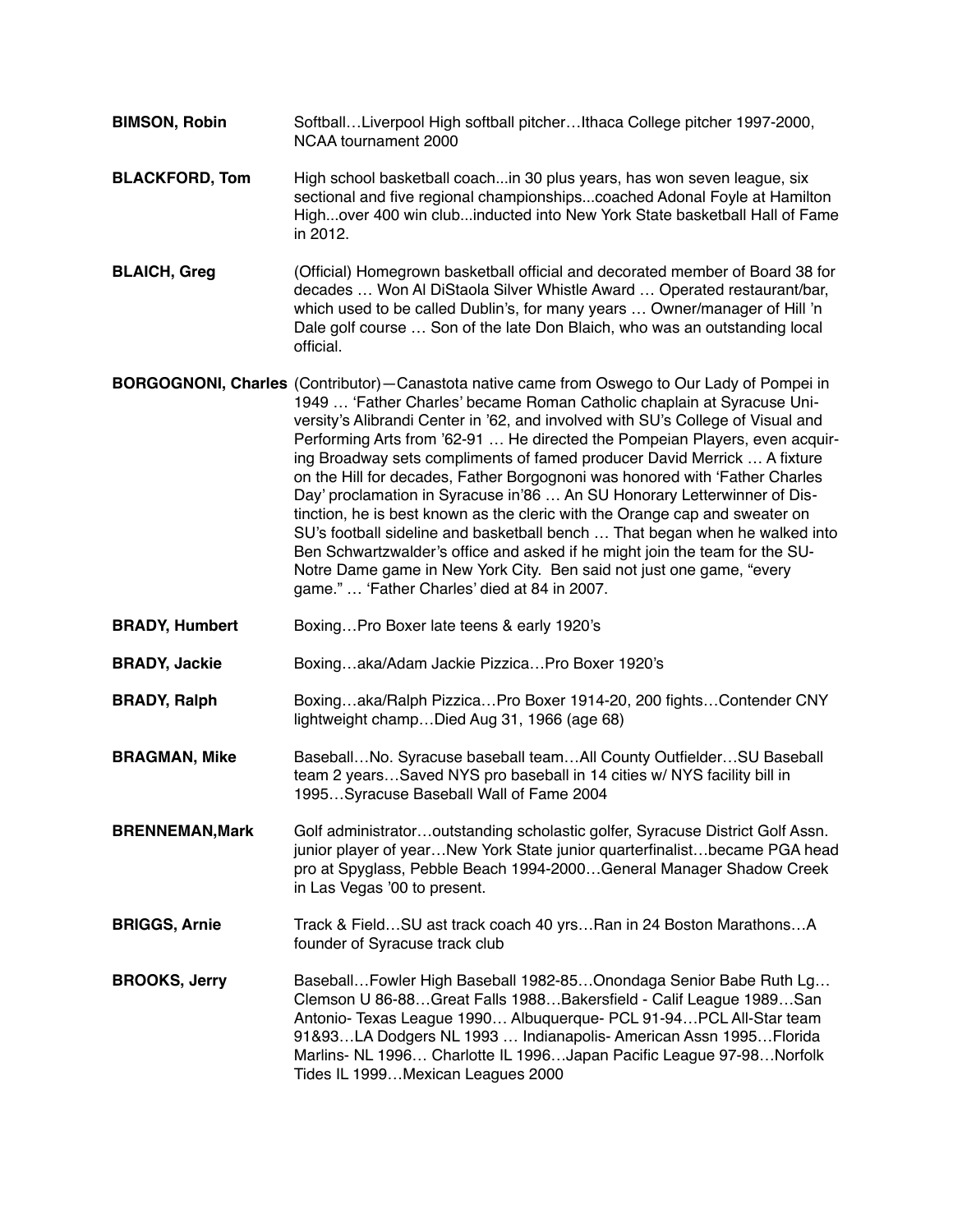| <b>BROTON, Denise</b>   | Golf Won numerous ladies golf events Won P-S Women's Am in 1995<br>Won 4 Babe Zaharias Memorial titles 2005 & 2006                                                                                                                                                                                      |
|-------------------------|---------------------------------------------------------------------------------------------------------------------------------------------------------------------------------------------------------------------------------------------------------------------------------------------------------|
| <b>BROWN, James R</b>   | Baseball, Adminstrator-Manager, CoachMoved to Syracuse age 15Central<br>High Baseball team 1951-52Syracuse Braves (Semi-Pro) 1954 Syracuse<br>Braves & Monarchs 1956Several yrs in CNY Baseball League                                                                                                  |
| <b>BRYANT, Hy</b>       | Volleyball Coach OCC 1984-97 Marcellus High Volleyball Coach 1997-pr<br>OCC Athletic Hall of Fame 2003 Empire State Games Scholastic Coach<br>Onondaga Volleyball Club 15 yrs                                                                                                                           |
|                         | BUCKTOOTH, Freeman LacrosseLafayette High foot & lacrosseAll-County linebacker 1970<br>Onondaga Athletic Club LacrosseSU Lacrosse teamSyracuse Warriors<br>Box Lacrosse tmLafayette High Lacrosse CoachCoach of Iroquois Nation-<br>al teamCoach w/ Syracuse Smash 1999                                 |
| <b>BUGENHAGEN, Gary</b> | FootballSU Football-Tackle 1965-66All-American selection 1966Buffalo<br>Bills AFL 1967Boston Patriots 1969-70                                                                                                                                                                                           |
| <b>BURRELL, George</b>  | SoftballSolvay team's 1940-50'sLutzy's NYS Champions 1949Joe<br>Charles- Al Cervi Softball team                                                                                                                                                                                                         |
| <b>BURNS, Andy</b>      | BaseballSyracuse Stars 1917Nettleton's, Industrial Lg 1919-34Brown-<br>Lipe Chapin, Ind League 1923Ind Leagues Player & Mgr 16 yrs                                                                                                                                                                      |
| <b>BURCHELL, Fred</b>   | BaseballSyracuse Stars pitcher NYS Lg 1912-14Syracuse Stars owner/<br>mgr 1912-14 Philadelphia Phillies NL 1903 Baltimore Orioles Eastn Lg<br>1904-07 Boston Red Sox AL 1907-09 Buff. Bisons Eastn Lg 1909-10<br>Montreal Eastn Lg 1911Newark Bears IL manager 1926Toronto Maple<br>Leafs IL coach 1928 |
| <b>BUTTON, Jon</b>      | Basketball Bishop Grimes Basketball 1969-70 1 <sup>st</sup> team All-City Basketball<br>1969-70                                                                                                                                                                                                         |
| <b>BUTTON, Jon</b>      | Auto RacingNASCAR RacerNYS Champion Drag racing                                                                                                                                                                                                                                                         |
| <b>BYRNE, Joe</b>       | BasketballSt. Lucy's 1922-24CBA 1924-27Coached St. Lucy's (1931-37,<br>40-44), CBA (1940-44), Cathedral (1952-53), Most Holy Rosary (1953-54)<br>Coach, Official, advisor 1931-70  CBA Sports Hall of Fame 2002                                                                                         |
| <b>BYRNE, Vincent</b>   | Boxing East Collegiate Boxing Champ 1943 SU Letterman of Distinction<br>1983                                                                                                                                                                                                                            |
| <b>BYRNE, William</b>   | Boxing2-time Collegiate Boxing championSU Letterman of Distinction<br>1980                                                                                                                                                                                                                              |
| <b>CALO, Frank</b>      | BaseballNorth High baseball team 1940-42General Electric basketball<br>teamSyracuse Chiefs 1956-57 Ply/MgrLeMoyne College Baseball Coach<br>1964-67                                                                                                                                                     |
| <b>CALOIA, Raphael</b>  | BowlingOne of only four 2-time winners of Post Standard Master Bowling<br>tournaments in 1968-69Syracuse Bowling Hall of Fame 1977                                                                                                                                                                      |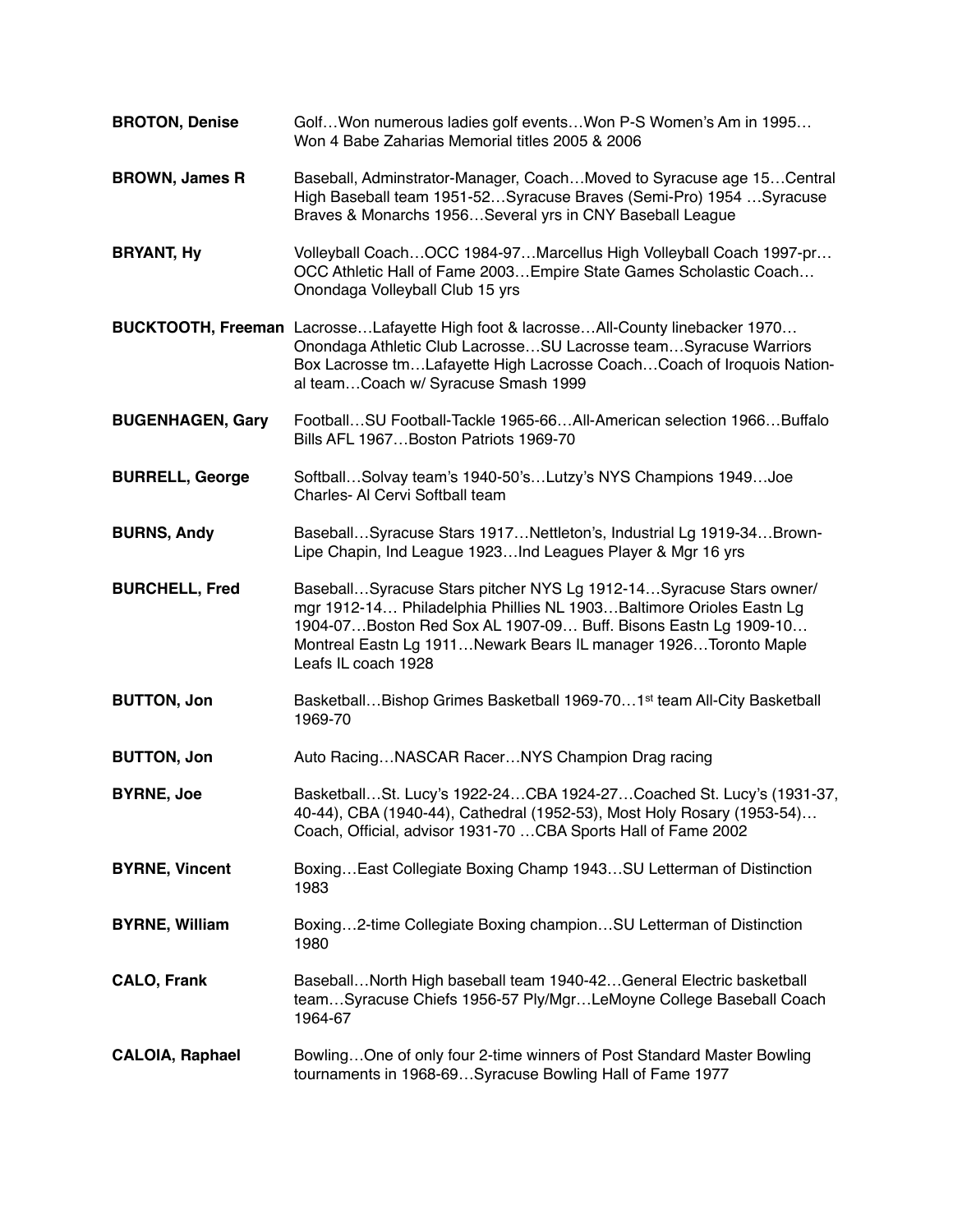| <b>CALOIA, Vito</b>       | BowlingSyracuse Bowling Hall of Fame 1973                                                                                                                                                                                                                                                                                                                                                                                                                                                                                                                                                                                                                                                                                                                                                                                                                                              |
|---------------------------|----------------------------------------------------------------------------------------------------------------------------------------------------------------------------------------------------------------------------------------------------------------------------------------------------------------------------------------------------------------------------------------------------------------------------------------------------------------------------------------------------------------------------------------------------------------------------------------------------------------------------------------------------------------------------------------------------------------------------------------------------------------------------------------------------------------------------------------------------------------------------------------|
| <b>CALDWELL, Craig</b>    | BasketballNottingham started as 7 <sup>th</sup> grader-played 6 varsity seasons<br>1985-923-time 1st team selection 1989, 90, 91All-CNY selection 1991<br>NYS Class B Player of the Yr 1991Won 5 OHSL Metro titlesNYS Record<br>most games played, 131Set Sect. 3 Record most 3-pts made, 168Cleve-<br>land State                                                                                                                                                                                                                                                                                                                                                                                                                                                                                                                                                                      |
| <b>CALDWELL, Donny</b>    | Basketball/BaseballCentral High star 1944-47First black Basketball player<br>at LeMoyne College in 1948                                                                                                                                                                                                                                                                                                                                                                                                                                                                                                                                                                                                                                                                                                                                                                                |
| <b>CAMPBELL, Dick</b>     | (Coach Wrestling/Golf) - Was a 98-pound scholastic wrestler for Marcellus who<br>went on to Michigan State  Over 40 years coaching golf at Skaneateles,<br>Dick's teams won a New York State-record 569 matches. Among his many fine<br>players on the links, the most heralded was Hall of Famer/Tour winner Tom<br>Scherrer  Over 20 years coaching wrestling at Skaneateles, his teams post-<br>ed an overall mark of 173-73-1. Even more impressive was a 166-49 record<br>following a slow start  And he later reestablished the school's wrestling pro-<br>gram  A fine golfer himself, daughter Julie is a former Herald Women's<br>champion  Officiated wrestling  Dick is a 2010 Section 3 Wrestling Hall of<br>Fame inductee.                                                                                                                                                |
| <b>CAPPELLETTI, Cosmo</b> | Basketball/FootballNorth High 2 sport athlete1 <sup>st</sup> team All-City Basketball<br>1941-421935 Marksons Jrs NYS Champs                                                                                                                                                                                                                                                                                                                                                                                                                                                                                                                                                                                                                                                                                                                                                           |
| <b>CAPPELLETTI, John</b>  | Basketball/Baseball/Foot CBA High School All-Schiller Football tm                                                                                                                                                                                                                                                                                                                                                                                                                                                                                                                                                                                                                                                                                                                                                                                                                      |
| <b>CARD, Herm</b>         | Official/PlayerNYS Baseball Umpires Assn 35 yrsNYS Ump. of Yr 1999<br>Umpire-softball, Empire St Games, CNY High School, Regional NCAA, In-<br>ternational & World University Games  SU Baseball team 1966-68 Blind-<br>men Criers Kearney Award 1998                                                                                                                                                                                                                                                                                                                                                                                                                                                                                                                                                                                                                                  |
| <b>CARLIN, Ed</b>         | WrestlingNewton, NJ, native ('35), moved to Bainbridge ('45)  One loss in<br>4 years wrestling for Bainbridge High Wrestled 4 years at Syracuse ('54-58);<br>senior co-captain, co-winner of Davidson Outstanding Wrestler Award<br>Bachelors, Master's degrees  Taught public school phys. ed.  SU freshman<br>coach (his '60 team unbeaten Eastern champs)  Ed named SU varsity coach<br>in '63  Started SU's 1st summer camp, organized Matmen's Club (pre-Or-<br>ange Pack)  Retired after 33 years as head coach: despite lack of scholar-<br>ships, had record of 275-184-7, won 5 Eastern titles, top 3 finish 11 of his last<br>15 years  Coached 22 All-Americans, 7 NCAA champions, 42 Eastern<br>champs  Eastern Coach of the Year ('89)  SU Letterwinner of Distinction<br>('91)  Wrestling Halls of Fame inductee: NY State ('86), Eastern ('05), Na-<br>tional $(707)$ . |
| <b>CARR, "Gotch"</b>      | Baseball/FootballSU Football halfback 1924-26SU Baseball team<br>1924-26SU Basketball team 1926Syracuse Stars OF 1928-29  Buff.<br>Bisons Pro Football 1927Asst football coach at SU 1930's                                                                                                                                                                                                                                                                                                                                                                                                                                                                                                                                                                                                                                                                                            |
| <b>CARR, Lou</b>          | BaseballSyracuse Stars 3rd Baseball 1905, 07-09Pittsburgh Pirates NL<br>1901SU Baseball coach 1910-46Helms College Baseball Hall of Fame                                                                                                                                                                                                                                                                                                                                                                                                                                                                                                                                                                                                                                                                                                                                               |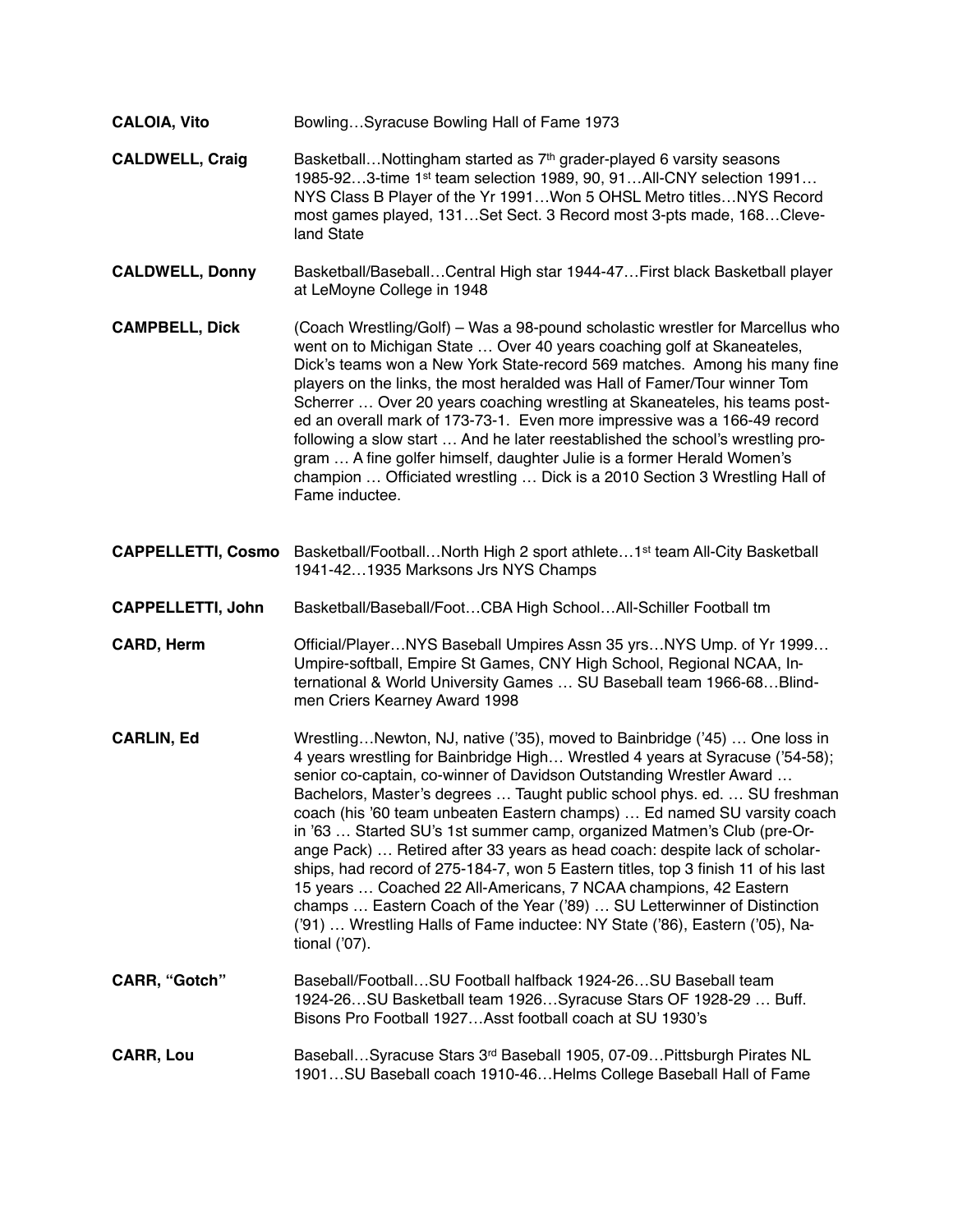- **CARROLL, Hall (T.N.T.)** Boxing…Rated within the world's top ten light heavyweights …started career winning 25 of first 26 bouts…1971 fought Bob Foster for crown…Syracuse Urban Sports Hall of Fame
- **CARROLL, Irish** Football…Baldwinsville football…All-County B'ville undefeated football team, Catholic University- Selected to Football All-American team
- **CASO, Chris** Gymnastics...East Syracuse Minoa gymnast...Great Empire State Games Gold Medalist…UCLA Gymnastics team
- **CASO, Ron** Gymnastics...Coach at East Syracuse Minoa High...Coached many collegiate gymnasts
- **CASSIDY, Scott** Baseball Pitched for Bob Yudin ('92-93) at Liverpool High; 1st team All-County … Was 7-1, 1.17 ERA senior year … As 18-year-old, selected to '94 U.S. National Babe Ruth team … Earned scholarship at Div. II South Carolina-Aiken … Transferred to LeMoyne; was Player of the Year in the D-I MAAC North, hurling for Dick Rockwell … Had program-record 18 complete games and 4 shutouts … Signed with Toronto Blue Jays; was Pioneer and Florida State all-leaguer, tossing no-hitter for Dunedin … Pitched for hometown Syracuse Chiefs … Selected for '01 U.S. World Cup team; starting pitcher for 1st World Cup game in Taiwan … Major league career with Toronto, Boston, San Diego … Best big league season '06 with Padres (6-4, 2.53, 49 strikeouts in 42.2 innings over 42 appearances … Named head coach at college alma mater in '10 (program was set for'12 return to D-II) … Liverpool ('11), LeMoyne ('15) Hall of Famer.
- **CASULLO, Bob** Football…Little Falls native…Brockport State-HM All-American…Henninger High Coach 1973-82…Baldwinsville High Coach 83 -84…Syracuse University Coach 85-94…Georgia Tech Coach 95-98… Michigan State Coach 1999… Oakland Raiders Coach 2000-03… 2002 0akland Super Bowl 37…NY Jets Tight Ends Coach 2004
- **CAVALLO, Dan** Baseball Adm...Dist 8, Little League Administrator
- **CAVEMAN Fisher** (see Charles Fazio)

**CAVENY, John** (Basketball) — Among the best Parochial League basketball players in the 1950s, Caveny starred for St. John the Evangelist's championship teams in 1957 and '58 … An all-leaguer on the court, he also hurled Evangelist to the City title in baseball as a senior … Scholarship recipient at LeMoyne, he scored 43 in a freshman game, then became one of five players (others being Dick Kenyon, Bob Dietz, Dick Lynch, Bill Stanley) who established Tom Nilandcoached program excellence. All are in LeMoyne's Athletic HOF; their '59-60 squad was the first athletic team inducted into the school's HOF … John averaged 15.9 as a soph, 15.5 as a junior, 18.1 as senior co-captain; his 16.5 ppg career stat is 10<sup>th</sup> all-time ... Captain/MVP of the '62 baseball team, John pitched six no-hit innings vs. Siena; was Athlete of the Year … Drafted by the St. Louis Hawks … Moved to Vestal in '64; sold for Syracuse-based Marsellus Casket Co.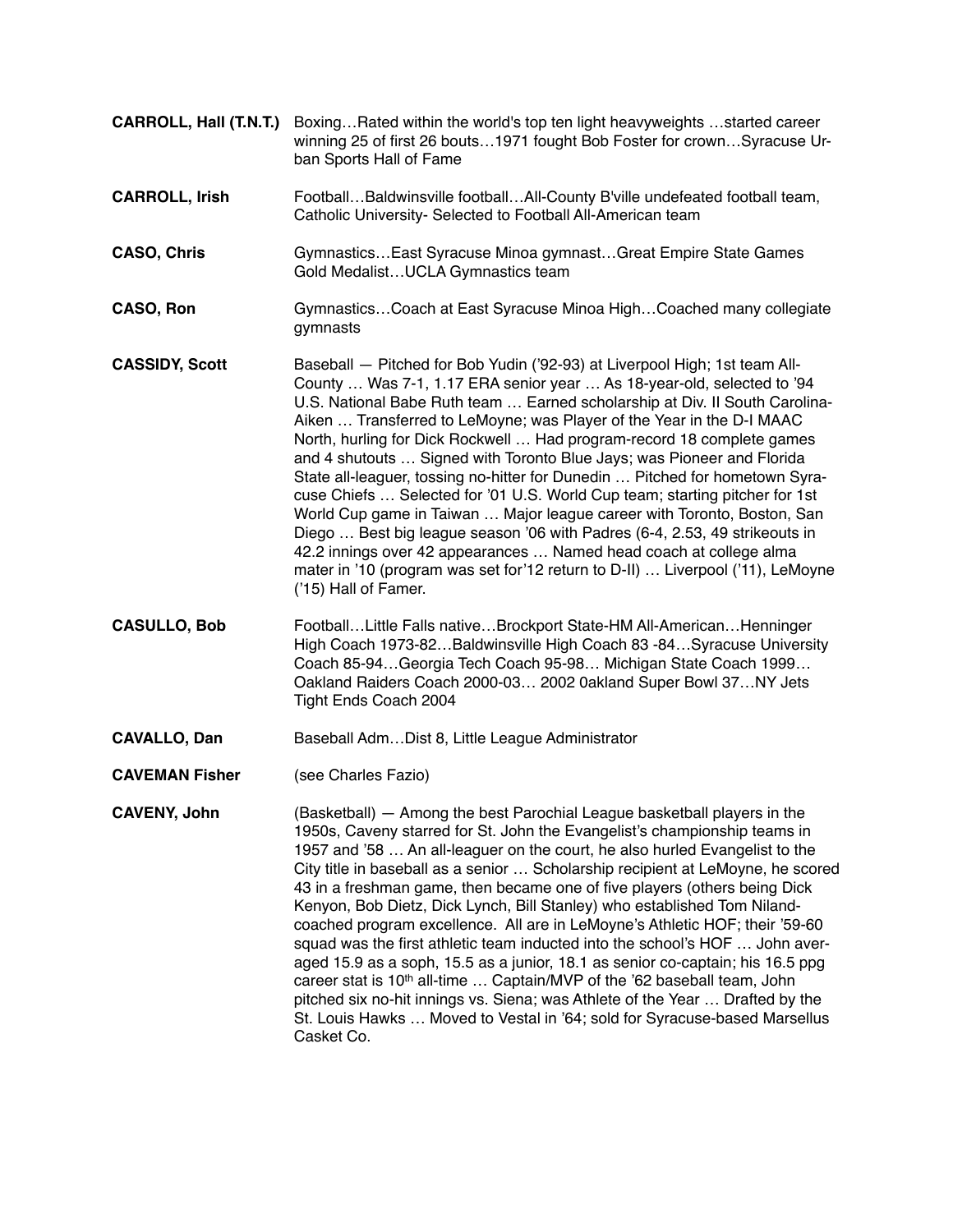- **CEPPI, Charlie** Football…Central High All-City Guard 1927…Central High Basketball tm 1927- 28… Princeton University football tm 1930-33… Princeton University Football All-American-1933…SU freshman football line coach 1935 **CHARLES, Joseph F. Sr.** Adm…Owned Joe Charles Sports- 50 yrs…Started 6 man football in CNY… Brought Biddy Basketball to CNY…Organized CNY Pop Warner football… Youth hockey programs…Board of Syracuse Nationals…Died February 1, 2002 in Florida **CHARLES, Matty** Owner of Varsity Sports Store…Formed Syracuse Little League BB
- **CHARLES, Bill** Adm…Syracuse Blazers 1969-73…Syracuse Eagles 1974-75
- **CICIARELLI, Pete** Athlete, official...Was all state QB for CBA when they won state championship in 1948...also all city in baseball and basketball...one of six brothers to play at CBA...announced Syracuse Chiefs games...high school basketball official for many years.
- **CINCOTTA, Armand** Physician…Boxing, Chiefs, high school football…USA Amateur boxing…NY Am Assn Pro Ringside Physician
- **COLEMAN, Jim** Supporter…Athletic Boaster Clubs, SU Football
- **COLLINS, Kevin** Distance Running Born in Syracuse, still holds mile record for C-NS...RIT, won All America honors in track-cross country...first American finisher in 1996 Boston Marathon...four-time winner, Syracuse Mountain Goat 10 miles...RIT Sports Hall of Fame.
- **CONNERS, John F.** Baseball…Markson's Baseball Industrial Leagues…Journal American League 1932-36…Scranton Miners- NY Penn League…Pitched against Phil Athletics-1933

## **CONTOS, Irene (Krupinski)**

Softball. Life-long Syracusan … While student at Porter School, scored 46 points in a basketball game; record for City of Syracuse schools stood for decades until broken by Hall of Famer Martha Mogish (Bishop Ludden in '76) … Irene, who raised 7 children including daughter Theresa Contos (HOF '03), is best known for softball-playing career that began in '39 at age 13 … Last year at 91, she played her 78th season in a regular — not senior — league … Plays for Change of Pace (Syr. Parks & Rec) … Invited for Women's Baseball League tryout in the '40s … Was on many state championship teams with Hall of Famer Madge Wells and Katie Beare (Women's Baseball HOF in Cooperstown) … During 1st decade of 21st century, won Gold, Silver, Bronze medals in Empire State Senior Games softball.

- **COOK, Travis** Lacrosse/Football…Lafayette Lacrosse & Football…Oswego State Football team…Onondaga Warriors Lacrosse…Syracuse Stingers Pro Lacrosse…2001 Oswego St. Hall of Fame
- **COONEY, Tom** Basketball…LeMoyne College Basketball player…LeMoyne College Basketball coach…LeMoyne Green Wave Hall of Fame… Liverpool High Girls Basketball Coach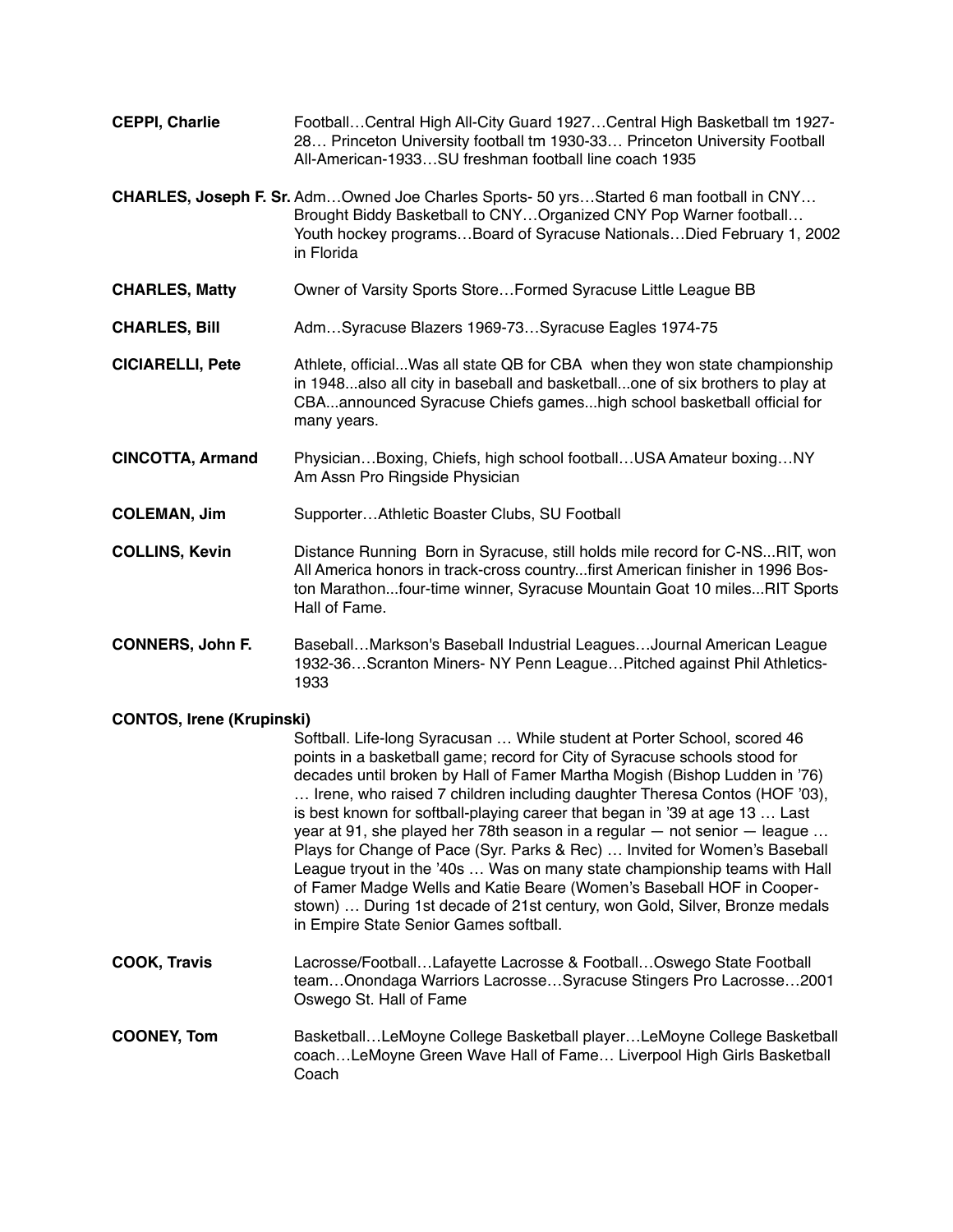| <b>CORBIN, Patrick</b>           | Baseball - While at Cicero-North Syracuse, Pat was a Central New York all-<br>star in basketball, setting a C-NS record for 3-point shots made in a game<br>Collegiate product of Mohawk Valley CC and Chipola College in Florida  A<br>second round draft pick of the California Angels, his big league career - while<br>curtailed at times by injuries - has been impressive. He's 56-54 lifetime, and<br>last season posted an 11-7 record, excellent 3.15 earned run average stellar<br>11.1 strikeouts-per-nine innings for the Arizona Diamondbacks  It has all led<br>to a lucrative multi-year deal with the Washington Nationals-a six-year deal<br>paying him nearly \$13 million this season and more than \$35 million in 2024.                                                                                                                   |
|----------------------------------|----------------------------------------------------------------------------------------------------------------------------------------------------------------------------------------------------------------------------------------------------------------------------------------------------------------------------------------------------------------------------------------------------------------------------------------------------------------------------------------------------------------------------------------------------------------------------------------------------------------------------------------------------------------------------------------------------------------------------------------------------------------------------------------------------------------------------------------------------------------|
| <b>CORNELIUS, Mike</b>           | LacrosseLafayette High Lacrosse HS AA2 time HS All American<br>1970-71CNY Lacrosse Ply of Yr 1971SU Lacrosse TeamOnon. Athletic<br>Club Box LacrosseSyracuse Warriors Box Lacrosse                                                                                                                                                                                                                                                                                                                                                                                                                                                                                                                                                                                                                                                                             |
| <b>CORRIDON, Frank "Fiddler"</b> |                                                                                                                                                                                                                                                                                                                                                                                                                                                                                                                                                                                                                                                                                                                                                                                                                                                                |
|                                  | BaseballProvidence EL 1899-1902Chicago Cubs 1903-04Philadelphia<br>Phillies NL 1904-10St. Louis Cardinals 1910Buffalo Bisons Eastern<br>League 1911-12Springfield- Eastern Lg 1913 Central High baseball coach<br>1923                                                                                                                                                                                                                                                                                                                                                                                                                                                                                                                                                                                                                                         |
| <b>COSTELLO, Joe</b>             | Baseball/BasketballWesthill All-City 2 sports (62-64)All-County Baseball<br>Team1 <sup>st</sup> team All-county Basketball 1961-621 <sup>st</sup> team All-County Basketball<br>1963-64 San Francisco Giants chain 1964-71 Local softball hr hitting star,<br>varsity leagues                                                                                                                                                                                                                                                                                                                                                                                                                                                                                                                                                                                  |
| <b>COTTRELL, Ensign</b>          | BaseballSU Baseball Pitcher 1909-11, 1909 4-2, 1910 4-3, 1911 7-01911<br>SU-5 shutouts, 2 one-hitters, a no-hitter vs Columbia 6/13/11Signed with<br>Pittsburgh Pirates 6/13 Pittsburgh Pirates NL 1911 Scranton NYSL<br>1911-12Chicago Cubs NL 1912 Philadelphia Athletics AL 1913 Baltimore<br>Orioles Int League 1913-14 Boston Braves NL 1914 1914-World Series w/<br>Braves NY Yankees AL 1915 Richmond Norfolk-Virginia 1915 Brown Lipe<br>Chapin- Syracuse Ind League '16Dunn Co Auburn Ind League 1916,<br>18-19Glenns Falls 19201939 selected to SU's All-Orange BB team players<br>between 1900-39                                                                                                                                                                                                                                                   |
|                                  | <b>COUGHLIN, Jack "Red"</b> Trainer15 yr. player, Carrier softball tmsSyracuse Stars- trainer 1960-67<br>Syracuse Blazers- trainer 1967-74Syracuse Eagles- trainer 1974-75Syra-<br>cuse Chiefs-ast trainer 1970-94 Syracuse Crunch-clubhouse ast 1994-2006                                                                                                                                                                                                                                                                                                                                                                                                                                                                                                                                                                                                     |
| <b>COUGHLIN, Tom</b>             | FootballSet Waterloo High season mark with 19 TDs  Wingback for '65-67<br>SU teams (23-8)  Record 26 catches in '67 broken in '68  Won '67 Joe<br>Alexander Award (football/scholarship/citizenship)  SU grad asst. while earn-<br>ing Master's  RIT head coach 4 years  SU asst. 7 years under Frank Mal-<br>oney/Dick MacPherson  BC asst., then 3 years head coach (21-13-1; beat<br>No. 1 Notre Dame in '93)  NFL asst. with Eagles, Packers, Giants  Led<br>expansion Jacksonville Jaguars to 2 AFC title games  Two-time-winning Su-<br>per Bowl head coach of New York Giants (SB XLII, XLVI); both as wild card;<br>oldest SB-winning coach)  Tom's NFL coaching record: 170-150 (.531); 12-7<br>playoffs  Was in NFL front office, now Jags' Exec. VP  In Giants' Ring of<br>Honor  Started Jay Fund in '96 to aid kids with leukemia, other cancers. |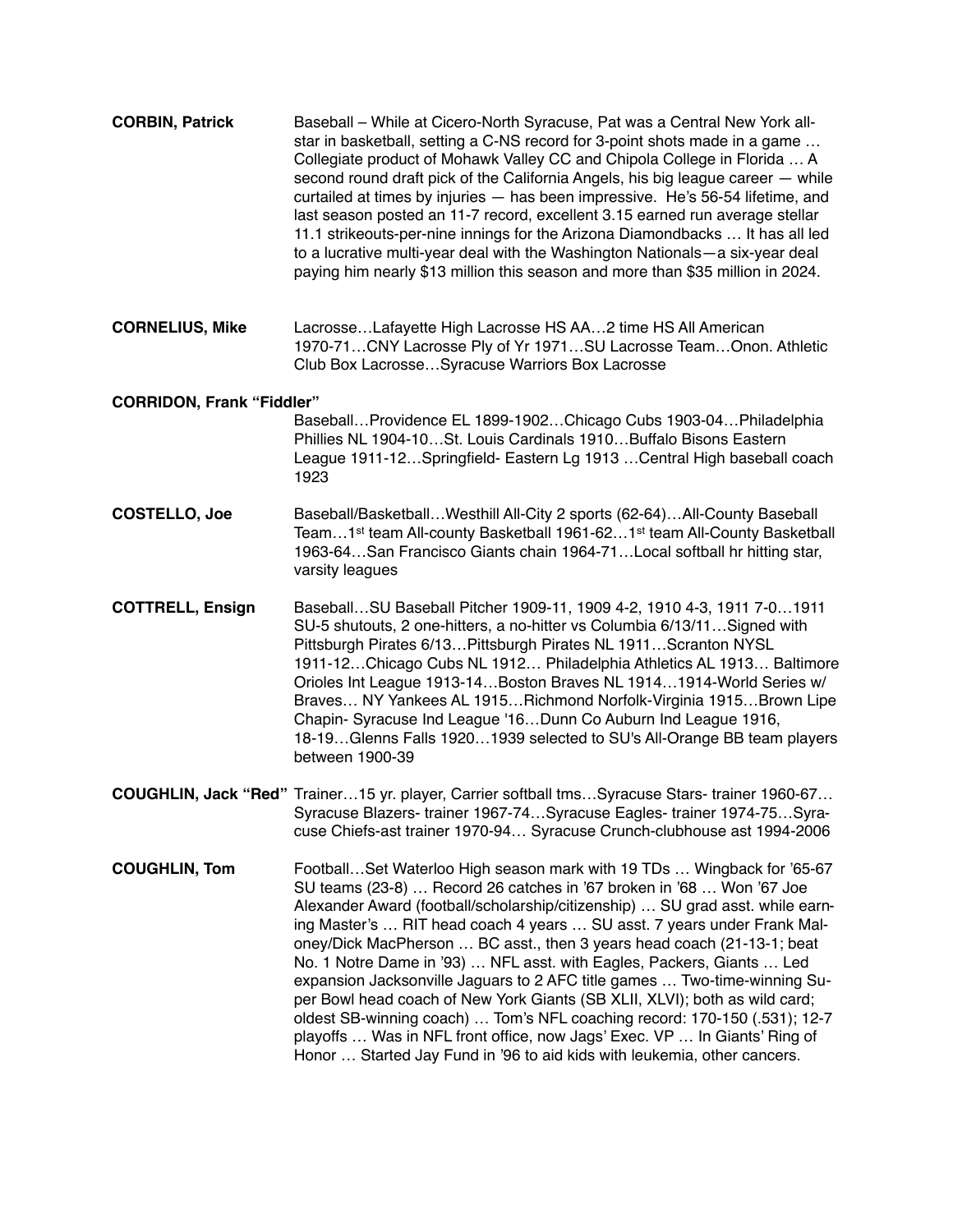| <b>COWMEADOW, John</b> | Basketball Cathedral High Basketball 1934-36 YMCA Basketball League<br>1940-41 Coach & Official 1946-62 Board- Syracuse SkyChiefs 1991-99<br>Syracuse Sports Hall of Fame Board 1988-99                                                                                                                                          |
|------------------------|----------------------------------------------------------------------------------------------------------------------------------------------------------------------------------------------------------------------------------------------------------------------------------------------------------------------------------|
| <b>CRAMER, Art</b>     | FootballNorth High-Base/Foot/BasketballNorth High-Top male athlete<br>1928SU Football Quarterback 1929-31SU freshman football backfield<br>coach 1935SU Letterman of Distinction 1983                                                                                                                                            |
| <b>CRAVER, Dan Sr.</b> | Softball Easy Washer Softball NYS Champs NYS ASA Softball Hall<br>Fame-1991                                                                                                                                                                                                                                                      |
| <b>CRÈME, Tony</b>     | Baseball/BasketballNorth High 1939-401 <sup>st</sup> team All-City Basketball<br>1939-40                                                                                                                                                                                                                                         |
| <b>CUNNINGHAM, Jim</b> | Player-coachoutstanding basketball player at Fordham in late 50s, career<br>22.9 pointsearned All-America honors as seniorHaggerty Award given by<br>Metropolitan New York basketball writersdrafted by Celticscoached at As-<br>sumption in Parochial Leaguedeceased.                                                           |
| <b>CURLEY, Tim</b>     | Boxing                                                                                                                                                                                                                                                                                                                           |
| <b>CURRY, Todd</b>     | LacrosseWest Genesee Lacrosse tm 1980-83West Genesee All-American<br>1983SU Lacrosse team 1984-87All-American 2 <sup>nd</sup> team- 1985All-Ameri-<br>can 1st team- 1986 & 87Baltimore- NLL-1991-97                                                                                                                              |
| <b>DAILEY, Ted</b>     | FootballUniversity Pittsburgh grad in 1933All-American end at PittOne<br>year of pro footballMcClelland town high football coach 4 yrsAst coach at<br>Boston CollegeAst coach at Lafayette College1940-48 Coatesville Pa High<br>coachSU Ast Football Coach 1950-70's                                                            |
| <b>DANFORTH, Roy</b>   | Athlete/coach/administrator1962 graduate of Southern Mississippifreshman<br>basketball coach at SU 1964-68 (55-8 record)head coach eight seasons<br>(148-71), Final Four in '75. first ever for Orangehead coach at Tulane<br>'76-81AD Fairleigh Dickinson 1986-95ECAC Distinguished Service Award<br>in 2001. Vic Hanson Award. |
| DEAR, AI               | BaseballSyracuse Industrial Lg 1920'sH.H. Franklin- 1922 Brown-Lipe<br>Chapin -1923                                                                                                                                                                                                                                              |
| <b>DEAR, Billy</b>     | Baseball/SoftballIndustrial League's Pitcher- 1930's                                                                                                                                                                                                                                                                             |
| <b>DEAR, George</b>    | Baseball/SoftballIndustrial Lg's All-Star 1920-30'sBrown-Lipe Chapin<br>1923Nettleton Shoes - Ind Lg champ 1925                                                                                                                                                                                                                  |
| <b>DEAR, Oscar</b>     | Baseball/SoftballIndustrial Lg's All-Star 1920-30'sNew Process Gear                                                                                                                                                                                                                                                              |
| DECKER, Jim            | Athletics DirectorSU Athletic Director 1964-73SU Letterman of Distinction<br>1972                                                                                                                                                                                                                                                |
| DeFURIA, Peggy         | VolleyballBorn in Hillside, IllinoisProviso High. III- 3 sports 1967-69Hen-<br>ninger-Volleyball tm 1970B'ville High 1971, 3 sportsSU Volleyball tm 1972-<br>75LeMoyne College Girls Volleyball coach 1975-80Orange Plus Hall of<br>Fame-1989 Coach SU men's volleyball club 1978-01E.S. Games Central                           |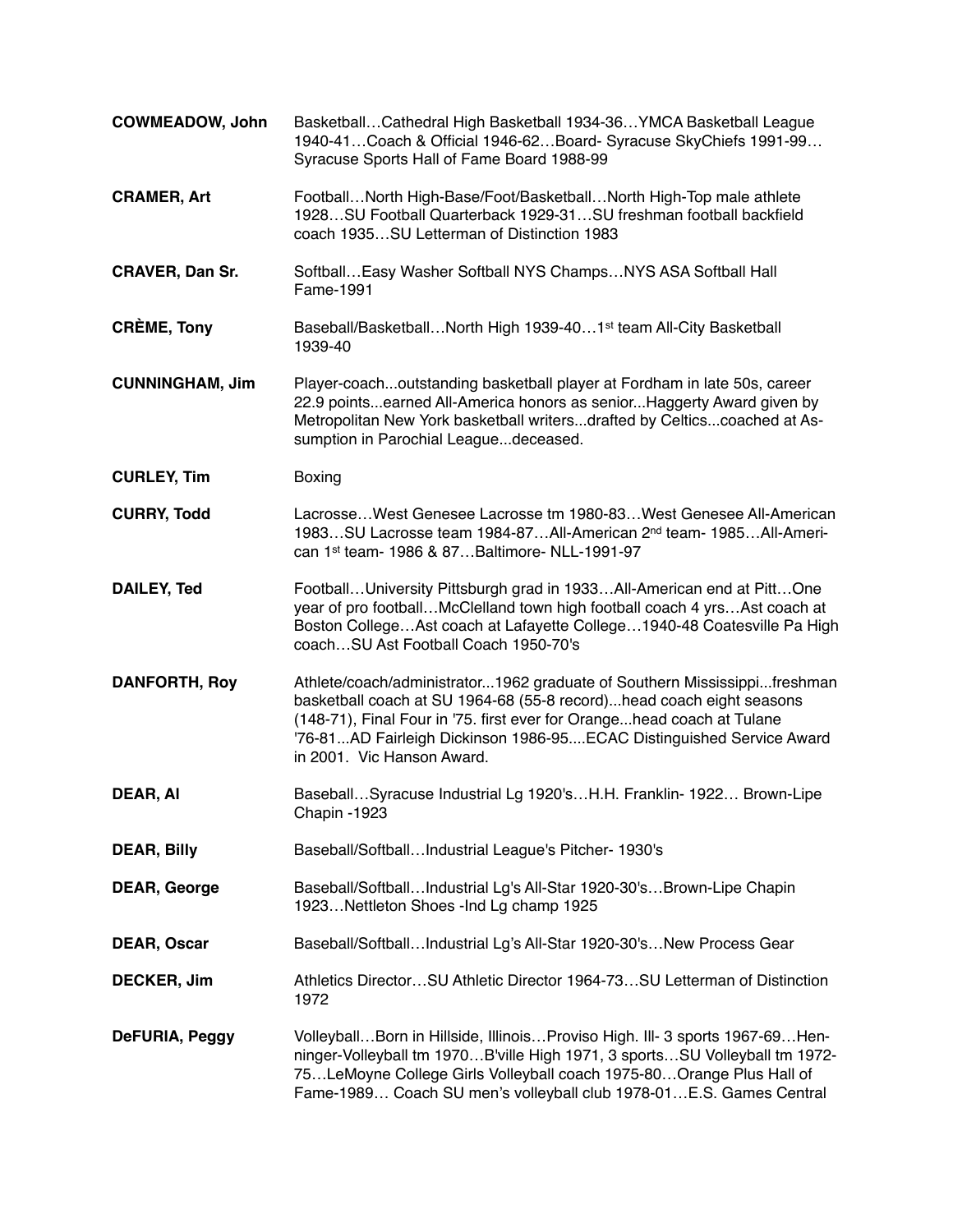|                            | Reg. Men's Volleyball Emp. St. Games Senior Game Awd, '05 Comm of<br>EIVA-Upstate Conf (men)                                                                                                                                                                                                                                       |
|----------------------------|------------------------------------------------------------------------------------------------------------------------------------------------------------------------------------------------------------------------------------------------------------------------------------------------------------------------------------|
| DeJOHN, John               | BoxingBorn-October 4, 1913Died-April 21, 2001Boxing manager<br>1950-60'sManager of Carmen Basilio                                                                                                                                                                                                                                  |
| DeJOHN, Mike               | BoxingBoxer 1953-60's                                                                                                                                                                                                                                                                                                              |
| DeJOHN, Ralph              | BoxingBoxer 1936-47                                                                                                                                                                                                                                                                                                                |
| DeHOOG, Rosemary           | TennisDrumlins Tennis Club head pro 1978 to presentSU Coordinator of<br>Tennis, '78-04 player U.S. Professional Tennis Association - ranked 9th in<br>singles in '8445 singles finalistofficial certified umpire '01, Master Profes-<br>sional '07 (only 13 nationally among 14,500 MEMBERS) USTA national<br>summer coach '91-93. |
| <b>DeLUCIA, Michael</b>    | FootballAll-City, CBA (1951-53)three-year starter Villanova (off. guard-lb),<br>tri-Capt. All-East, Senior Bowl                                                                                                                                                                                                                    |
| <b>DeMONG, Dr. Charles</b> | BaseballSyracuse High- Baseball & FootballSt. Cecila's Baseball City<br>ChampsSU Baseball Team- Catcher  Owner of Syracuse Stars- 1918                                                                                                                                                                                             |
| <b>DEPTULA, George</b>     | Baseball/BasketballCBA 1958-60 Basketball, baseballAll-City Basketball<br>1st team-3 straight years 1958,59,60 Held CBA Basketball scoring record<br>from 1960 to 2003All-City baseball 1 <sup>st</sup> team- 1960Holy Cross College<br>Harvard Law School CBA Athletic Hall of Fame-2004                                          |
| DeREGIS, Dom               | Baseball/BasketballNorth High1949-511 <sup>st</sup> team All-City Basketball<br>1949-501st team All-City Basketball '50-51                                                                                                                                                                                                         |
| <b>DeSILVA, Pete</b>       | Baseball/FootballNottingham High football & baseball1 <sup>st</sup> team All-City<br>Football 1957IAAC Award winner in 1958SU Baseball tm outfielder<br>1958-60Signed pro contract w/ Chicago CubsMinor Leagues- 6 seasons                                                                                                         |
| <b>DeSILVA, Tory</b>       | Swimming Nottingham Swim- All-American From 1988-199 Shattered most<br>of NYS HS records and holds several national records Univ of Tennessee<br>Swim tm 1995-98Earned 14 All-American Certificates3 National Champi-<br>onships in 3 yrsAst coach Nottingham Swim team(Note- daughter of Pete<br>DeSilva)                         |
| DeVINE, Jim                | Baseball Syracuse Stars Pitcher 1882-86 Shutout Cap Anson led White<br>Sox Led Stars to 1st championship 1885                                                                                                                                                                                                                      |
| <b>DeVIVO, Anthony</b>     | Baseball/BasketballCoach and Adm.                                                                                                                                                                                                                                                                                                  |
| DeYULIO, Gary              | Basketball St Patrick's Basketball1 <sup>st</sup> team All-Parochial 1961-62<br>LeMoyne College Basketball 1,213 pt (1963-64 16.0 ppg avg, 1964-65 17.4<br>ppg avg, 1965-66 20.3 ppg avg) LeMoyne Gold Wave Hall of Fame                                                                                                           |
| DIETZ, Bob                 | Basketball St John the Evangelist Basketball tm1 <sup>st</sup> team All-Parochial Bas-<br>ketball 1950-51, 1951-52LeMoyne College 1953-56 1,005 pts (1954-55 17.9<br>ppg, 1955-56 19.0 ppg)                                                                                                                                        |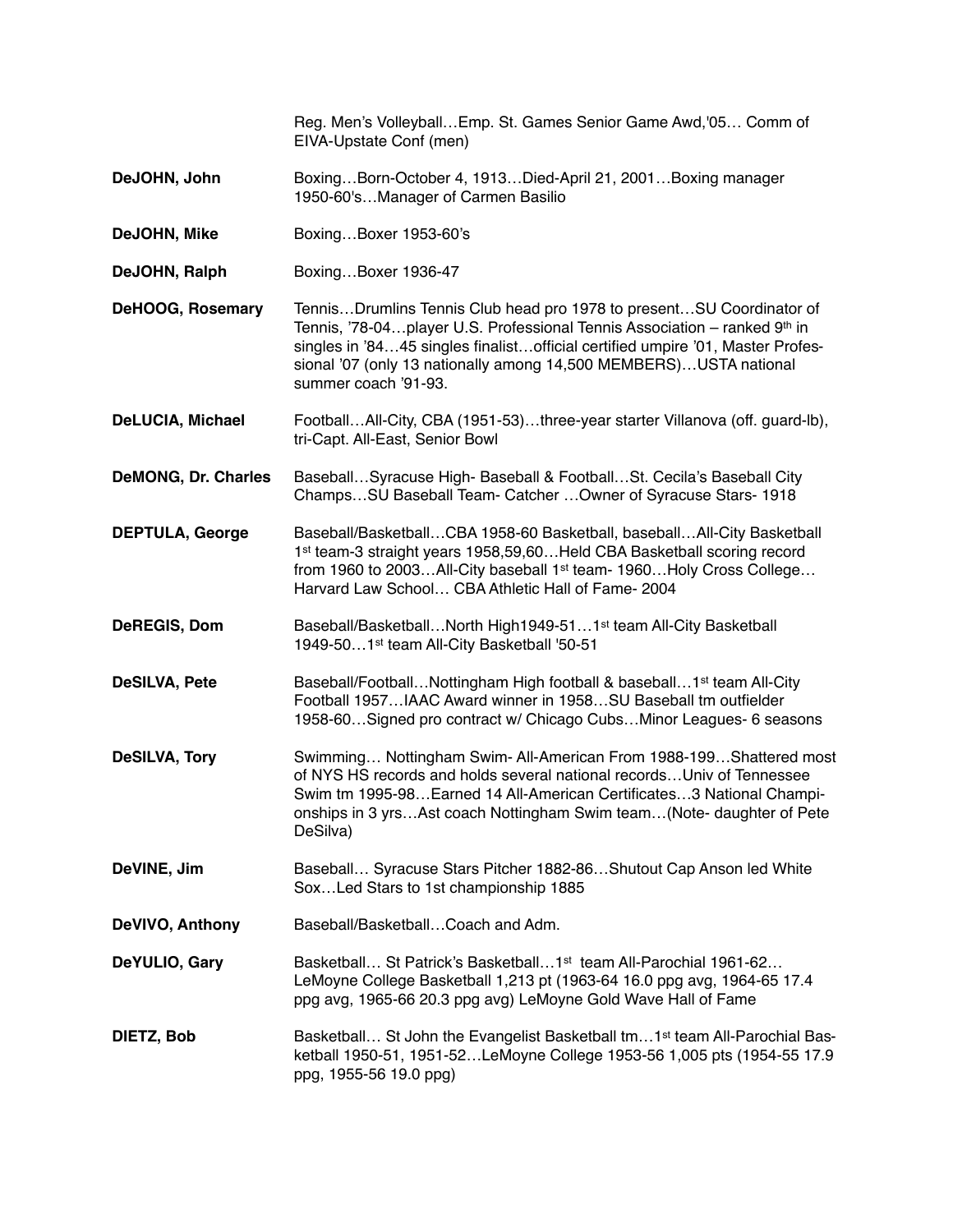**DiMARTINO, Joseph** Assumption High...outstanding baseball-basketball player...Parochial League all state in both...World War 2 , joined Coast Guard...returned after war, played softball for Highways of Syracuse team that won state championship...accomplished amateur golfer...deceased. **DOCTOR, Ron** Lacrosse/Foot...Lafayette High Lacrosse-AA...All-County-1<sup>st</sup> team football QB 1966…Lafayette High Lacrosse team 1967…SU Lacrosse Team 1969-71… Honorable Men All-American-71… OAC Lacrosse Team…Syracuse Warriors Box Lacrosse… Skaneateles High Lacrosse Coach…Through 2003 has 289+ career wins **DOCTOR, LaVern** Lacrosse… Lafayette High Lacrosse-AA…All-County Lacrosse Team…SU Lacrosse Team 1966-68…Honorable Men All-American 1967…All-American 3rd team-1968…OAC Lacrosse Team…Syracuse Warriors Box Lacrosse team **DOCTOR, Mike** Golf… Buffalo-born, raised in Plattsburgh, Doctor is the son of a golf pro, father of a golf pro … Retired head pro at Skaneateles County Club (Director of Golf 1985-2016), he came here from Pinebrook GC in Gloversville ('80-85) … In '13, Mike was named PGA Golf Professional of the Year … A six-time CNYPGA Pro of the Year, he attained the elevated status of PGA Master Professional in '96 … Three times, Golf Digest named him among 'America's Top Teachers' and he's a four-time CNY and Northeastern PGA Section Horton Smith Award winner … Mike's Master thesis: 'Understanding the Junior Golfer' and he's won the CNY Jr. Golf Leader Award seven times … Served on national PGA Board of Directors, been president of CNYPGA Section, played golf with former President Bill Clinton and given over 250 lessons annually for years … The CNYPGA Hall of Famer ('09) was inducted into the PGA National Hall of Fame in '15. **DOLGON, Howard** Hockey…Mr. Syracuse Hockey…Has turned Syracuse from a "hockey graveyard" to a major player in the AHL…A passionate promoter of hockey in Syracuse...Oldest active independently owned franchise…Has been executive of the year, winner of Ebright Award for career contributions…Has promoted NBA exhibitions, pro boxing, pro lacrosse…A tireless promoter of hockey in Syracuse **DONAHUE, Kevin** Lacrosse…West Gen. Lacrosse tm…SU Lacrosse team 1977-79, 3x AA… Coach Roy Simmons Jr's first 1st tm AA…All-American HM-1977…All-American 2nd team- 1978…All-American 1st team-1979…Asst Coach West Gen.-7 yrs…SU Asst coach 13 yrs **DONVITO, Carl** Baseball/Softball... North High sports... Pro contract with Brooklyn Dodgers... Pro baseball player-3 yrs…Rome- Can-Am League 1950, G-19, 0.91…Area softball teams **DORSEY, Patty J.** Great sports promoter 1890-1930's **DOWDELL, Jesse** Basketball...Vocational High Basketball – center...1<sup>st</sup> team All-City Basketball 1961-62…1st team All-City Basketball 1962-63 **DOWNEY, Tom** Basketball... St John the Evangelist Basketball...1<sup>st</sup> team All-Parochial, 64-65, 65-66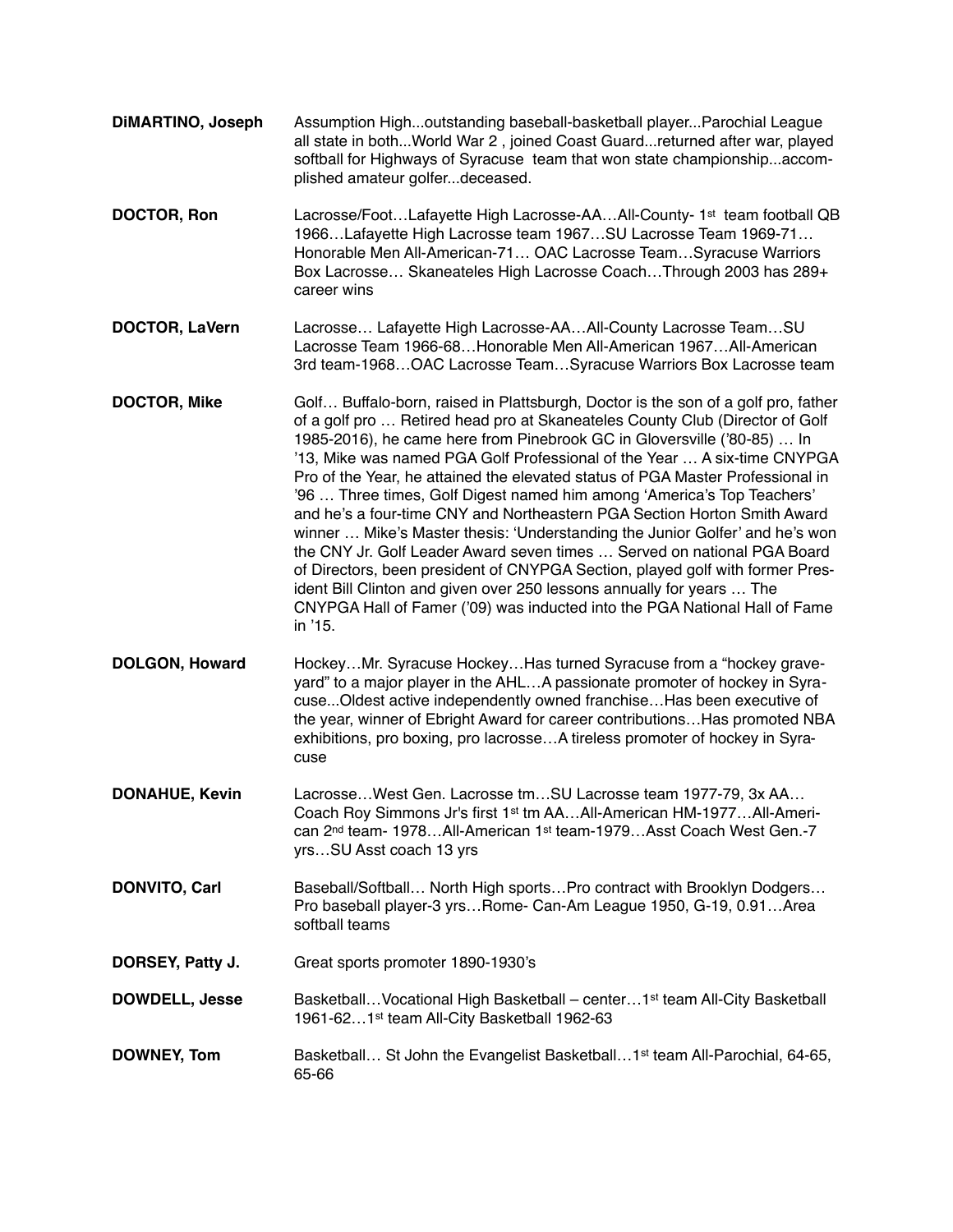- **DOYLE, Jimmy** Baseball/Basketball…Seymours Baseball Club…St Cecilas- Baseball City champions…Utica- NYSL 1909…Chicago Cubs-NL- 1910… Cincinnati Reds-NL- 1911…Died in his 20's, while in NL
- **DRISCOLL, Pat** NCAA Official
- **DRYPOLCHER, Dale** Broadcasting…independent color commentator of area college, high school sports for Time Warner (1978 to present)…at East Syracuse-Minna High was executive producer/director of student TV station and taught broadcast journalism '73-02…adjunct at Henninger High.
- **DUNN, Bill** Baseball/Foot… Syracuse High star 1899-1902…QB & shortstop 4 yr starter… Broke high school records…Syracuse YMCA Athletic League 1899 …St Cecilas-BBC League Champs1900-01…Ogdensburg- Border Lg 1901-02…Malones Foresters-Indoor tm 1900…Syracuse Stars NYSL 1903-04…Utica- NYS-L1904…Hornellsville 1905… Erie- Interstate Lg 1906-07…Charleroi- Penn-W. Virginia 08-09… Connellsville Penn-W. Virginia 1909…Rochester Minn-Minn/ Wis 1910-11…Superior- Northern League 1912-13…Fargo-Moorehead- Northern 1914…Chambersburg- Blue Ridge League 1915…Played pro baseball 20 yrs…Nettletons- Syracuse Industrial League 1916…LeMoynes- Syracuse Industrial League 1917…SU Freshman Baseball Coach 1919
- **DUNN, John J.** Baseball…Voted Greatest Baseball player in city 1860-70's…Founder of Syracuse Stars 1867…Played with Stars 1867-76… Played on Stars first pro team - 1876…1879 Nat. League umpire-1st Class
- **DURKIN, Jack** Herald-Journal Sports Writer...Member IL Writers Association
- **DURKIN, Jim** Sports personality Born and raised in Syracuse...most popular and well known program vendor in Central New York...the "hey man" for his rousing sales pitch...Syracuse Chiefs" Jake Meyers Great Guy Award in 2005.
- **DWYER, Peter** Football...Central High Football...Niagara University...Notre Dame Football team
- **EASTERLY, Frank** Bowl/Soft…North High Baseball tm-1928-29…Syracuse Nighthawks football tm 1934…Softball player & Coach 30-40's …Coach Elks- LeMoyne LL'58-59… Syracuse Bowling Hall of Fame '78
- **EGAN, Jeff** Skiing...SU Club Ski Coach-current
- **EILENBERG, Carl** Media…WNYS Channel 9 Sports…Syracuse Chiefs games '61-62…WCNY TV SU Football gms…Announced SU foot & Basketball gms at Manley Field then became voice of Carrier Dome 1980-2006.
- **EISEMANN, Billy** Baseball/Foot/Basketball…North High Baseball tm-1922…CBA 2 yrs-3 sport star-grad 1924, CBA Baseball tm-1923…Scholarship to SU, Baseball tm 1926- 27…SU Basketball tm 1926-27…Pro baseball clubs-1928 (Jersey City IL, Hartford EL, Albany EL), 1929 (Albany EL), 1931 (Birmingham SL), 1932 (Birmingham SL, Atlanta), 1933 (Newark Bears IL, Harrisburg NYP)…1933 Liverpool Semi-pro coach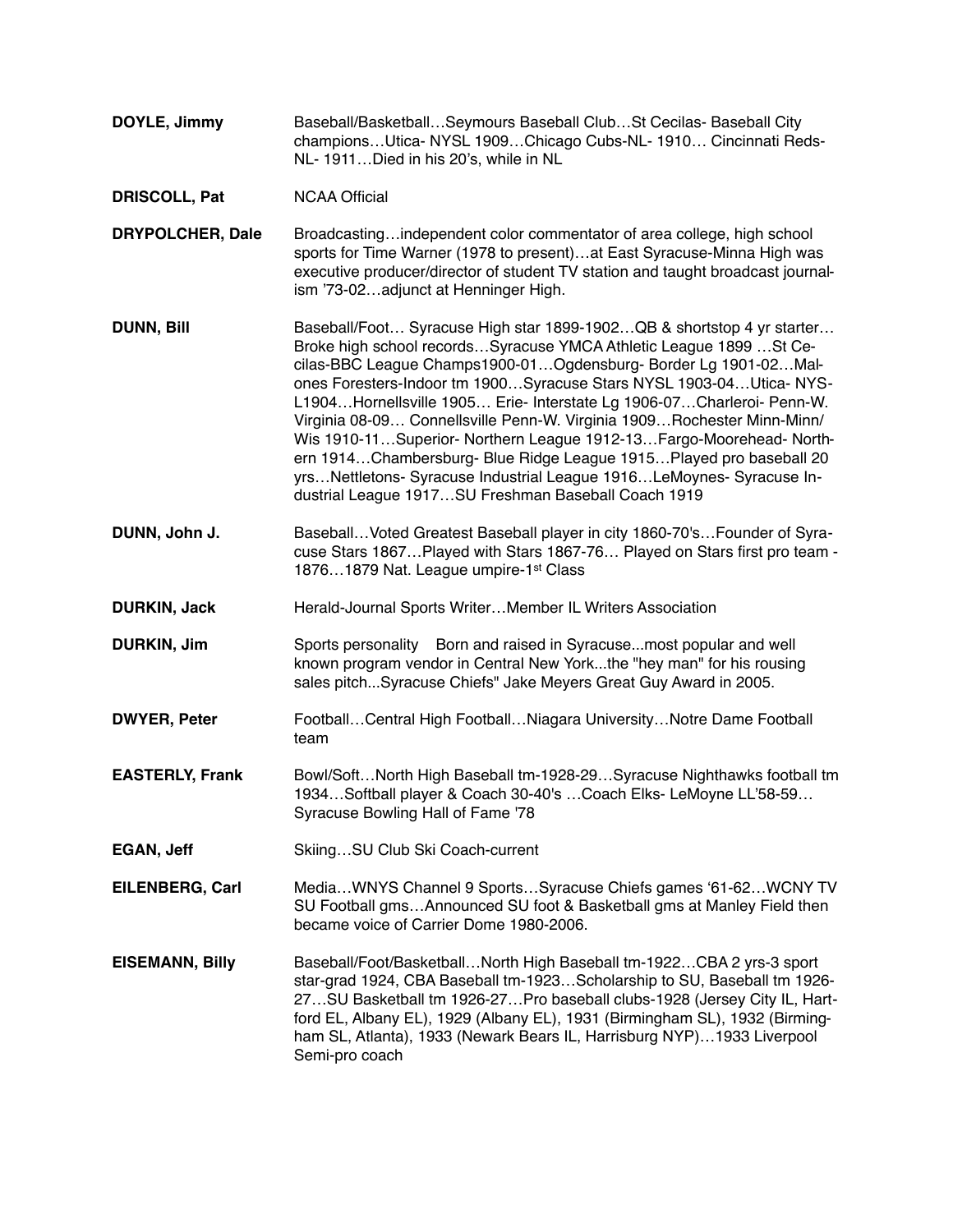| <b>ELLIS, Larry</b>             | FootballSU Football Team 1942,46,47 tm captain 1947 Detroit Lions<br>NFL- 1948SU Letterman of Distinction 1980 OfficialBlindmen Criers<br>Schwarzer Awd '86                                                                                       |
|---------------------------------|---------------------------------------------------------------------------------------------------------------------------------------------------------------------------------------------------------------------------------------------------|
| <b>ESPOSITO, Ralph</b>          | VariousNorth High Baseball tm 1930'sKren's semi-pro Baseball tm<br>Syracuse Bisons Football-6 seasonsRan District Senior Golf Assn                                                                                                                |
| <b>ERARDI, Greg</b>             | BaseballLiverpool High pitcherAll-County selection- pitcher Seattle<br>Mariners-AL 1977                                                                                                                                                           |
| FAATZ, Jay                      | Baseball Watsons of Weedsport 1875-77 Pittsburgh-1884 Toronto EL<br>86-87 Cleveland Spiders-88-89 Buffalo-1890 Syracuse Stars 1885, 91,<br>92, 94Syracuse Stars manager 92-93 Utica 1893                                                          |
| <b>FAIRMAN, Ken</b>             | Baseball/FootCentral High football tm1 <sup>st</sup> Team All-City Football Central<br>baseball 1928 Princeton Football All-American Princeton Athletic Director                                                                                  |
| <b>FAIRMAN, Roy</b>             | JournalistSyracuse Herald-Journal Sports                                                                                                                                                                                                          |
| FAZIO, Charles (Caveman Fisher) | BoxingNorthside boxer 1920-30's                                                                                                                                                                                                                   |
| <b>FELICE, Andy</b>             | Gymnastics Henninger High Coach Blindmen Criers Coaches Award 1982                                                                                                                                                                                |
| <b>FELICE, Phil</b>             | Football VO All County Westhill High Coach Pop Warner Football                                                                                                                                                                                    |
| <b>FERRANTE, Ed</b>             | Baseball/FootCBA Football & Baseball teamsOHSL Official Blindmen<br><b>Criers Schwarzer Award 98</b>                                                                                                                                              |
| FIFIELD, Jack                   | BaseballPhiladelphia Phillies NL 1897-99Washington NL-1899Detroit<br>1896-97,00Syracuse Stars pitch record 113-79Syracuse Stars 1902-19<br>wins, 1903-25 wins, 1904-26 winsSyracuse Stars NYSL Champs 1904<br>Syracuse Baseball Wall of Fame-2004 |
| <b>FILICIA, Tom</b>             | Baseball/Foot/BasketballThree sport star at CBA                                                                                                                                                                                                   |
| <b>FISHER, Caveman (Fazio)</b>  | BoxingNorthside professional boxer. See also Charles Fazio.                                                                                                                                                                                       |
| FITZGERALD, Carol "Chappell"    | Softball20 yrs with Syracuse Sr Cyclones/Mgr                                                                                                                                                                                                      |
| FLYNN, Ray                      | BasketballBasketball Coach at CBASt. Anthony's Blindmen Criers Kearney<br>Award 1991                                                                                                                                                              |
|                                 | FOGARTY, Dan "Chuck" FootballSU QB/Def. Back 1956-58'58 SU's Pat Miller Award                                                                                                                                                                     |
| <b>FOURNIER, Henry</b>          | BaseballSyracuse Stars-1892, won 20+ Cincinnati Reds Foresters City<br>Champs                                                                                                                                                                     |
| FREEMAN, Jeramy                 | Athlete, Coach, PromoterBodybuilding professional athlete health club con-<br>sultant (Bally's, Gold's)2001 IFBB Overall Champ North America                                                                                                      |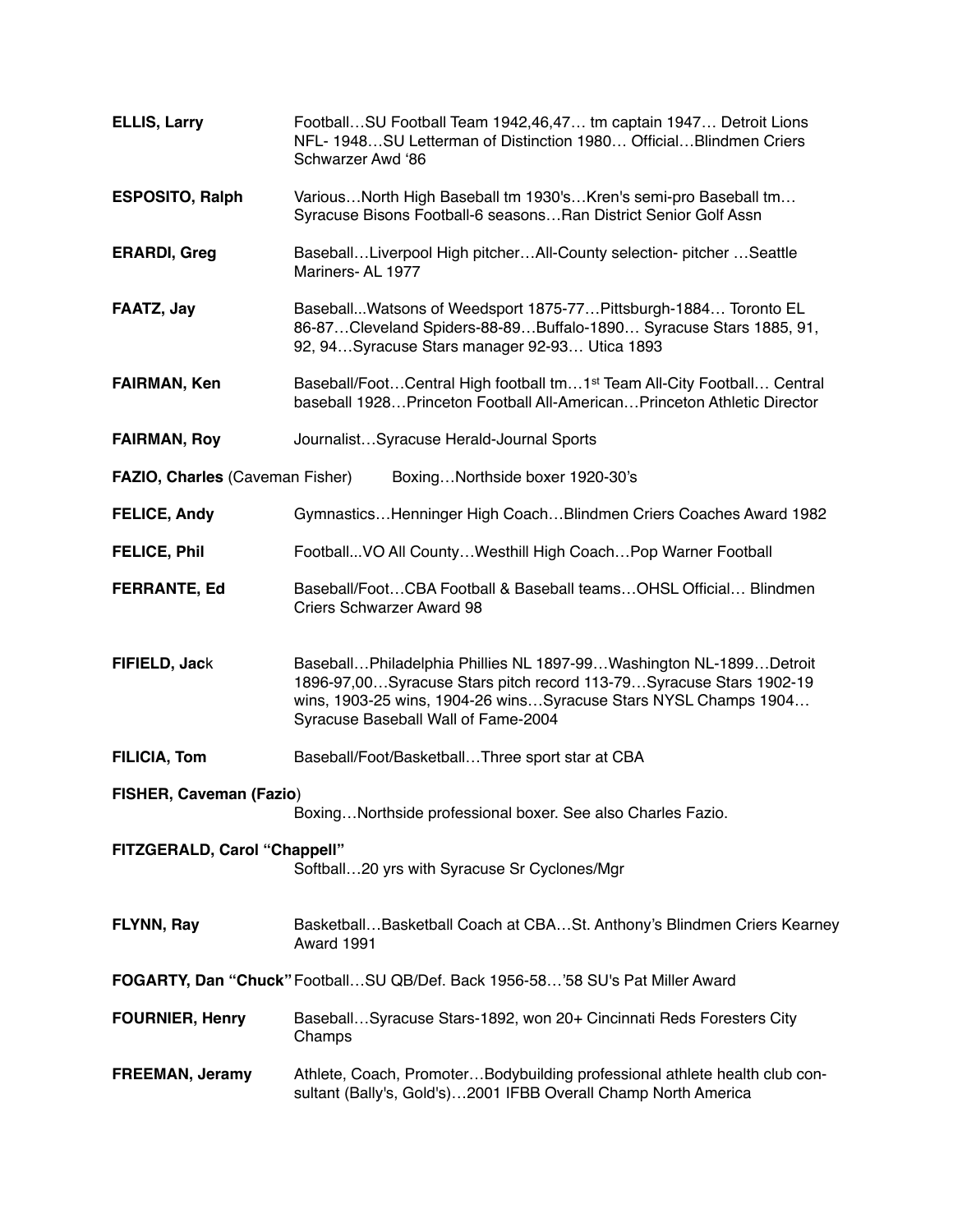**FREENEY, Jack** Boxing…Skaneateles Pro Boxer

**FREGIN, Arnold (Lefty)** Athlete/Coach...moved to Syracuse at 13...Holy Rosary Baseball/hock 1948-52…Syracuse Stars (hock) '63-70…Mid-State youth hockey coach 15 yrs

- **FRUCIANO, Bob** Baseball/Soft…North High Foot All-City, HM 1945…No-hit vs. Valley 12-0, 1945…Boston Braves, minor leagues 1947-50 - Richmond Roses, '47-48, Pawtucket '49, Bluefield '50, High Point '50, many local…Local softball teams '49-65
- **FUSSELL, Freddie** Baseball…Pittsburgh Pirates NL 1928-29…Chicago Cubs NL '22-23…Wichita Falls '24, 26-27…Seattle PCL-1925… Buffalo Bisons IL '30-33…Albany-EL 1933…Syracuse Chiefs pitcher, 1934-38…Won Chiefs 1st game at new Syracuse Municipal Stadium (MacArthur) 4/18/34 over Montreal Royals 2-1
- **GAGE, Keith** Soccer…LeMoyne Soccer coach 1966-87…NCAA tourneys in '75 & '77…Intercollegiate Soccer Assn Ranking Board from '73-76 …NCAA Reg. Advisory Com '75-80…Chairman 1982 Nat. Sports Festival…Chairman 87 AAU Junior Olympics… Founded Europ. Soccer school…Run's Keith Gage soccer school…Inducted LeMoyne Hall of Fame 2001
- **GALINSKY, Abe** Foot/Basketball…Central High 3 sports in late '20's…St Lawrence University football tm-1932
- **GARELICK, Howie** Baseball….Nottingham HS Star in the 60s
- **GARELICK, Ike** Baseball/Basketball/Foot…Central High 3 sports 1930-32
- **GARVEY, Jack** Baseball/football/golf…North High grad ('60) was two-time All-City in basketball, baseball, twice honorable mention in football as quarterback … On the court, was No. 2 City scorer, averaging 24.5, 25.9 ppg his last two seasons … Set school record with 26 made free throws vs. Nottingham; scored 40 vs. Valley … On the diamond, Jack pitched North to '58 City title and overall crown, striking out 18 in 11-inning win over Sacred Heart … Attended SU; starting halfback on unbeaten '60 frosh football team ... Signed baseball contract with Cincinnati; pitched for Geneva, Tampa (A), Macon (AA); arm injury led to '65 release … Played fast- and slow-pitch softball, touch football, racquetball, squash, golf (4-handicapper at Bellevue CC) … Was 40-year wine/liquor sales rep; then joined COR Development Co.
- GARVEY, Jim Basketball/Baseball/Soft...North High 3 yr sport star...1<sup>st</sup> team All-City Basketball 2 seasons (1934-35, 1935-36)…Semi Pro Baseball
- GATES, Bill Baseball...Nottingham High...1<sup>st</sup> tm All-City baseball 1938-39...Syracuse Chiefs pitcher –1947…Syracuse Chiefs PR Director
- GAUGHAN, Tad Baseball/Basketball/Bowl...Hercules Football tm...Syracuse Stars Catcher-1919…20+ Ath Director New Process Gear
- **GEER, George (Billy)** Baseball…1800's pro Baseball 1874-85…New Haven 1875, Philly 1884, Cinci 1878, Brooklyn 1884…Syracuse Stars 1876 1st pro tm… Syracuse Stars Pitcher-1876, 82, 84…Mgr Norwich '85-86, 92-93… Central City team '78-80…Um-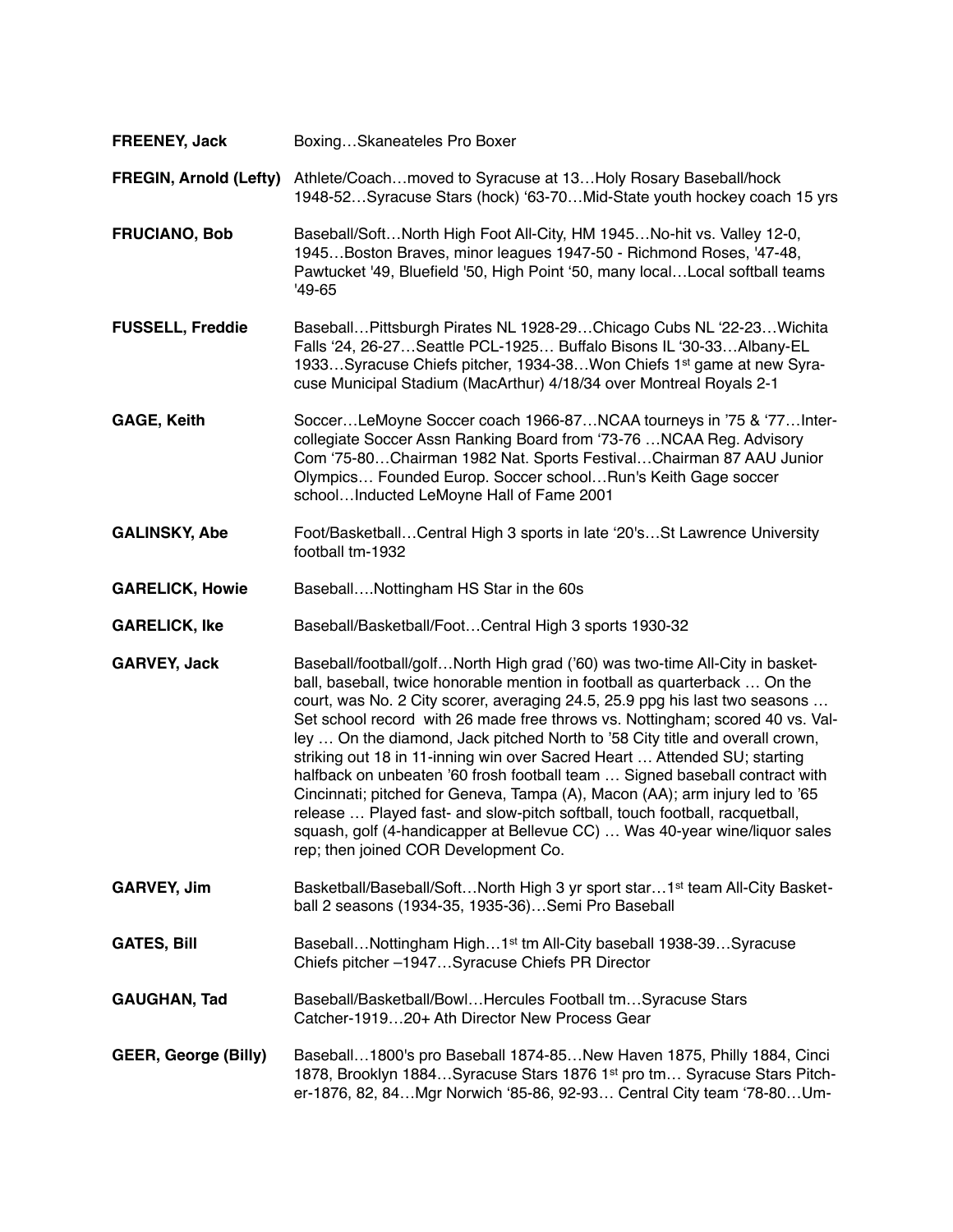pire Eastern Assn 1891… Organized NYSL in 1897…40+ yrs organized baseball… 1879- NL umpire

- **GERSBACHER, Ron** Historian…Historian Syracuse Chiefs 1988-pr…Hist. Greater Syracuse Sports Hall of Fame '89-May 07…SAMMY's Hall Fame '94…Chairman/ found. member of Syracuse Baseball Wall of Fame '98-pr…President Syracuse Chiefs 2006-pr…Chiefs Board Director 1997-pr…Syracuse Press Club award & NYS Press Club award '97…1st NYS Encyclopedia 2006-Syracuse… baseball advisor, authority, author…Blindmen & Criers Fan Award '99…Lady Chiefs team founder 2001-pr…Society of American Baseball Research 1985-pr…International Leagues 125<sup>th</sup> Anniversary Committee
- **GIBSON, Gary Jr.** Football…A Central New York and all-State football selection, Gibson was a star offensive and defensive tackle, as well as tight end for league champion LaFayette High School (Class of 2000) … On full scholarship at Rutgers University, he redshirted his freshman year, then was a four-year starter at defensive tackle and graduated in 2005 … On injured reserve with the NFL Baltimore Ravens that year, Gary went overseas and starred for the Hamburg Sea Devils, setting an NFL Europe record and being named defensive MVP for the World Bowl 15 champions … That fall, he began a seven-year run in the NFL, all as a starter or on active rosters, with the Carolina Panthers ('07-08), St. Louis Rams ('09-10-11) and Tampa Bay Buccaneers ('12-13) … Gary retired following the 2013 season.
- **GIBBONS, John** Basketball…Basketball coach at CBA
- **GIBSON, Gary Jr.** Football…A Central New York and all-State football selection, Gibson was a star offensive and defensive tackle, as well as tight end for league champion LaFayette High School (Class of 2000) … On full scholarship at Rutgers University, he redshirted his freshman year, then was a four-year starter at defensive tackle and graduated in 2005 … On injured reserve with the NFL Baltimore Ravens that year, Gary went overseas and starred for the Hamburg Sea Devils, setting an NFL Europe record and being named defensive MVP for the World Bowl 15 champions … That fall, he began a seven-year run in the NFL, all as a starter or on active rosters, with the Carolina Panthers ('07-08), St. Louis Rams ('09-10-11) and Tampa Bay Buccaneers ('12-13) … Gary retired following the 2013 season.
- **GIROMINI, Vic** Bowling…Syracuse Bowling Hall of Fame 1962…New Process Gear team leader
- **GILINSKY, Jake** Basketball/Football…Central High 3 sports 1928-30…NYS Basketball Champ 1929-30…One of famed 3 Gilinsky Brothers
- **GILINSKY, Sam** Central High 3 sports…St Lawrence football team 1931-32

**GIUSTI, Frank** Baseball/Basketball/Foot...N. Syracuse High-3 sports...1<sup>st</sup> team All-County baseball 1963...1<sup>st</sup> team All-County Basketball '62-63...2<sup>nd</sup> team All-County QB 1962…New York Yankees…3 years in minor leagues

**GOES, Cliff "Tip"** Crew…Helms Rowing Hall of Fame…SU Letterman of Distinction 1971…High School football referee 1920's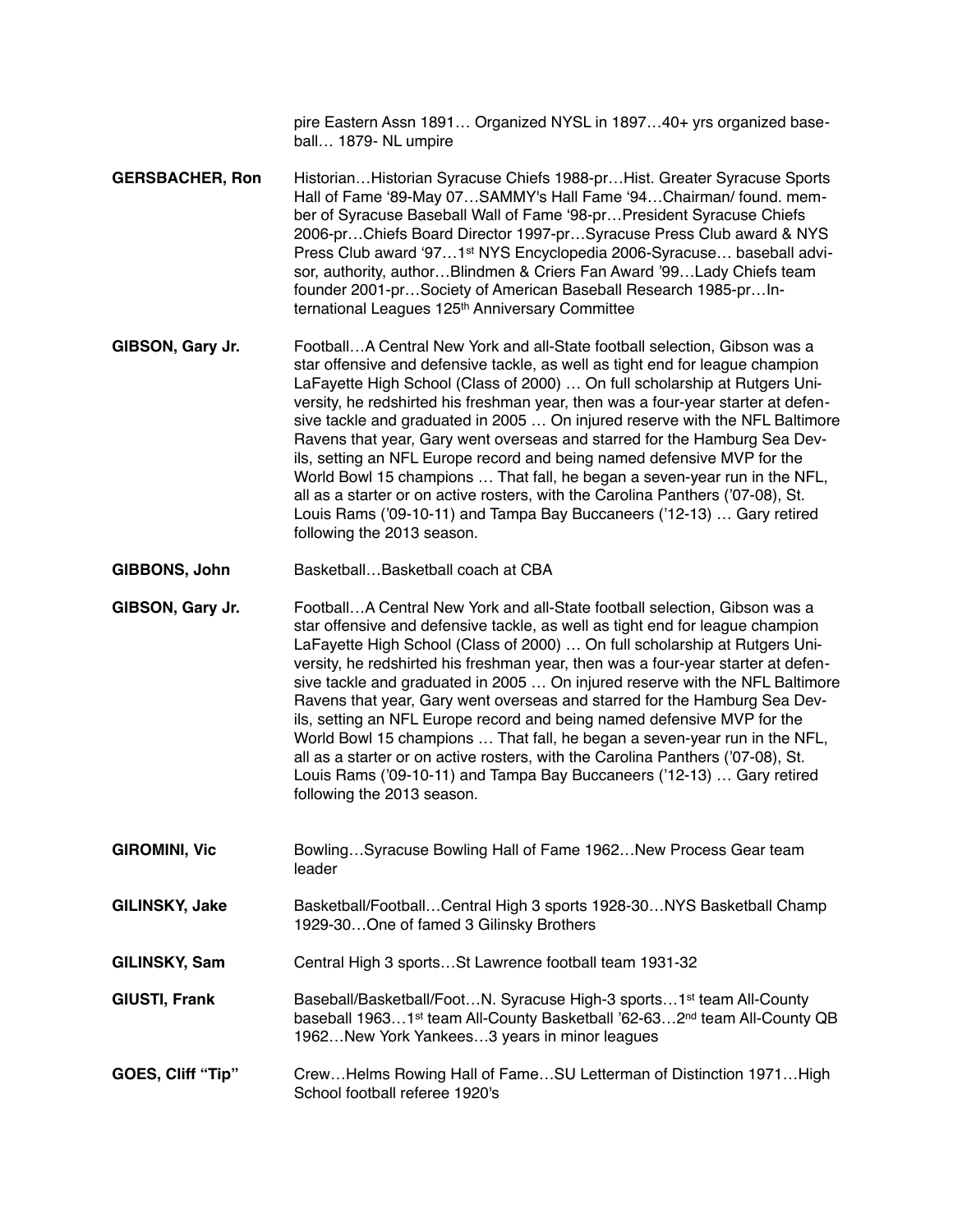| <b>GOETTELL, Eddie</b>         | Baseball/BasketballErmines 1898Pastimes A.C. Star Pitcher 1900'sPas-<br>times A.C. Basketball tm star Ermines baseball tm 1908 Pastimes indoor<br>champs 1914-15Chiefs groundskeeper 1935-55Pastime Athletic Club<br>Pres. 40+ yrsEarly Basketball star in Syracuse                                                                                                    |
|--------------------------------|------------------------------------------------------------------------------------------------------------------------------------------------------------------------------------------------------------------------------------------------------------------------------------------------------------------------------------------------------------------------|
| <b>GOLDEN, Benny</b>           | FootballCentral High QB 1932-34All-City QB 1st team 1934                                                                                                                                                                                                                                                                                                               |
| GOSEK, Joe                     | Auto racingdrove Indy cars in 1996-97, raced in 500 in '96won three Os-<br>wego Classics, two Oswego Speedway championships, last at age 55 and in<br>his 33rd year of racingOswego Speedway Hall of Fame.                                                                                                                                                             |
| <b>GRABOWSKI, AI</b>           | BaseballSacred Heart Athletic Club-PitcherSyracuse Stars- IL 1921 &<br>24-27 Pitched IL No-hitter vs. Prov 1925 St. Louis Cardinals NL-1929-30<br>Pitcher Syracuse Industrial Leagues Pitcher-Joumal-AL                                                                                                                                                                |
| <b>GRABOWSKI, Gene</b>         | FootballLiverpool Foot/BasketballAll-County Foot Honor Men 1950All-<br>County 1 <sup>st</sup> team foot '52Manlius Academy Football '54-55SU Foot'59 Na-<br>tional ChampsBuffalo Bills AFL 1960Liverpool Sports Hall of Fame 2002                                                                                                                                      |
| <b>GRABOWSKI, Reggie</b>       | Baseball/BowlSacred Heart Athletic ClubBaseball/Bowl teamsPhil.<br>Phillies NL 1932-34Syracuse Chiefs 1935, 38, 39, 43-45 Montreal Royals<br>IL 1939-40Minneapolis Am Assn 1936-37 Albany-Eastern League<br>1940-42No-hitter vs Springfield in 1941                                                                                                                    |
| GRANT, J.J.                    | FootballLiverpool High Fullback/LinebackerPost-Standard "Male Track Ath-<br>lete of the Year" 1984 & '85IAAC Scholarship Award-1985Univ. of Michi-<br>gan Linebacker Liverpool Sports Hall of Fame 1997                                                                                                                                                                |
| <b>GREGORY, Scott</b>          | Ice SkatingOlympic skater from Skaneateles                                                                                                                                                                                                                                                                                                                             |
| <b>GREGORY, Steve</b>          | SU & NFL Football (Chargers, Patriots, Chiefs)                                                                                                                                                                                                                                                                                                                         |
| <b>GRIFFIN, Jack</b>           | Football ESM coach 23 years Blindmen Criers Coaches Award '90                                                                                                                                                                                                                                                                                                          |
| <b>GRIFFIN, Tobias "Sandy"</b> | Baseball Fayetteville outfield 1880-90's Utica NYS Lg '86-87  Buffalo<br>1887,92,93,98NY Giants-NL 1884Rochester-Am Assn 1890Washington<br>NL 1891 (ply/Mgr)St Louis Browns 1893Syracuse Stars, Ply-Coach-Owner<br>1882-83,85,94-95,99, 1902-11NYS League Championship 1904SD base-<br>ball coach in '99  Owner CNY Race Horses Syracuse Baseball Wall of<br>Fame-2003 |
| <b>GRILLI, Jason</b>           | BaseballBaldwinsville HS star, drafter out of HS. Chose to play baseball at<br>Seaton Hall from 95-97. Selected first round in 1997 by San Fran Giants. Cur-<br>rently pitching for Toronto Blue Jays.                                                                                                                                                                 |
| <b>GRILLI, Steve</b>           | BaseballLakeland-FSL 1971Rocky Mount-Carolina League '71-72Toledo<br>Mud Hens-IL '72-73Montgomery-'73 Evansville-Am Assn 1974-75Detroit<br>Tigers AL-'75-77Tor. Blue Jays AL-'79Syracuse Chiefs IL-'78-81Roch.<br>Red Wings- IL '81St Louis Cardinals scoutSyracuse Baseball Wall of<br>Fame-2006                                                                      |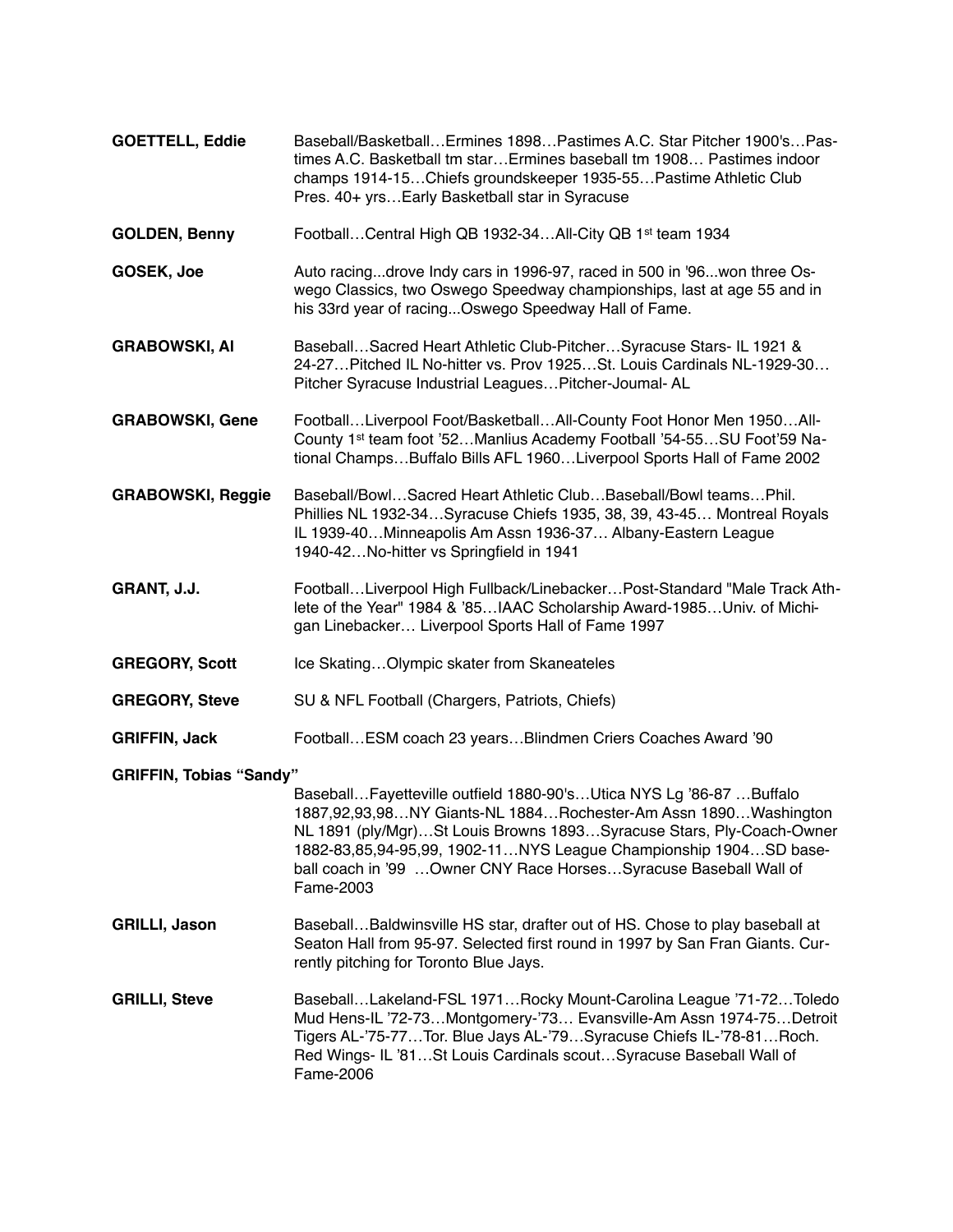**GROSS, Daryl** Former Syracuse University Athletic Director & Vice President and Special Assistant to the Chancellor at Syracuse University; Currently Executive Director of Intercollegiate Athletics at California State University, Los Angeles **HADDOCK, Johnny** Baseball…Pastime AC Indoor champs 1913…Minor league ply/ mgr '15-34… Binghamton IL '18, 20…Baltimore IL '18…Toronto IL '19-20…Scout St Louis Cardinals '25-27…Cornell Univ baseball ast ch '26-32…Rochester IL ch 1930…Scout for Cinci Reds '38, NY Yankees '32-47, Pittsburgh Pirates '49-50 **HALL, Archie** Football…No. Syracuse High Coach 28 years 1933-61…Football Stadium named in his honor **HAMILTON, Don** Boxing…Began boxing at the age of seven as 75-pounder…Accident prevented pro career…Greatest contribution has been as a trainer of amateurs… Active in Olympic Trials and Golden Gloves…Collector of ring memorabilia… Member of Boxing Hall of Fame **HANLEY, John 'Jack'** Basketball…Led Assumption Academy to its first Parochial League championship in 12 years as a freshman; did it again as a sophomore … Two-year captain, the 6-7 Hanley (dubbed 'Handles') set league season scoring record as a frosh, broke his own mark as a junior, again as a senior (26.3 ppg) … Scored single-game record 40 as a soph … Fine rebounder able to shoot with either hand, he had a great outside shot for a big man. An all-league star for John Schmitt's '55-56 Royals that went 21-1, winning 17 in a row after 1-point loss to Bob Hayes' St. Pat's … Assumption won PL title, playoffs and State Parochial tourney in Glens Falls (Hanley was MVP/top scorer) … 'Jack' threw no-hitter, swung big bat for baseball team … Played with Hall of Famer Brooks Robinson at Fort Hood … Coached youth basketball, baseball; also umpired. **HARGADEN, Ed** Baseball/Football/Basketball...CBA 1929-30 grad...Won Eastern States title 1930…Georgetown All-American…Georgetown Hall of Fame …Maryland Hall of Fame…Syracuse Reds '39-40…Loyola High Ch '41-74…Commissioner Maryland Scholastic Assn '74-83…CBA Sports Hall of Fame **HARLOW Carmen** Football/Coach/Umpire - Played football, basketball and indoor/outdoor track at Nottingham H.S. '71-'74; Two-time CNY League passing champion, '72' & '73, one of Nottingham's all-time leading total offense leaders (passing/rushing) Named CNY All City in '72 & '73 (offense and defense), Section III indoor track silver medalist '73-'74; Member of Syracuse University Orangemen, '74-'77, Pop Warner football official, NYS high school and collegiate baseball umpire '80 - '89; Coached varsity football at Nottingham ('85 - '88); Varsity Assistant Coach at CBA '89; Modified Asst. Coach at FM-HS '92, Coach VJAA basketball, '02; Valley Pop Warner mighty might and midget football coach '05 & '07 and President of the Valley Pop Warner org. '06 -'11; Founder and President of the Urban Sports Hall of Fame '87 - present. Elected to the Onondaga County Legislator twice, Involved in numerous community agencies and boards as volunteer. **HARLOW, Frank "Pops"** Basketball/Official...Vocational Basketball tm...Syracuse's 1<sup>st</sup> black Basketball official…1st team All-City Basketball 1934-35…Syracuse Urban Sports Hall of Fame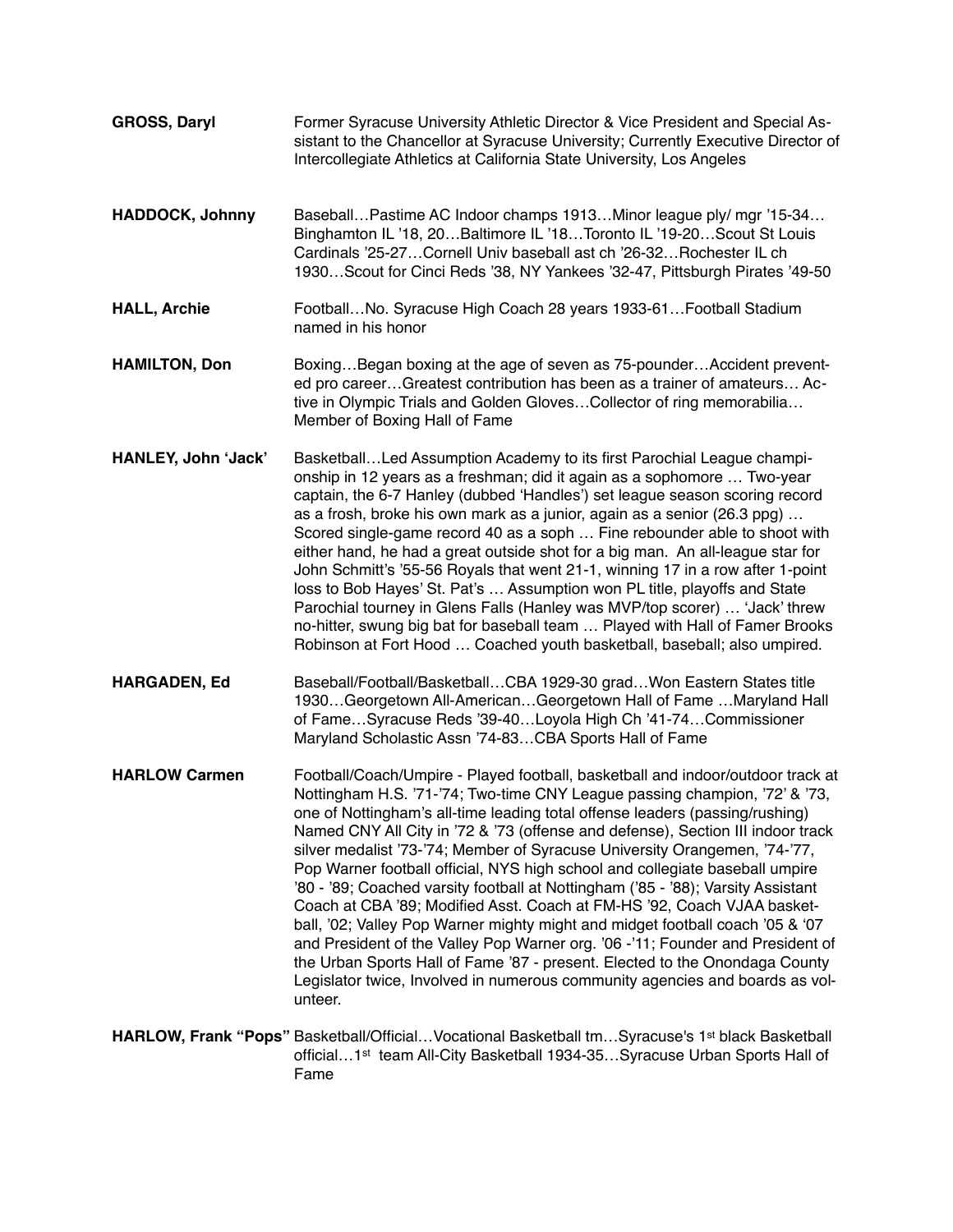#### **HARRINGTON, family**

Ice skating…In '50s and '60s, the Harringtons of Syracuse's W. Lafayette Ave. were the Greatest Show on Ice in their Kelly green outfits … Howard, father of 10 (7 girls), and wife Mary, had their kids in Crystal Speed Skating Club ('50-55), then Syracuse SS Club ('56-67), which he founded … He was skating coach, nationally acclaimed official, who helped start Valley Little League ('53), and was 1st president … At 13, Kathy won '56 Jr. Girls National Championship in St. Paul, MN, with record 1/6-mile (:29.8), then 3 more national indoor titles ('57). She was '56 Herald-Journal CNY Female Athlete of the Year; later coached Hall of Famer Gretchen Byrne … Eileen won Nationals in '61 … Ann set national record in 320 outdoors … Boys aside, Harrington girls won nearly a dozen NY State crowns, countless North American titles.

- **HARNISH, Walt "Doc"** Baseball/Foot…North High 1909-10 QB/Hback…Star Athlete-Pastime Athletic Club
- **HASSETT, Billy** Basketball...Georgetown Basketball tm 2 yrs...Notre Dame Basketball tm 2 yrs…ND All-American 1946 & '47…Tri City Blackhawks 1948-50…Minneapolis Lakers '50…Baltimore '51…M.H. Rosary Basketball coach 1963
- **HAWKE, Reed** Wrestling…N.Y.S. Wrestling Hall of Fame…Chairman NYS Wrestling…Blindmen Criers Schwarzer Award 96…NYS tourney director 1970-2003…34 consecutive yrs in Syracuse, NY
- **HECKER, Sheldon** Baseball/Foot/Basketball…North High 3 sports 1921-23…Niagara U Foot 1923-27 (Named to Little All-America team)…Niagara U Foot Coach '29-34
- **HENRY. Scott** Swimming...Liverpool All-American 1981-82...Breaststroke East. Champ... NYS, Section III & League Champ…NYS Record in 100 Breaststroke…SU Swim team…Liverpool Sports Hall of Fame '89
- **HEYMAN, Fred** Spt. Illustrator…Herald Newspaper Sports Cartoonist…Herald Newspaper 1921-1990…Herald Art director '29-1990… Rcv'd the Syracuse Press Club-1st Career Achievement Award …Press Club-Wall of Distinction 2006…Died in 1992 at age 86
- **HILL, Oliver Jr.** Lacrosse…SU Lacrosse Team…Syracuse Warriors Box Lacrosse Tm… Onondaga Athletic Club Lacrosse tm…Pres. of Box Lacrosse League
- **HILL, Ron** Lacrosse…SU Lacrosse Tm…Hon. Men. All-American 1971… Onondaga Athletic Club Lacrosse…Syracuse Warriors Box Lacrosse
- **HILLSMAN, Quentin** SU Women's Basketball Coach. 2016 National Champion runners-up
- **HOGAN, Kent** Basketball…Syracuse Flyers…Wheels Wheelchair Basketball tm
- **HOLM, John III** Track…Corcoran High Track Coach 1974-pr…Syracuse Track Club…Member of the Syracuse Chargers
- **HOPKINS, Mike** Assistant SU men's basketball coach, formally named Men's Basketball Head Coach-Designate by Syracuse University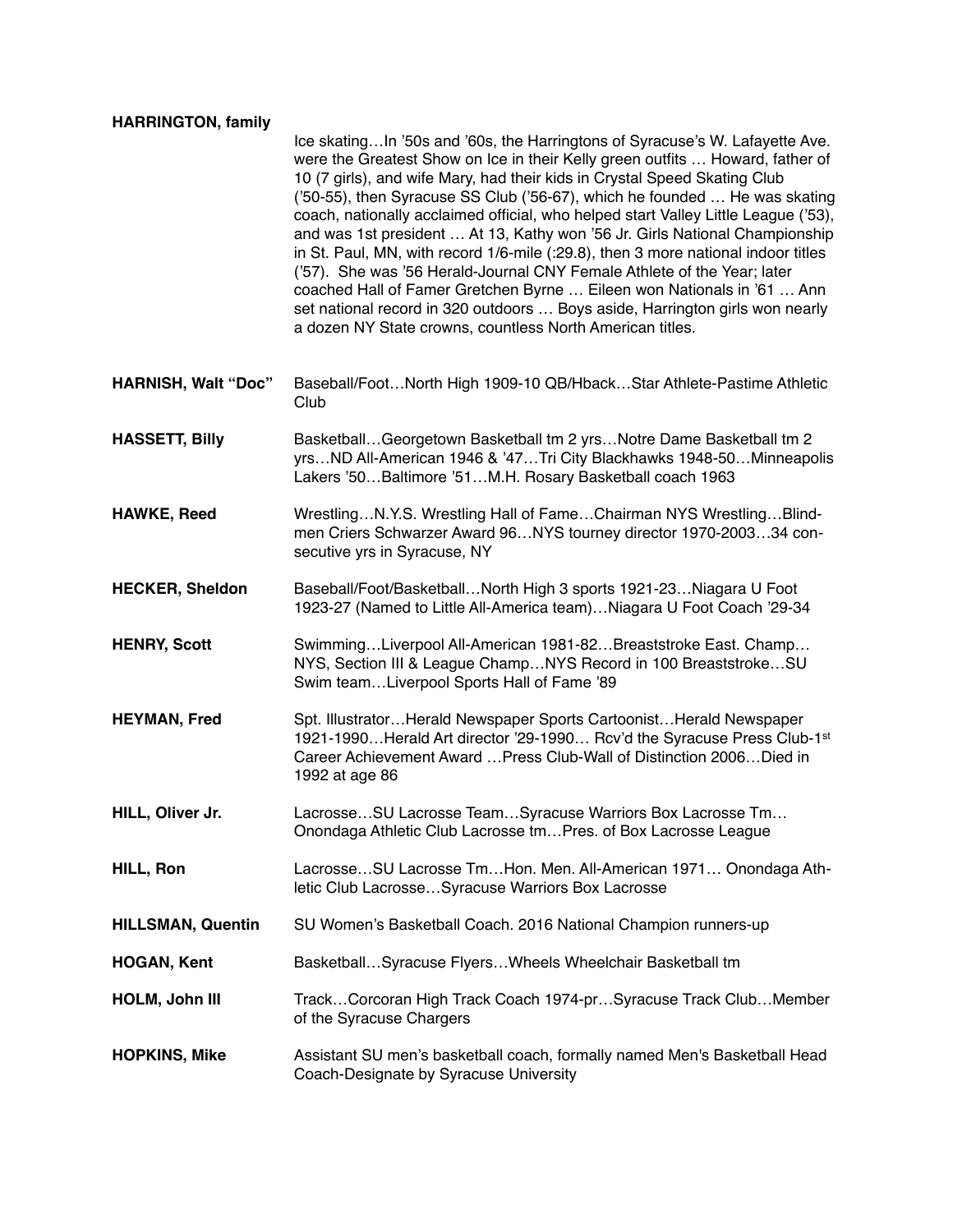| <b>HOBIKA, Luke</b>          | GolfUtica product and Cavalry Club member has won eight area amateur<br>major championships  He's won majors in three decades  Luke completed<br>his career Triple Crown capturing the 2011 Gerry Ashe Memorial at Onondaga,<br>where he shot a modern-day course record 64 in the opening round  A<br>pharmacist, Hobika recorded a record-tying 5th Post-Standard Amateur in '16<br>(others came in '98, '00, '02 and '03); GSSHOF inductees Walt Knych and<br>Teresa Cleland are the others to have recorded five Herald/P-S Am victories<br>He's won the Ashe twice, as well as the '09 District Amateur  Known as an<br>excellent shot-maker, his victory in the '15 New York State Mid-Amateur at Al-<br>bany's Wolferts Roost came 17 years after winning his first NY State Mid-Am at<br>Yahnundasis, his old home course.                                                                                                        |
|------------------------------|-------------------------------------------------------------------------------------------------------------------------------------------------------------------------------------------------------------------------------------------------------------------------------------------------------------------------------------------------------------------------------------------------------------------------------------------------------------------------------------------------------------------------------------------------------------------------------------------------------------------------------------------------------------------------------------------------------------------------------------------------------------------------------------------------------------------------------------------------------------------------------------------------------------------------------------------|
| <b>HOYSACK, Matty</b>        | Baseball/FootNottingham QB 1928-30Nottingham baseball team 19281st<br>team All-City football 1930                                                                                                                                                                                                                                                                                                                                                                                                                                                                                                                                                                                                                                                                                                                                                                                                                                         |
| <b>HUGHES, Jennifer</b>      | Soccer - 1993 ES-M grad  All-County; also played basketball (Dad, Bob<br>Hughes, was Top 50 all-time Parochial League players)  Jen's in ES-M Ath-<br>letic Hall of Fame ('07)  Four-time All-Patriot League midfielder, she graduat-<br>ed ('97) as Colgate's all-time scorer, member of league's Decade and 25th An-<br>niversary women's soccer teams  Played on three league championship<br>teams for coach Kathy Brawn, was MVP of '95 and '96 tourneys, co-captained<br>'96 team (19-2)  Colgate Hall of Honor ('06); jersey retired  Entered 15th<br>season as Amherst head coach with stellar 164-52-30 record, two NESCAC<br>titles, nine NCAA Div. III appearances (six consecutive), three times in the<br>quarter-finals  Twice NESCAC Coach of the Year, once New England COY<br>Worked in NYC for Goldman Sachs  Played professionally in Sweden<br>MBA and MS (UMass), law degree (UConn), passed Massachusetts bar exam. |
| <b>HUNT, Dan</b>             | WrestlingWest Genesee High School (1974) First 3X New York State<br>scholastic wrestling champion ('72, '73. '74) Won all 3 titles in 119 lb class.<br>State runner up as freshman in '71. Selected by Wrestling USA Magazine to<br>the '74 HS All America team. Also played lacrosse at West Genesee. Section III<br>Hall of Fame inductee '07.                                                                                                                                                                                                                                                                                                                                                                                                                                                                                                                                                                                          |
| <b>HURLEY, Mike</b>          | SwimmingLiverpool High Swim All-AmericanNYS Swim ChampEastern<br>ChampLiverpool Sports Hall of Fame-1988 University of lowa                                                                                                                                                                                                                                                                                                                                                                                                                                                                                                                                                                                                                                                                                                                                                                                                               |
| <b>ILACQUA, Tony "Moose"</b> |                                                                                                                                                                                                                                                                                                                                                                                                                                                                                                                                                                                                                                                                                                                                                                                                                                                                                                                                           |
|                              | Softball/FootballSyracuse Bisons foot 1943-4740 year softball player                                                                                                                                                                                                                                                                                                                                                                                                                                                                                                                                                                                                                                                                                                                                                                                                                                                                      |
| <b>JACOBS, David</b>         | Football SU Football Kicker 1975-79 New York Jets NFL '79  GP Express-<br>Nat ChampsCleveland Browns NFL '81 USFL 1983Philadelphia Eagles<br><b>NFL 1987</b>                                                                                                                                                                                                                                                                                                                                                                                                                                                                                                                                                                                                                                                                                                                                                                              |
| <b>JACQUES, Lou</b>          | LacrosseOAC Coach Field & Box teamsBox Lacrosse League Ch of the<br>YrCh-Syracuse Warriors Box teamMaker of lacrosse sticks                                                                                                                                                                                                                                                                                                                                                                                                                                                                                                                                                                                                                                                                                                                                                                                                               |
| <b>JAMES, Loren</b>          | West Genesee Basketball tm 1956-591 <sup>st</sup> team All-County Basketball '57-58,<br>'58-59SU fresh Basketball 1959-60, Varsity team '60-61                                                                                                                                                                                                                                                                                                                                                                                                                                                                                                                                                                                                                                                                                                                                                                                            |
| JANIAK, John                 | WrestlingN Syracuse High (1969-73), 90-12SU Wrestling tm ('73-78),<br>81-92-time Wrestling All-American3-time Eastern Champion (EIWA)6<br>time AAU All-American wrestler                                                                                                                                                                                                                                                                                                                                                                                                                                                                                                                                                                                                                                                                                                                                                                  |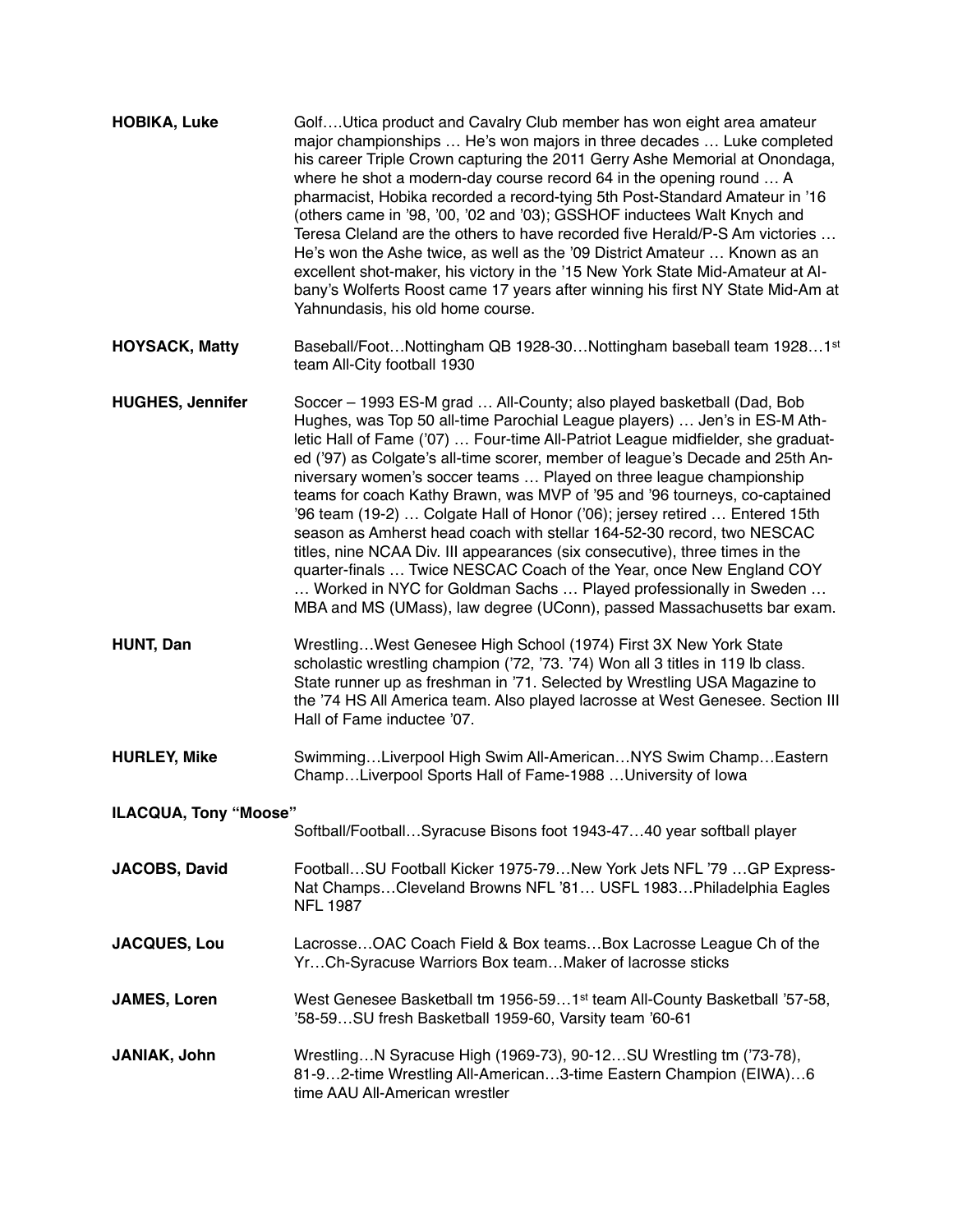| <b>JANIAK, Mike</b>          | RacquetballPro Racquetball tour-Ranked #5                                                                                                                                                                                                                                                                                                 |
|------------------------------|-------------------------------------------------------------------------------------------------------------------------------------------------------------------------------------------------------------------------------------------------------------------------------------------------------------------------------------------|
| <b>JARMAC, Ed</b>            | Baseball Eastwood High baseball tm 1962-65 All-City 1 <sup>st</sup> team -3 straight<br>years                                                                                                                                                                                                                                             |
| <b>JENKINS, Billy</b>        | BasketballSt. Vincent's 1947-491 <sup>st</sup> team All-Parochial '46-47 1 <sup>st</sup> team All-<br>Parochial '47-481 <sup>st</sup> team All-Parochial '48-49 3-time 1 <sup>st</sup> team selection<br>LeMoyne College-1,062 pts (5 <sup>th</sup> ) 1951-52, 315pts, 15.7 ppg avgDrafted by<br><b>Syracuse Nationals-NBA</b>            |
| <b>JOHNSON, Dan</b>          | Contributorplayed and coached tennis, basketball, baseball and<br>softballstarted over-40 basketball league in DeWitt, played in Over 50<br>leagueSoftball Hall of Fame in 2010. Was instrumental in the creation of the<br>Ernie Davis statue.                                                                                           |
| <b>JUBINVILLE, Bob</b>       | MediaStarting in 1978, was involved in live event coverage of scholastic and<br>Syracuse athletic events for cable TVAssociate producer of sports for Time<br>Warner Sportsproduced TV coverage of Empire State Games, state high<br>school wrestling championshipsassociate producer for events winning 8 Ca-<br>ble Ace awardsdeceased. |
| <b>JULIAN, "Kid" Michael</b> | BoxingSyracuse Resident pro boxer 1909-1925 (Angelo Giuliano)                                                                                                                                                                                                                                                                             |
| <b>KALLETT, A. Harry</b>     | FootballSU Football 1909-11Walter Camp All-American 1911SU Football<br>coach/scoutCoach St. John's Military Academy (Manlius School) 1916-25,<br>Manlius Athletic Field named in his honorSU Letterman of Distinction 1966                                                                                                                |
| <b>KANE, Emmett</b>          | Football                                                                                                                                                                                                                                                                                                                                  |
| <b>KATZ, Ev</b>              | Basketball/TrackSU Basketball 1929-31SU TrackSU Basketball. Rein-<br>deer 5- '30All-AmericanAm Legion Lg Syracuse '34-35 Newark Elks-pro<br>BasketballCathedral High coach 1936-37 Lou Andreas' All-time tm mem-<br>berSU Letterman of Distinction                                                                                        |
| <b>KAUPP, Hank</b>           | Foot/BowlSyracuse Bowling Hall of Fame 1965Pastime City Div Champs<br>'65-66, Lg Champs '41-42 Coached All-Schillers Foot team Pastime-<br>Sportsman of YrPres. of Pastime Athletic Club                                                                                                                                                  |
| <b>KEARNEY, Ed</b>           | Basketball/AdmCBA Basketball Coach 1920-28Basketball Official Blind<br>Men & Criers founderCBA Athletic Hall of Fame-2004                                                                                                                                                                                                                 |
| KELLY, Michael J.            | BaseballSecretary/Owner of Syracuse Stars baseball club 20+ yearsDay<br>given in his honor                                                                                                                                                                                                                                                |
| <b>KENEFICK, Bob</b>         | JournalistSport Writer                                                                                                                                                                                                                                                                                                                    |
| <b>KERR, Neil</b>            | JournalistSyracuse Newspapers High School sportsHigh school sports<br>record keeper Blindmen Criers Kearney Award 1995.                                                                                                                                                                                                                   |
| <b>KID POLO</b>              | (see Paul Salerno)                                                                                                                                                                                                                                                                                                                        |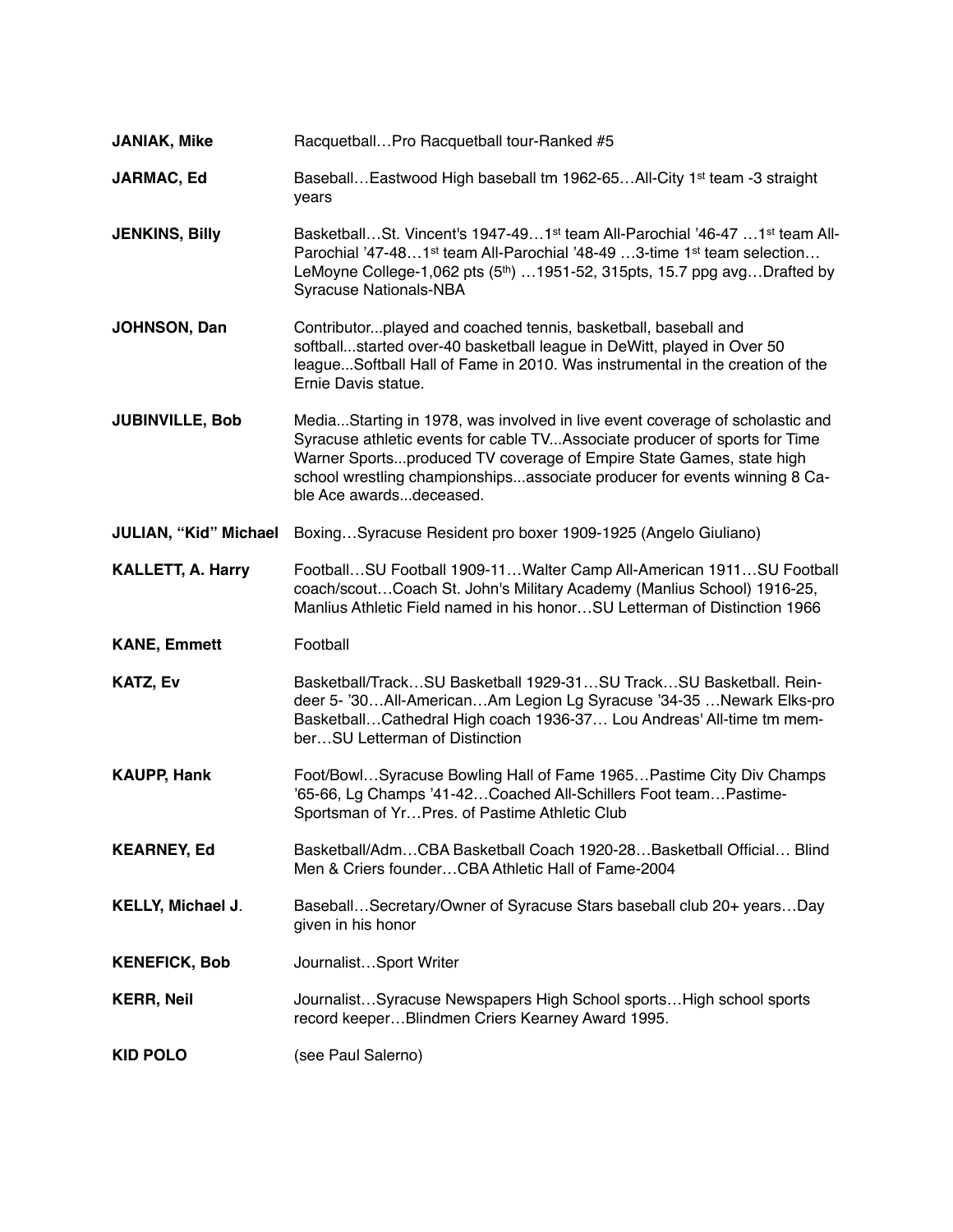| <b>KILLORIN, Pat</b>  | Football Syracuse University center ('63-65)  Orangemen went 22-9 (13-2<br>in Archbold Stadium)  Two-time 1st team All-American ('64 Associated Press,<br>'65 The Sporting News)  Pat was SU's Bill Horr MVP Award winner in '65<br>As a junior, played in Sugar Bowl; as a senior, played in East-West Shrine<br>Game; also chosen for College Football All-Star Classic and Hula Bowl<br>Third-round NFL Draft pick of the Pittsburgh Steelers in '66 (the 35th player<br>chosen); also selected in AFL Draft by the Miami Dolphins  Played five<br>games with Steelers before career-ending knee injury  Coached Watertown<br>High ('69-74); is Red & Black Hall of Fame inductee as coach  SU Letterwin-<br>ner of Distinction ('93); Zunic Award recipient ('13)  For more than three<br>decades, CEO of Patco Management, which he founded and owns. |
|-----------------------|------------------------------------------------------------------------------------------------------------------------------------------------------------------------------------------------------------------------------------------------------------------------------------------------------------------------------------------------------------------------------------------------------------------------------------------------------------------------------------------------------------------------------------------------------------------------------------------------------------------------------------------------------------------------------------------------------------------------------------------------------------------------------------------------------------------------------------------------------------|
| KING, Larry E.        | FootballSU Football team 1974-77East-West Shrine Game 1978Coach<br>N Syracuse CYO 1978-pr                                                                                                                                                                                                                                                                                                                                                                                                                                                                                                                                                                                                                                                                                                                                                                  |
| <b>KING, Regis</b>    | BasketballCBA Basketball/Baseball teamLed Basketball tm in scoring 3<br>yrs1 <sup>st</sup> team All-City Basketball '46-47, '47-48Manhattan Coll. Basketball<br>1960 Olympic Fencing tmCBA Hall of Fame '01                                                                                                                                                                                                                                                                                                                                                                                                                                                                                                                                                                                                                                                |
| <b>KING, Norb</b>     | BaseballCBA BaseballLeMoyne College BaseballLeMoyne College Hall<br>of Fame                                                                                                                                                                                                                                                                                                                                                                                                                                                                                                                                                                                                                                                                                                                                                                                |
| <b>KINSEY, Ken</b>    | FootballCentral Tech football teamSU Halfback 1973                                                                                                                                                                                                                                                                                                                                                                                                                                                                                                                                                                                                                                                                                                                                                                                                         |
| <b>KIRNAN, Don</b>    | HockeyCoach/administratorCommissioner Junior B Hockey LgBoard of<br>Jr. Council USA Hockey Vice Pres Midstate Yth Hockey Head coach 1st<br>Syracuse Stars Pee Wee tm to win Quebec Pee -wee Tourney in 1995CNY<br>Boys Ch Empire State GmsSyracuse Jr Stars 1986-prStarted Empire Ju-<br>nior B Lg 1997-pr                                                                                                                                                                                                                                                                                                                                                                                                                                                                                                                                                 |
| KITE, Mrs. Mary       | BowlingSWBA Bowling Hall of Fame 1967                                                                                                                                                                                                                                                                                                                                                                                                                                                                                                                                                                                                                                                                                                                                                                                                                      |
| <b>KLAMM, Ted</b>     | High school baseball coachfirst team all-league at Bishop Luddenpitched<br>at Seton Hall, all Big East first team, conference pitcher of year in '92four<br>years in Pittsburgh Pirates farm systemcoach at Bishop Ludden, nearing 200<br>wins, twice CNY coach of year.                                                                                                                                                                                                                                                                                                                                                                                                                                                                                                                                                                                   |
| <b>KLEINHANS, Ted</b> | BaseballPhiladelphia NL 1934Cincinnati Reds '34, 37-38 NY Yankees<br>1936Newark Bears IL 1935-36 Syracuse Chiefs pitcher 1938-41SU<br>Baseball Coach 1947-66All-tm Chiefs tm-1964                                                                                                                                                                                                                                                                                                                                                                                                                                                                                                                                                                                                                                                                          |
| <b>KNAPP, Parker</b>  | Baseball/Foot/TrackNorth High Baseball/foot/trackNorth All-City Foot 1st<br>team 1913-14LeMoyne Athletic Club '12-17Jackson AC 1915Best Semi-<br>Pro player of '20-30 in Syracuse Indus. Baseball Leagues Brown- Lipe<br>Chapin '21-24,30New Process Gear BB tm '23-28Named by Syracuse<br>Newspapers to All-Syracuse Native Baseball tm 1900-39 St Anthony's base-<br>ball coach                                                                                                                                                                                                                                                                                                                                                                                                                                                                          |
| <b>KOBAR, John</b>    | BasketballBishop Ludden Basketball1 <sup>st</sup> tm All-City Basketball '74-75,<br>$75 - 76$                                                                                                                                                                                                                                                                                                                                                                                                                                                                                                                                                                                                                                                                                                                                                              |
| <b>KOHANSKI, Jack</b> | Athlete/coachbig scorer at Vocational High in Syracuse, record setting scor-<br>ing leader with 433 points in '55-56 seasonscored 43 points twice and aver-<br>aged nearly 30 despite diminutive statureco-captain '56-57 city league all-                                                                                                                                                                                                                                                                                                                                                                                                                                                                                                                                                                                                                 |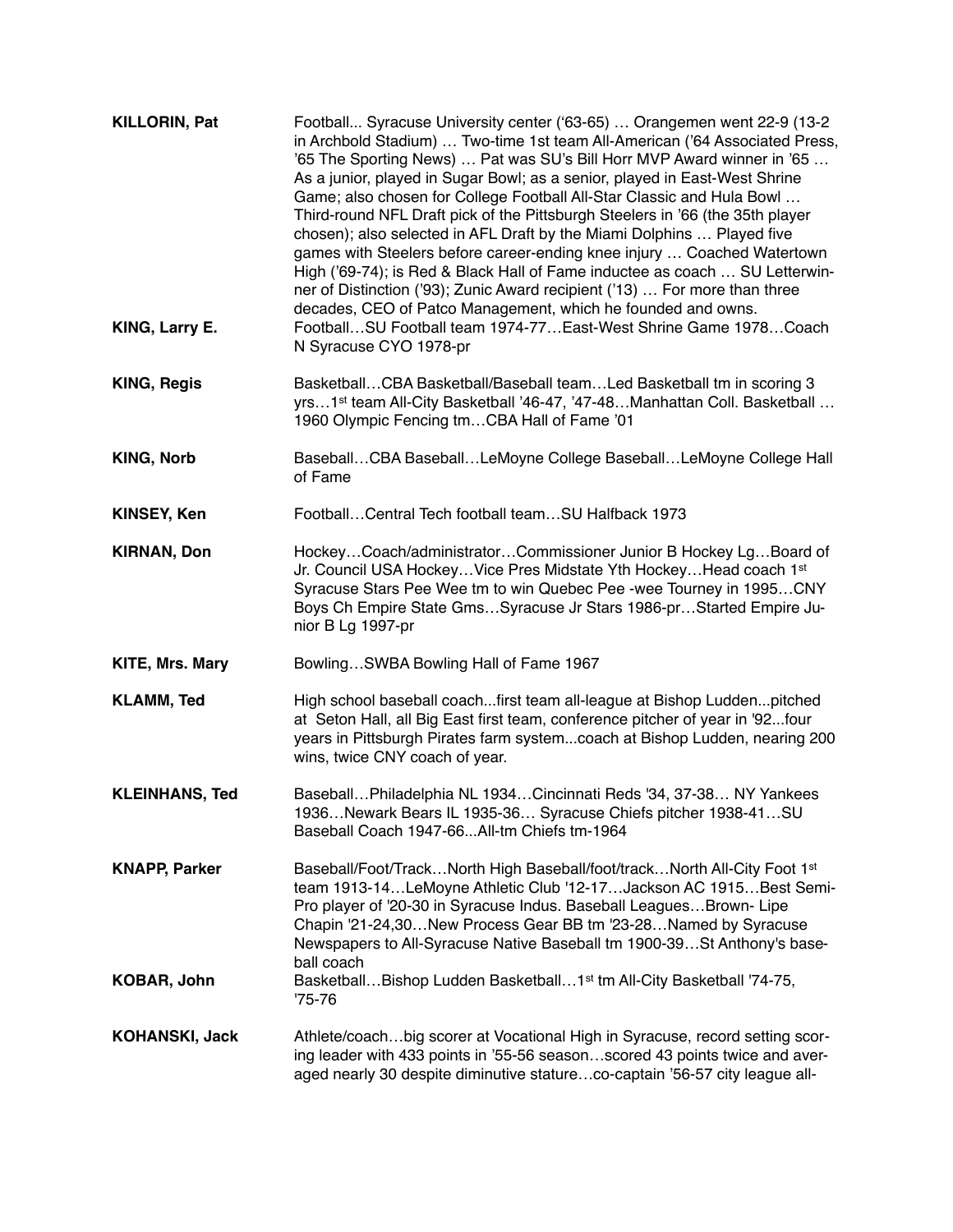stars…Fowler High Baseball coach for 25 years…Fowler named its home field after him…9 children, 33 grandchildren…died in 2013.

#### **KORZENIEWSKI, Susan Pesane**

Sailing....took up sport while attending Endicott College...has won five North American Hobie Cat championships, last two with teenage daughter Erika ...in 1994, she and friend took 35-foot sailboat from Baltimore to England in 28 days...also 3rd degree Black Belt in karate.

**KOWALEWSKI, Joe** Football…Solvay High, Blair Academy…SU 2001-05…NFL: NY Jets, 2006-08; Miami Dolphins, 2009.

- **LAMANNA, Frank** Baseballball…Boston Braves NL 1940-42…Los Angeles Angels PCL 1947… Syracuse Chiefs 1953
- LeMURA, Linda Dr. Basketball/administrator... St. John the Baptist transfer was Bishop Grimes' No. 2 scorer as a senior (17 ppg) … '78 grad's all-around play helped team to OHSL Central co-championship … Only 3rd female from Grimes to receive athletic college scholarship … Linda played 4 years at Niagara ('82); consummate team player, drive and dish, hit outside set shot … Entertaining player who let game come to her ... Ph.D. from Syracuse U. in applied physiology ... Was research consultant for U.S., Italian Olympic Committees … Athletic career served her well in field of college administration … Was LeMoyne College Dean of Arts and Sciences, then Provost and Vice President of Academic Affairs before being named President of LeMoyne … Linda is the world's 1st female layperson leading a Jesuit college or university.
- **LANGAN, Tony** Golf…Jr Golf Tourneys- 60 yrs…1943 NYS Golf Assn Jr team… Won Syracuse District 1946,51,52…SU Golf tm '47-50…'49 US Amateur-Oak Hill…1950 Played in French Amateur …1955 Won Bellevue Championship…1986 NYS Seniors Champion
- LANGAN, Art **Golf...Pres Syracuse District Golf Assn 1968-69...Syracuse District Champ** 1942-43, 45…Won NYS Jr Championship 43…Parochial League Tm champs 1943…City of Syracuse HS team champ 1943…Won Bell Memorial -Guest 43,48,52,54…Played in US Amateur in '47,'49…Played in French Amateur 1950…Ex-Sec NYS Golf Assn 1952-55… Won Bellevue CC Champ 1951… 1946-98 won 15 other CNY tourneys …Co-owner of Rogues Roost Golf Course…1986 New York Seniors Golf Champ…Died in 1998
- **LANIGAN, Ernest J.** Journalist…Herald-Journal Baseball beat writer…International League Hall of Fame 1947…IL Writers Assoc 25 yrs…Born-Jan 4, 1873 Chicago…Died- Feb 8, 1962 Philadelphia
- LATOCHA, Mike Trap Shooting...NYS Trapshooting "Hall of Fame"

**LaROSE, George** Horseshoes…Onondaga County & City Champion…SU Basketball scoring table…Blindmen Criers Schwarzer Award 95…Blindmen Criers Kearney Award 1999

**LeBLANC, J.P.** Hockey…Chicago Black Hawks-'68-69…Detroit Red Wings '75-78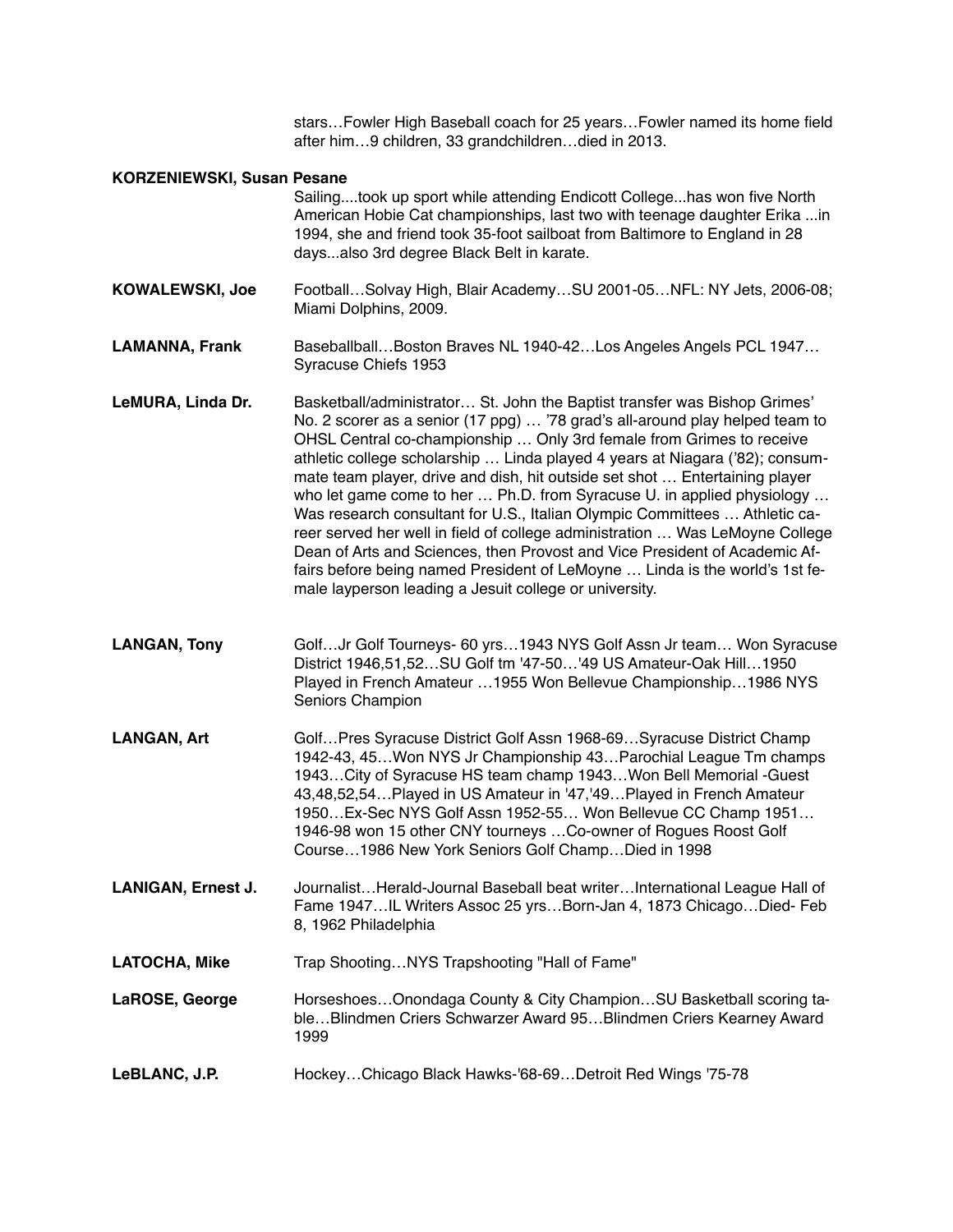| <b>LEE, Charlie</b>                                                                        | Basketball SU Basketball Team-1925-27 SU 1925 National Champions<br>President-Industrial Horseshoe LgSU Letterman of Distinction 1971Former<br>Chiefs & Nats board member                                                                                                                                                                                                                                                                                                                                                                                                                                                                                                                                                                                                                                                                                    |
|--------------------------------------------------------------------------------------------|--------------------------------------------------------------------------------------------------------------------------------------------------------------------------------------------------------------------------------------------------------------------------------------------------------------------------------------------------------------------------------------------------------------------------------------------------------------------------------------------------------------------------------------------------------------------------------------------------------------------------------------------------------------------------------------------------------------------------------------------------------------------------------------------------------------------------------------------------------------|
| <b>LEGETTE, Ron</b>                                                                        | Basketball Nottingham High Basketball 3 yrs 1 <sup>st</sup> team All-City Basketball<br>1979-80, 1980-81, 1981-823-time 1st team all-city playerAll-CNY selection<br>1981, 1982                                                                                                                                                                                                                                                                                                                                                                                                                                                                                                                                                                                                                                                                              |
| <b>LEGG, Frank</b>                                                                         | Basketball West Genesee High 1st team All-County Basketball 1956-57,<br>1957-58, 1958-593-time 1st team All-County selecti                                                                                                                                                                                                                                                                                                                                                                                                                                                                                                                                                                                                                                                                                                                                   |
| <b>LESICKI, Frank</b>                                                                      | <b>Pistol Shooting</b>                                                                                                                                                                                                                                                                                                                                                                                                                                                                                                                                                                                                                                                                                                                                                                                                                                       |
| <b>LEVANDOWSKI, Tom</b>                                                                    | SwimmingLiverpool All-American 1981,82,83NYS Swimmer of Yr 1983<br>Section III Champ 1981,82,83NYS, County & School recordsLiverpool<br>Sports Hall of Fame 1995                                                                                                                                                                                                                                                                                                                                                                                                                                                                                                                                                                                                                                                                                             |
| <b>LEVY, Harvy</b>                                                                         | Basketball/FootCentral High Foot/Basketball '19-22Basketball-All-City se-<br>lectionNYS All-State Basketball selectionFoot-1 <sup>st</sup> tm All-City tackle 1921<br>SU Football 1924-26SU Lacrosse All-American 1926Schlitz Brewery Bears<br>Football 1934SU Letterman of Distinction 1979                                                                                                                                                                                                                                                                                                                                                                                                                                                                                                                                                                 |
| <b>LINARES, Mario</b>                                                                      | SoccerEx-pro soccer player of ItalyGaribaldi's Italian Soccer coach<br>58-59Syracuse Turner Club soccer teamTown of Salina field named in his<br>honor in 1976 Help create the Syracuse-Onondaga Inter-County Soccer Am-<br>ateur Assn                                                                                                                                                                                                                                                                                                                                                                                                                                                                                                                                                                                                                       |
| <b>LINCOLN, Bob</b>                                                                        | Basketball Vocational High School Basketball 1 <sup>st</sup> team All-City Basketball<br>1960-61, 1961-62                                                                                                                                                                                                                                                                                                                                                                                                                                                                                                                                                                                                                                                                                                                                                    |
| LITTLE, Floyd                                                                              | FootballConnecticut native returned to Syracuse U. in July '11 as special<br>asst. to the athletic director  Went back West this year  His position in-<br>volved development and donor relations, assisting with student-athlete/team<br>development, prospective on-campus recruiting activities  Former SU All-<br>American tailback and '66 ECAC Player of the year, Floyd was five-time Pro<br>Bowl selection with the Denver Broncos, who made him 6th player chosen in<br>'67 NFL Draft  Gained more than 12,000 all-purpose yards with Broncos ('67-<br>75)  Denver College of Law grad ('75)  Formerly owned Paciific Coast Ford<br>dealership  Received 19 pro athlete achievement awards, 31 community<br>service awards  Enshrined in seven halls of fame, including College and Pro<br>Football  NCAA Silver Anniversary Award recipient ('92). |
| LIVINGSTON, Don "Brud"<br>Baseball Coach CNY Senior Babe Ruth League  All-Star team for 19 |                                                                                                                                                                                                                                                                                                                                                                                                                                                                                                                                                                                                                                                                                                                                                                                                                                                              |
|                                                                                            | yearsSenior BRL World Series- 4 times                                                                                                                                                                                                                                                                                                                                                                                                                                                                                                                                                                                                                                                                                                                                                                                                                        |
| LIZZIE, Michael                                                                            | Gymnastics73 total 1 <sup>st</sup> places Liverpool 1969-72Five Onondaga County<br>League titles2 Section III titles Rings, P-BarNYS Intersectional title in<br>19721st NYS Champ in Rings in Section III                                                                                                                                                                                                                                                                                                                                                                                                                                                                                                                                                                                                                                                    |
| LOCKWOOD, Charlie                                                                          | LacrosseWest Genesee Lacrosse 1987-90West Genesee All- American<br>1990SU Lacrosse '91-94All-American 3rd tm '91 All-American 1st tm                                                                                                                                                                                                                                                                                                                                                                                                                                                                                                                                                                                                                                                                                                                         |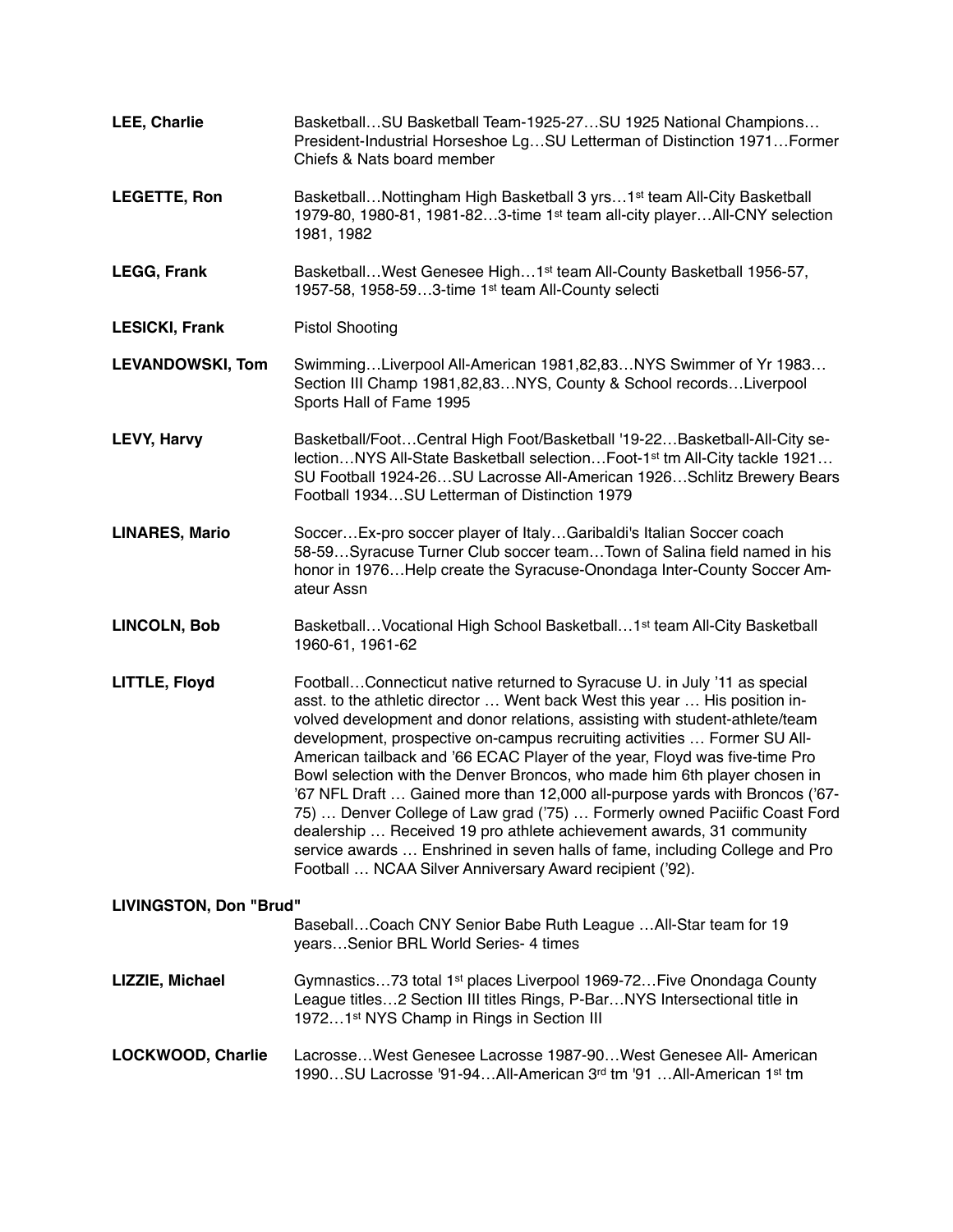|                          | '92All-American 2 <sup>nd</sup> tm '93 &'94SU Basketball '94NY Saints Pro Box<br>LacrosseSyracuse Smash Box Lacrosse 1998-99                                                                                                                                                                                                                                                                                                                                                                                                                                                                                                                                                                                                                                                                                                                               |
|--------------------------|------------------------------------------------------------------------------------------------------------------------------------------------------------------------------------------------------------------------------------------------------------------------------------------------------------------------------------------------------------------------------------------------------------------------------------------------------------------------------------------------------------------------------------------------------------------------------------------------------------------------------------------------------------------------------------------------------------------------------------------------------------------------------------------------------------------------------------------------------------|
| LOWE, Don                | Ath. TrainerSyracuse University/Georgia Tech Athletic Trainer                                                                                                                                                                                                                                                                                                                                                                                                                                                                                                                                                                                                                                                                                                                                                                                              |
| <b>LUKASIEWICZ, Mark</b> | Baseball StarSyracuse Chiefs, MLB                                                                                                                                                                                                                                                                                                                                                                                                                                                                                                                                                                                                                                                                                                                                                                                                                          |
| <b>LUNDBLAD, Randy</b>   | LacrosseWest Genesee All-American '79-'80SU Lacrosse '81-84All-<br>American HM- 1983All-American 3rd team- 1984                                                                                                                                                                                                                                                                                                                                                                                                                                                                                                                                                                                                                                                                                                                                            |
| <b>LUTTINGER, Bill</b>   | Gymnastics Founding member of CNY/NYS Gymnastics Judging Associa-<br>tion1 of 6 Eastern VPs for National's1 <sup>st</sup> Pres CNY Gymnastic Judging As-<br>sociation                                                                                                                                                                                                                                                                                                                                                                                                                                                                                                                                                                                                                                                                                      |
| <b>MACLAUGHLIN, Bill</b> | Baseball/BasketballNottingham Base & Basketball 1954-56Hurled 3 high<br>school no-hittersSU Baseball team 1957-60                                                                                                                                                                                                                                                                                                                                                                                                                                                                                                                                                                                                                                                                                                                                          |
| <b>MALLETTE, Mal</b>     | BaseballN Syracuse High BaseballLeague ChampPitched 2 no-hitters in<br>high schoolSU Fresh Baseball 1941, Varsity Base '42  Post Standard<br>League top pitcher Signed with NY Yankees -Newark Bears-International<br>League  Norfolk, Kansas City, Memphis, PCL-Led league in strikeouts<br>Brooklyn Dodgers-NL '50 Montreal Royals-Int League  1951 record 10-2,<br>1952 record 13-2                                                                                                                                                                                                                                                                                                                                                                                                                                                                     |
| <b>MANCINI, Angelo</b>   | Coach/OfficialNorth High Foot 1943, Basketball '43-44Ithaca Coll. football/<br>Basketball Vocational High Baseball coach ('54-56) & Basketball coach<br>('53-56)North High foot coach '56-64 Scholastic Official-Basketball ('56-02)<br>& Foot ('64-02)3 Major Awards                                                                                                                                                                                                                                                                                                                                                                                                                                                                                                                                                                                      |
| <b>MANGICARO, George</b> | Football/administratorPlayed 2 years of football at North High (Class of'60),<br>1 at Ithaca College ('65 grad). Earned Master's from Syracuse, Cortland State,<br>CAS from SU, taught/coached at ES-M, Bishop Grimes  Inherited winless<br>Grimes football program, but won'77 OHSL crown, Grimes' 1st title in any sport<br>From 1980-2002 at Liverpool, George's teams won 12 league, 5 sectional, 2<br>regional titles;'82 and'87 were No. 1 in NY,'87 ranked 20th nationally. Coached<br>50-plus state all-stars, 2 NFL players (Tim Green, Chris Gedney). His NY team<br>beat NJ in'05 Governors Bowl  Coached Little League 20-plus years, was<br>trend-setting L'poolAD(1993-2014), twice NYS coach of the year, and won'07<br>National Football Foundation 'Outstanding Contribution to Amateur Football'<br>Award  NYSHSFCA president 1999-2001. |
| <b>MAREINISS, Joel</b>   | Broadcaster 'Voice of the Orange' for 14 seasons, a WSYR-TV sports an-<br>chor, 25-year host of 'Syracuse Bowls,' Chiefs' play-by-play 7 seasons - just<br>a small sample of the Newark, NJ, native and Syracuse alum's 46-year radio-<br>TV career  "Dirty, but good;" "Up the invisible ladder;" "Trolley line jumper,"<br>"Hicker flicker;" "Bouie boomerang" "The Braintree Butcher" - but a few Joel-<br>isms  Began career at station in Fulton, where he met Georgiana, his wife of<br>65 years  Mentored voices Bob Costas, Dave Cohen, John Nicholson<br>Taught 1st sports broadcasting course at Newhouse  Flew his own plane to<br>State College, Pa., to broadcast SU-Penn State football on a December '68<br>afternoon, then flew to Niagara Falls to air SU-Niagara hoops  Died in '16 at<br>age 87 after battle with Parkinson's disease.  |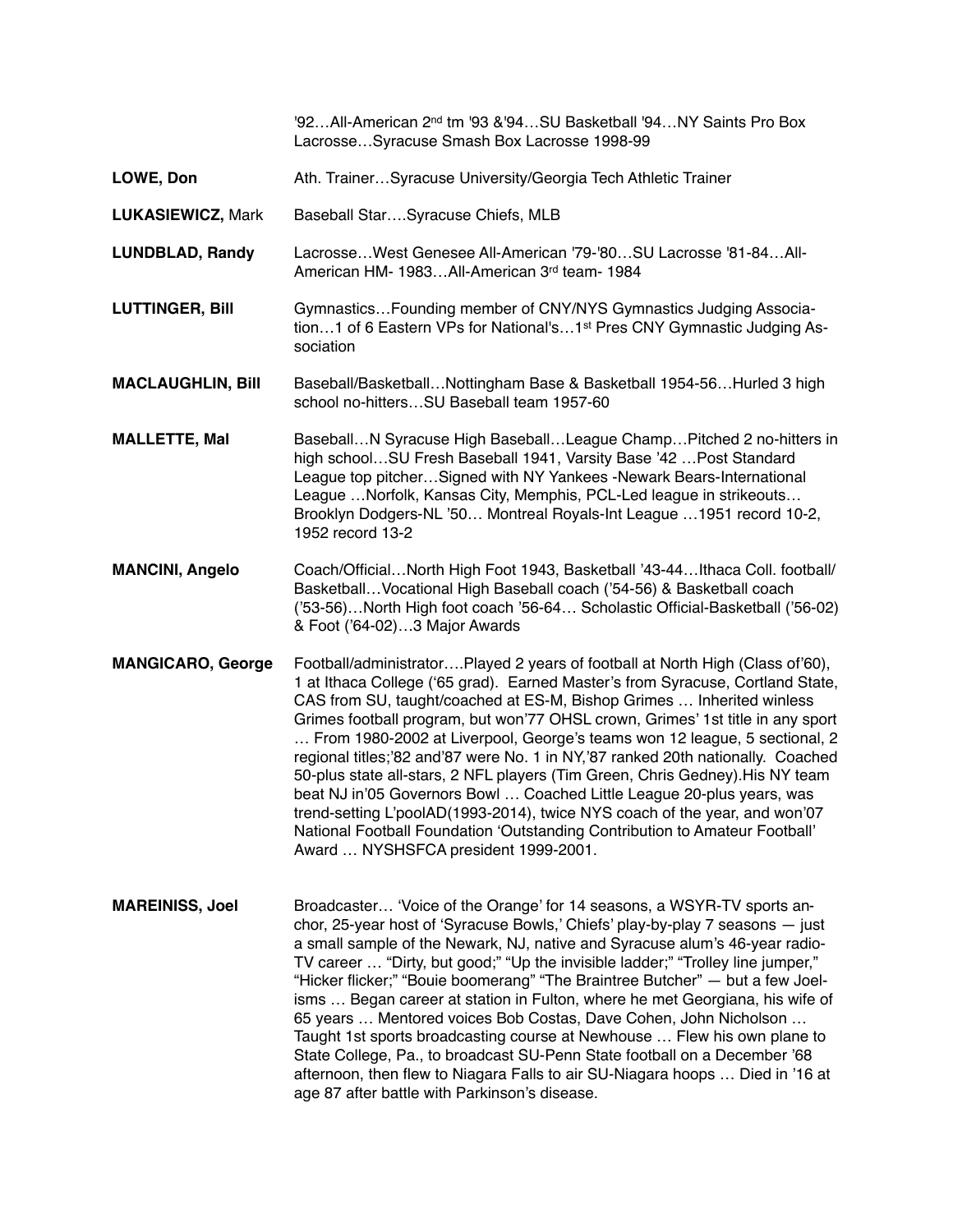**MARKLE, Jack** Hockey…Syracuse Stars hockey team 1930-41…Stars tm captain '35-36… Led AHL in scoring 1937-38…Died at age 49, June 22, 1956 **MARKOWSKI, Jody** Baseball/Basketball…Sacred Heart Baseball/Basketball…1st team All-Par Basketball '62-63, '63-64…All-Par 1st team Baseball1963-64…1964 IAAC Award **MARTINEAU, Zeke** Baseball/Basketball/Foot…St. Bonav 4 sports '19-24…Coached 3 sports Most Holy Rosary during 1920's…MHR-1926 NYS Foot Champs …Coached MHR Basketball to national tourney…St Bon Sports Hall-'73 **MARTINEZ, Manny** Basketball…West Genesee Basketball/Soccer Coach 25 years '55-71 **MASSA, Lou** College Basketball official for 34 years. Played football, basketball, baseball at Jamesville High. First team all-county in all 3 sports (1947-48) Inaugural inductee into JD Athletic Hall of Fame '00. Signed in '49 by Brooklyn Dodgers to Johnstown (PA) farm club; Attended one spring training, then served in Air Force base in Newfoundland '51-'53; After honorable discharge, played third base for '53 NY State champs with Larry Costello. Founded State League '56, was commissioner until '75; Was NY's largest semi-pro hardball league at the time. Scouted for Cincinnati Reds '65-'75. First president, Rolling Hills Little League. **MATUSZAK, Walt** Football…Born/resident Fayetteville…Cornell Foot All-American …Cornell 1938-40 record 19-3-1…Played in famous 5th down game…Cornell U Hall of Fame…Died November 18, 200l **MAURER, Kermit** Bowling...Syracuse Bowling Hall of Fame 1970 **MAURO, John** Rugby…SU '69-74…'74-pr Syracuse Chargers, Syracuse Rogues…Founded Syracuse Rugby Club in '69…Syracuse Old Boys Alumni team **MAUTINO, Fred** Football…SU Football End 1958-60…1959 SU National Champs … SU All-American End 1959…1960 Academic All-American **McARDELL, Johnny** DIRT racing – Liverpool resident who worked at Crucible … Was a dominant DIRT track driver in the 1960's … Began in 1952 at Lafayette … Johnny had a big year in '64, winning 27 feature races at Weedsport, Waterloo and Canandaigua, and is the only Central New Yorker to win championships at was called the 'Big Four' — Waterloo, Weedsport, Canandaigua and Rolling Wheels … Over his long career, he won well over 100 features … Was 1974 Driver of the Year at Rolling Wheels … In 1995, McArdell was inducted into the DIRT Motorsports Hall of Fame … And as a bowler, he once rolled a 299 game. **McCARTHY, Dan** Golf Amateur & Pro…CBA grad., LeMoyne grad. Syracuse native. Mackenzie Tour (PGA Canada) Player of the Year, tops Order of Merit, four wins and alltime record for single-season earnings in 2016. Won Freedom 55 Open, Golf-BC Championship, Players Cup and Cape Breton Open. First player to win four times in a season in Mackenzie Tour history. Set records for largest margin of victory (seven strokes) and low 72-hole score (259) at the Players Cup and GolfBC Championship. Has fully exempt status on the **[web.com](http://web.com)** Tour in 2017.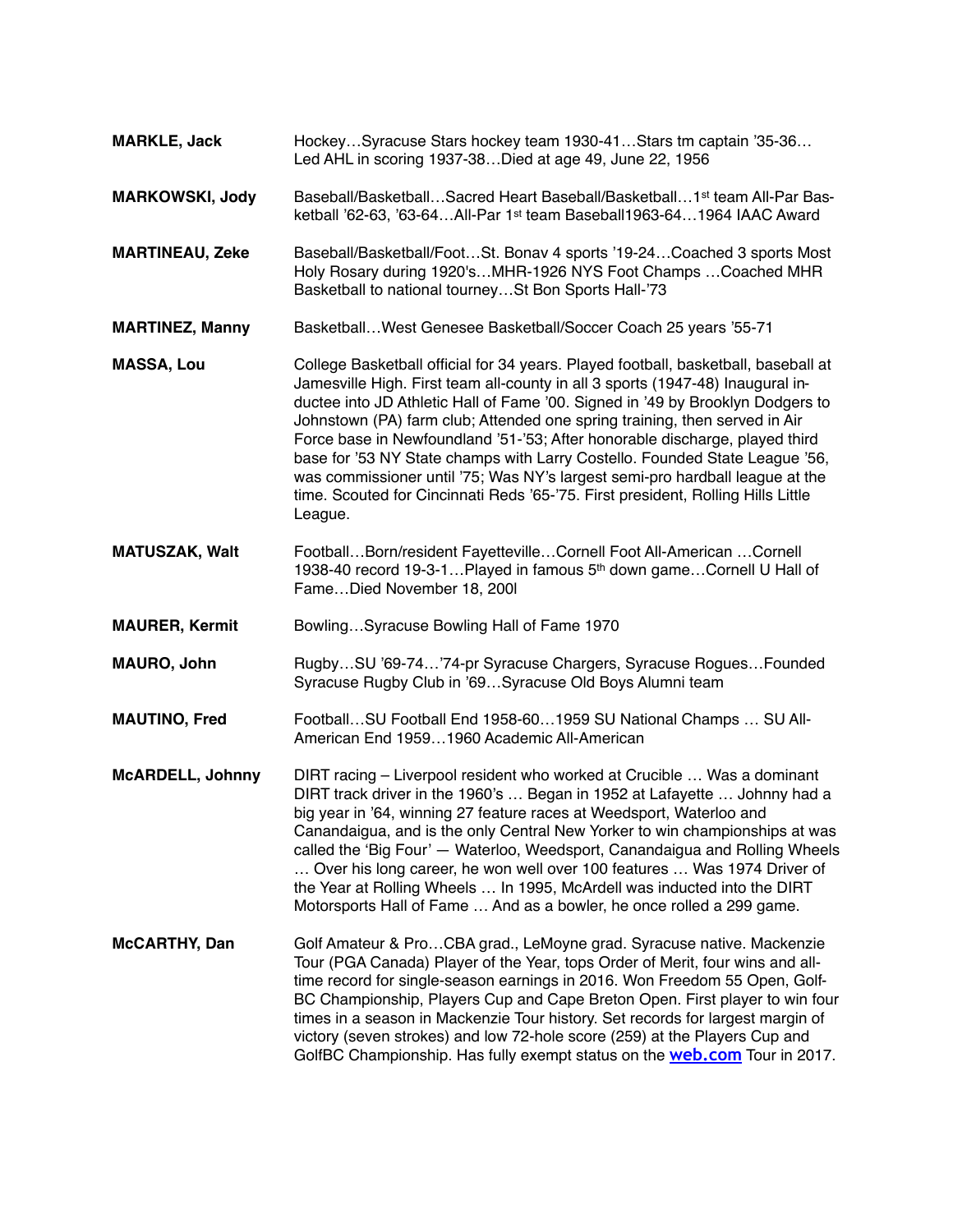| McCARTHY, Joe N. | BaseballSt. Cecilia's 1901Malone ForestersSt. Louis Cardinals 1905 |
|------------------|--------------------------------------------------------------------|
|                  | Syracuse Stars 1906-07Minor Leagues 14 years                       |

- **McCARTHY, Patrick** Senior athlete...Solvay-born Nottingham grad ('44) starred in football, baseball; Nottingham Alumni Wall of Fame inductee ('11) … He missed his senior season, paralyzed from the waist down. Registered to join the Marines, Patrick became a Navy test case for penicillin … Syracuse U. product ('48) … He has been the area's dominant senior male multi-sport athlete, winning more than 100 titles in tennis, badminton, horseshoes. Since 2000, he won 44 Golds in Empire State Senior Games (2 Golds in '14 at age 88) … 2-time National Senior Olympic qualifier; tied for 3rd in '03 (lost Bronze on criteria by .25) … Financed start of Oneida Pop Warner football … Community civic leader for decades … Patrick (owned Oneida car dealership '51-99) and wife Pat (HOF '07) celebrating 91st birthday, 69th anniversary in 2017.
- **McINTYRE, John F.** Baseball/Foot…Clarkson College…Canadian Pro Football League
- **McKENNA, Lou** Foot/Basketball Official…Manhattan Coll Coach/Official…Blindmen Criers Schwarzer Award 78…Blindmen Criers Kearney Award 88
- **McKIE, Dave** Hockey… At Liverpool High, he was an honor student and captain/MVP in football, hockey, baseball … At LeMoyne, McKie was a catcher-DH, cog in taking Dick Rockwell's Dolphins to post-season play every year (182-49 record), including two Division II World Series. His junior year, LeMoyne (51-8) placed third in the CWS; as a soph, he homered off future Cy Young winner Steve Bedrosian in the CWS; as a frosh, bases-clearing, pinch-hit triple kept NCAA hopes alive … Hard-nosed, scrappy, in-your-face, nicknamed 'Thurm' … Among others, caught future big leaguers Jim Deshaies and Tom Browning … After brief fling in pro ball and accounting, joined the family business, growing McKie Sports into regional player in sports equipment field … Fine golfer, ex-Senior champ at Cavalry Club, Dave's longtime coach, sponsor, supporter of Little League and youth hockey … Liverpool and LeMoyne Hall of Famer.
- **MCNAMERA, Gerry** Basketball….Syracuse University 2002 to 2006. Started every game. Led the team to NCAA title in 2003. Currently assistant men's basketball coach at SU.
- **MELYNK Andy** Bowling…Started in the late 1960s in a junior league…Has put together an amazing string of honors in this time…Average 200 in 333 games in the US Bowling Congress...Has rolled more than  $\overline{\phantom{a}}$  300 perfect games...Only three time winner in Post Standard Masters
- **MERO, Marc** Pro Wrestling…Liverpool High Foot/Hockey…Syracuse Stars Hockey …Pro Wrestler in WCW and WWF…Known as JohnnyB, Badd, "Wild Man" & "Marvelous Marc"
- **MESMER, Ed** Tennis/Foot/Basketball…CBA /All-City/City Tennis Champ…CBA Basketball team 1943-44
- **MESMER, Fred** Baseball/Basketball...CBA Baseball/Basketball...1<sup>st</sup> team All-City Basketball 1925 …CBA Baseball 1926-27…Georgetown Basketball Coach… Inducted-CBA Hall of Fame-2000
- **MESMER, George** Tennis/Baseball…CBA Baseball/tennis 1927 grad…Head coach Freeville Inst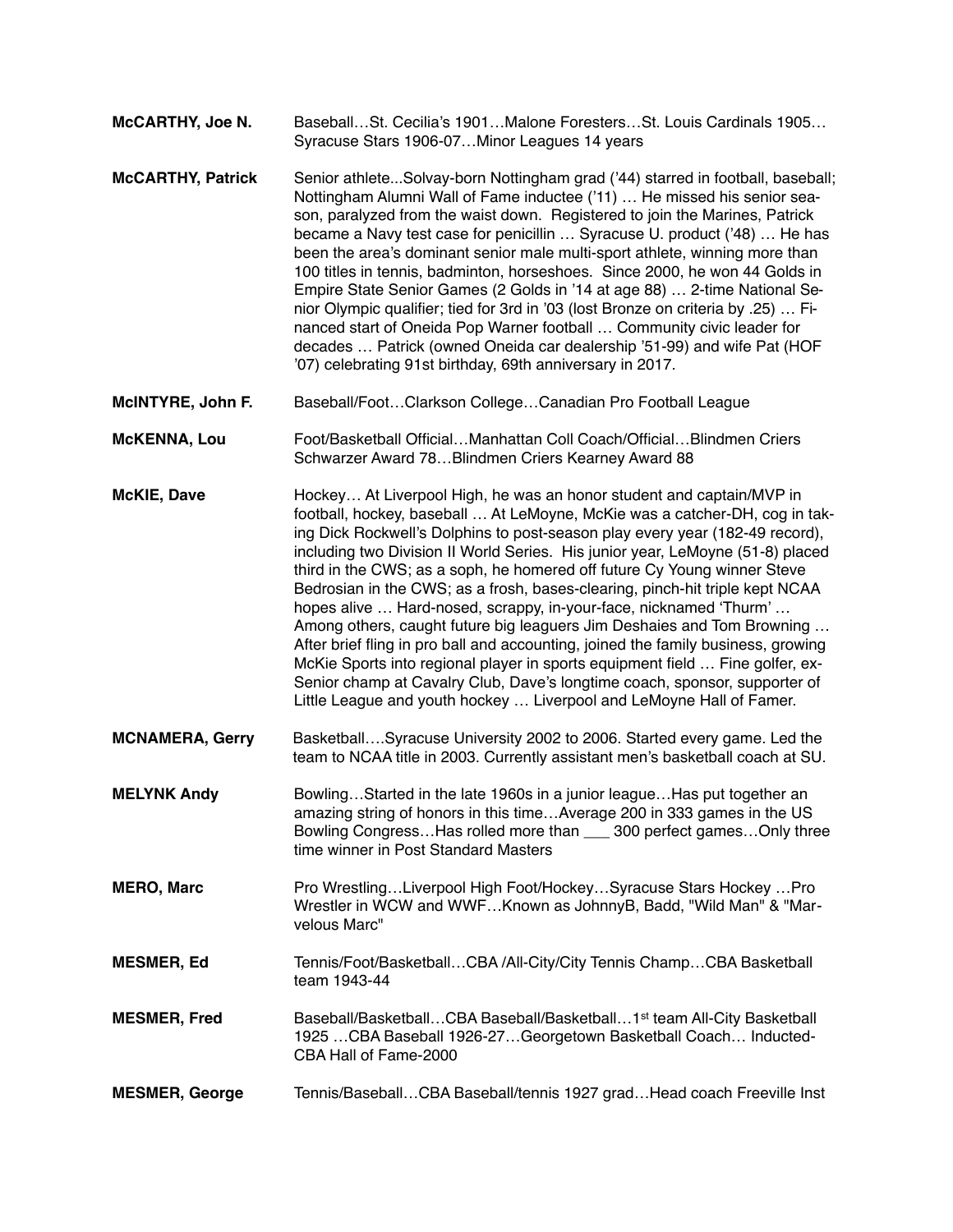| METZ, Bill | Ath Dir/CoachESM, coached all sports |  |
|------------|--------------------------------------|--|
|------------|--------------------------------------|--|

#### **MICHAELS, Jack** Boxing…Noted Boxing referee 1920's-30's

**MICHO, Ron** Basketball…3-year starter for Sacred Heart High School varsity basketball 1972-1975; 3 time All Parochial - 2nd Team 72/73; Unanimous 1st Team Captain 73/74 and 74/75; 1st Team All Upstate NY 1973-74; 1st Team All CNY 1974-75; 4th Team All State Small Schools 1974; 2nd Team All State Small Schools 1975; Syracuse University Hardwood Club "The Most Outstanding High School Senior Basketball Player of the Parochial League 1974-75"; Syracuse Parochial League All Time Top 200 Players; Two-time News Channel 5 "Athlete of the week" for basketball 7/11/74 & 3/27/75; Named to Sacred Heart H.S. Top 10 All-time Basketball Players; Parochial League Playoff Champions 1973-74; Undefeated Parochial League & Playoff Champions 1974-75; Section 3 Class D Champions 1973-74 & 1974-75; Section 3 Class D Regional Champions 1974-75; NYSPHSAA Basketball State Champions "Small Schools" 1974-75 (Only Parochial League Team ever); 1,000 Point Scorer - Scoring Avg. 14.4 (Sophomore), 19.9 (Junior) & 21.0 (Senior); Scored double figures in every Parochial League game played 1972-1975; 3-year starter Varsity Baseball 1971-1974. All league honors.

**MILLER, Don** Baseball…Central High Baseball Champs 3 yrs…18 k's vs. Cortland 4/16/21… 19 k's vs. Geneva 6/4/21…Central High Basketball…NY Yankees-1927, World Champs…Star pitcher in Post Stand League … Pitcher in Journal-American League …Byrne Siebelings NYS Semipro '31…Markson Fum Ply/Mngr 30's… CNYs Greatest Pitcher20-30s

**MILLER, Hy** Baseball/Foot…Nottingham football/baseball…Honorable Men All-City Baseball 1940…Western Maryland College 1941-43…Foot/Baseball/ Basketball… Freshman fullback 8 tds…SkyChiefs Board of Directors

- **MILLIMAN, John** Baseball
- **MINGOLELLI, Gerald II** Handball

**MINNEGAN, Tom** Bowler...has rolled 29 perfect 300 games, six 299s, two 298s eight 800 series....has won two NYS teams titles, two mixed crowns...Syracuse Bowling Assn. Hall of Fame, NY State Hall of Fame inductee in "outstanding ability" category. Note: Stats need to be updated

- **MINOR, Hank** Water Skiing…NYS Water Skiing Champion
- **MODAFERRI, Angela** Volley/Soft/Soccer…Solvay Female Athlete of Yr 1993…3 sports '89-93…IACC Female Athlete of Yr 1993…St John Fisher V-ball 4-yr start…Fisher all-time ast record…JV V-ball coach Solvay '97-pr
- **MONI MAKER** (Horse)…Harness racing's winningest horse…Owner CNYer Carlyle Smith
- **MONTI, Pat** Basketball Coach...Played basketball-baseball at St. Patrick's...graduate of Niagara..coached LaSalle High School in Niagara Falls, 423-122...won State Federation titles, three state public high school crowns, six state final fours....State Basketball Hall of Fame, Greater Buffalo Sports Hall of Fame.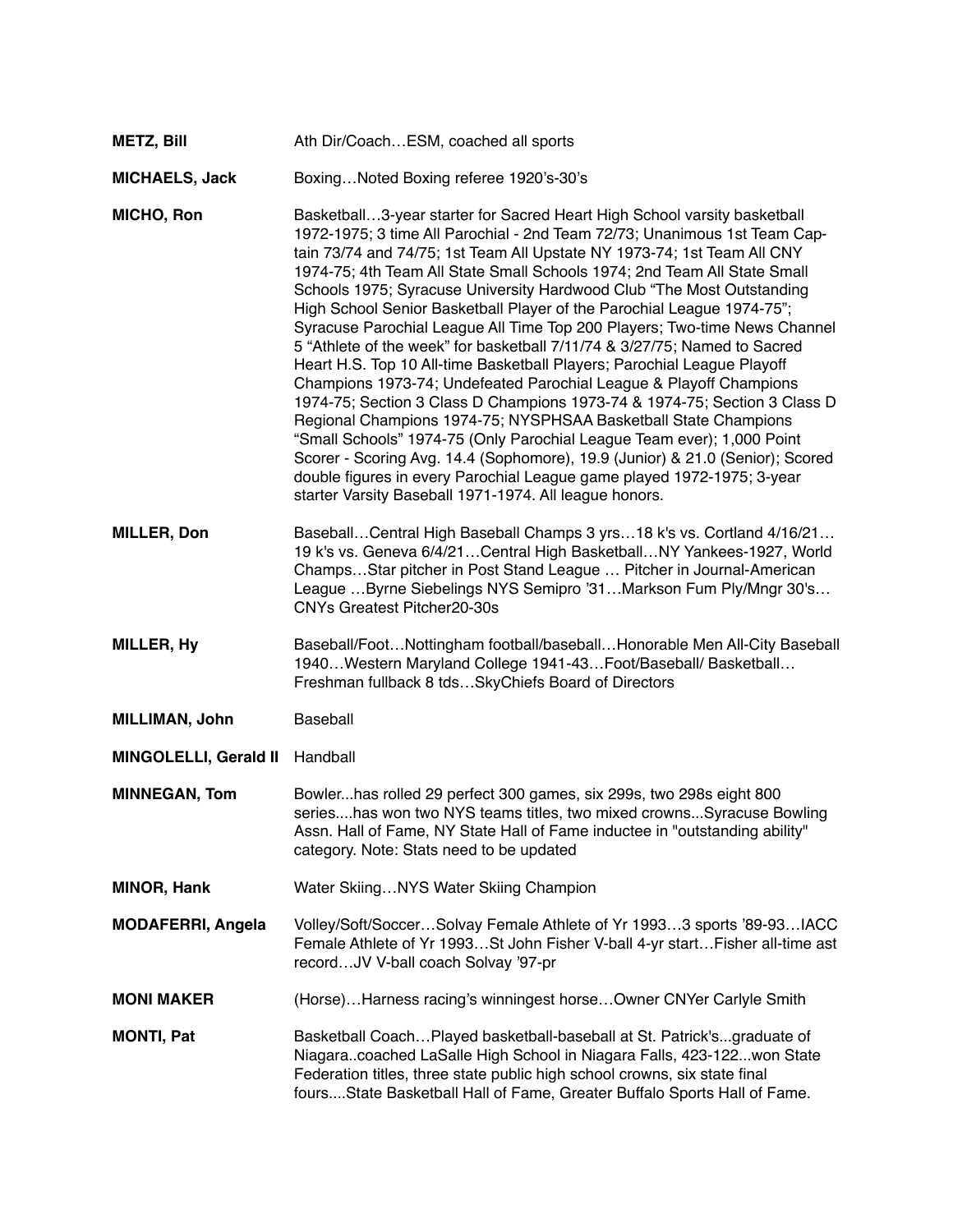- **MORGAN, Louis "Doc"** Baseball…Oakwood AC 1910…Syracuse Industries Leagues '20-30's… Byrne Sieberlings NYS Semi-pro Champions in 1931
- **MORRISON, Art** Football…Center High Foot halfback…All-City 1st team Foot '31, 32,33…SU Foot Halfback '36-38…SU Lax All-American '37,39
- **MORSE, Jack** Broadcaster…Broadcaster WOLF & WHEN Radio…TV Sports on WHEN-5, WIXT-9…Known for coverage of scholastic sports-Athlete of Week Awards… Give "his" day at P&C Stadium 1998… WIXT named award after Jack…Section III Hall of Fame 1996…Blindmen Criers Kearney Award 1993
- **MOYER, Hugh** Wrestling…Wrestling coach at Lafayette 26 years
- **MUELLER, Brian** Hockey…Midstate Hockey Lg…Clarkson U Hockey…2-time All-American 1994-95…Signed pro contract with Hartford Whalers of NHL…Springfield of AHL 1995-97
- **MUNZE, Walt** Basketball/Lacrosse…F-M Coach/Official…Section III Hall of Fame 1999… Blindmen Criers Coach Award 1995…Blindmen Criers Schwarzer Award 90
- **MURPHY, Ed** Basketball...Coach Texas, New Mex St, Delta St, Wichita St, Miss
- **MURPHY, Pat** Coach Dutch Nat'l Team 198 . Baseball...Arizona St baseball coach …Notre Dame coach…..Minor LeagfueMgr. El Paso AAA Interim Mgr San Diego (N) – 2015 Coach Milwaukee (N) 2016
- **MURRAY, Latavius F**ootball Born in Florida, Latavius was a 3-sport high school star at Onondaga (football, basketball, track & field) … All-CNY three consecutive years on the gridiron: 3rd team All-State as a sophomore (1,609 yards, 11 TDs rushing), 1st team as a junior (2,030 yards, 30 TDs), 1st team/2007 Gatorade NY State Player of the Year as a senior. Those 3 years, he amassed 5,833 yards on the grounds, 72 rushing TDs … At University of Central Florida, he ran for 2,424 yards (5.4 per carry) and 37 TDs, despite torn ACL after his 1st year. His final season, he gained 1,106 ground yards, had 15 TDs, caught 27 passes … Not invited to the NFL Combine, he was Oakland's 6th round pick in 2014 and had a 90-yard TD run vs. Kansas City … The 6-3, 230-lb. Murray is currently in the third year of 3-year, \$3,650,000 deal with Minnesota. His NFL career stats: 3,698 yards (4.1 average), 34 TDs rushing, 128 catches, only 2 lost fumbles.

### **MUSACCHIO, Peter** Karate

**NAGY, Dick** Basketball…Central High Basketball…1<sup>st</sup> team All-City Basketball 1959-60… Ast coach University of Illinois

**NATALIZE, Bart** Football…Central High football tackle…3-time 1st team All-City 1938, 39, 40

**NATON, Mike** Golf...Such a great champion on the links, just like his ol' college teammate ... Mike (1979-83) and PGA and Champions Tour standout Kenny Perry played together at Western Kentucky and remain close friends … Naton garnered all-Ohio Valley Conference honors in '80 and '81 … Son of the late Pete Naton ('89 Herald Senior champ), Mike has won more area majors than any player in Syracuse District Golf Association history … Even before his Senior debut at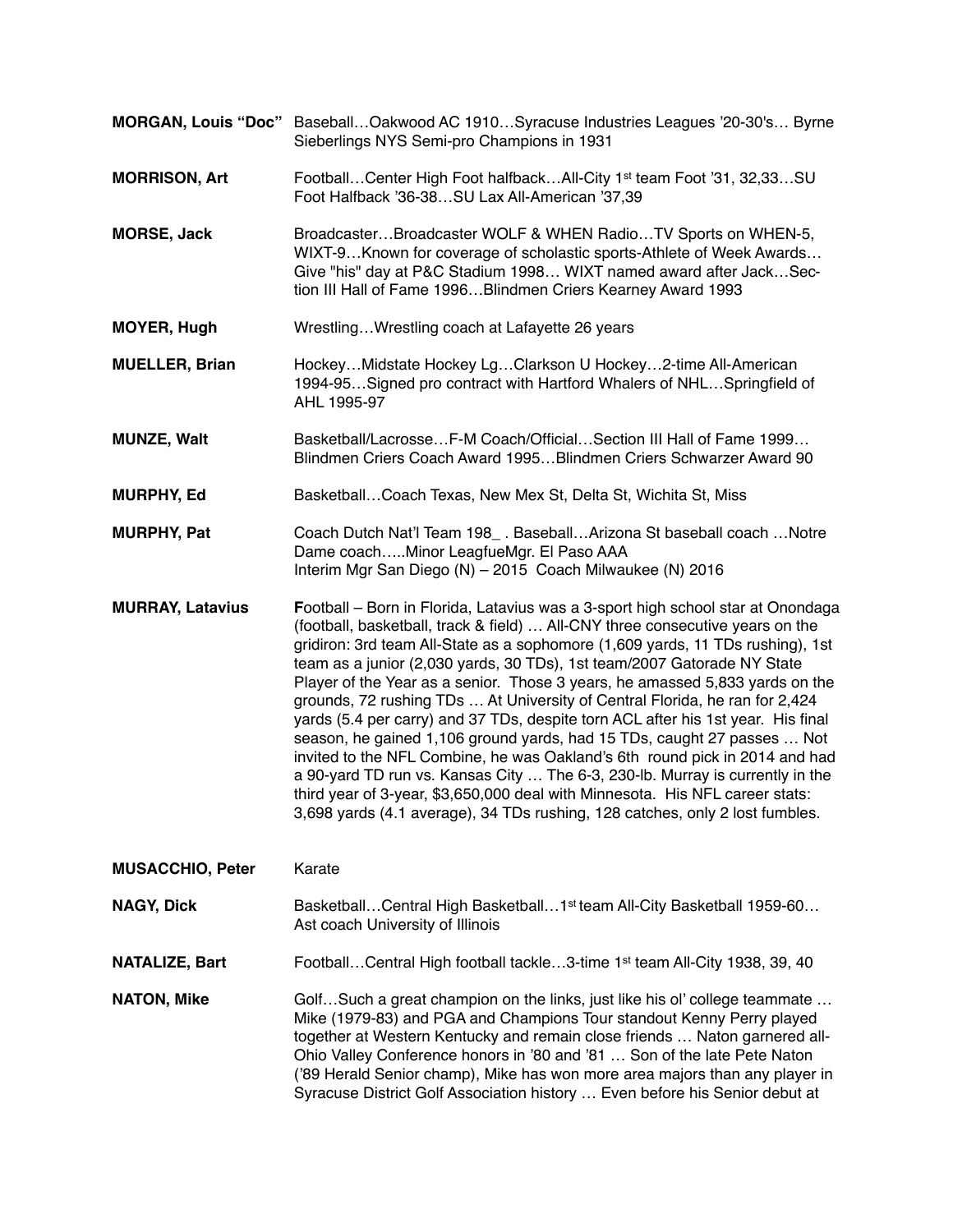|                                  | age 55 in 2016 -- winning the Post-Standard Senior in a playoff with Hall of<br>Famer Alan Foster and named Senior Player of the Year, then successfully<br>defending his Senior title in '17 -- Mike had captured 12 district championships<br>(5 District Amateurs, 4 Herald Ams and 3 Ashe Memorials)  Won'17 Sr. Best-<br>Ball with Don Christian  Has won more Tuscarora club championships than<br>anyone, and remains one of the area's best, most respected players.                                                                                                                                                                                                                                                                                                                                         |
|----------------------------------|----------------------------------------------------------------------------------------------------------------------------------------------------------------------------------------------------------------------------------------------------------------------------------------------------------------------------------------------------------------------------------------------------------------------------------------------------------------------------------------------------------------------------------------------------------------------------------------------------------------------------------------------------------------------------------------------------------------------------------------------------------------------------------------------------------------------|
| <b>NEAGLE, John "Black Jack"</b> | Baseball Cincinnati Reds pitcher 1879 Pittsburgh Pirates Am Assn 1883<br>Baltimore Orioles 1883Philadelphia Phillies 1883                                                                                                                                                                                                                                                                                                                                                                                                                                                                                                                                                                                                                                                                                            |
| <b>NELSON, Wyatt</b>             | Athletepowerboat racinghas won national championships in three cate-<br>gories (Stock, Outboard, Pro Outboard, OPC Formula II/Formula I/Mod<br>'U'won three consecutive championships in fastest competitive outboard<br>class (Mod 'U')American Power Boat Association Hall of Fame inductee, year<br>he set a world speed recordcareer ended in 2007 after serious race injury<br>architecture practice in Syracuse.                                                                                                                                                                                                                                                                                                                                                                                               |
| <b>NEMECEK, Jerry</b>            | BasketballCaptain NYU Basketball/football                                                                                                                                                                                                                                                                                                                                                                                                                                                                                                                                                                                                                                                                                                                                                                            |
|                                  | NICHOLS, Cristen Barry Athlete--Had 34-9, 0.40 ERA while pitching for West Genesee294 strikeouts,<br>5 no-hitters52-5, 0.70, 324 strikeouts, 9 no-hitters at Onondaga<br>CC. won scholarship to University of Iowa OCC Hall of Fameruns<br>marathons, coaches Little League softball.                                                                                                                                                                                                                                                                                                                                                                                                                                                                                                                                |
| <b>NOEL, Bill</b>                | Basketball Cent. Tech Basketball 63-65 1 <sup>st</sup> team All-City bask 63-64                                                                                                                                                                                                                                                                                                                                                                                                                                                                                                                                                                                                                                                                                                                                      |
| <b>NOSTRANT, John</b>            | Lacrosse. Baldwinsville product played football, basketball and LAX for the<br>Bees. Concentrated on LAX at Washington College ('86) 4 yr midfielder played<br>in 3 NCAA Division III championship games. 3X 2nd team All-American, team<br>MVP as senior. Played pro for Baltimore Tribe and Baltimore Thunder, indoor<br>for Philadelphia Wings; 2X all-pro in MLL, on 3 world champs with Philly Wings.<br>Coached Philly (MLL). Current head coach Haverton (Pa) School since '91.<br>Has won more than 300 games. Was nation's #1 team (23-0) in '11. Won State<br>titles in '00 and '05. Coached gold medal-winning US Under-19 team '08.<br>Washington College Hall of Fame '02. Chapter of U.S. Lacrosse Hall of Fame<br>'11. Prostate cancer survivor, co-founded 'Checking for Cancer' tourney in<br>2011. |
| O'BRIEN, Billy                   | BaseballSt. Cecila's City Champs 3B 1900 Fordham University Baseball<br>1902 -04Signed with Philadelphia AthleticsVoted to All-Time Syracuse Na-<br>tive Baseball Team 1900-39                                                                                                                                                                                                                                                                                                                                                                                                                                                                                                                                                                                                                                       |
| <b>O'DONNELL, Bill</b>           | BroadcasterWSYR TV & Radio sportsVoice of Chiefs Voice SU sports<br>Basketball/footVoice of Baltimore Orioles                                                                                                                                                                                                                                                                                                                                                                                                                                                                                                                                                                                                                                                                                                        |
| O'HARA, B.J.                     | LacrosseWest Genesee All-American '69Hobart Lacrosse '71 -75Divi-<br>sion III All-American 2 yearsDartmouth Lax Ch Hobart Lax Ch '90-01In-<br>duct. Hobart Hall Fame '98 Induct. Upstate NY Lacrosse Hall Fame<br>1995'02 SU Assistant Lax coach                                                                                                                                                                                                                                                                                                                                                                                                                                                                                                                                                                     |
| O'HARA, Tim                      | LacrosseWest Genesee All-American 1975SU Lacrosse tm '77-803-time<br>All-AmericanAll-American HM 1978All-American 2 <sup>nd</sup> team 1979All-Amer-<br>ican 1 <sup>st</sup> team 1980                                                                                                                                                                                                                                                                                                                                                                                                                                                                                                                                                                                                                               |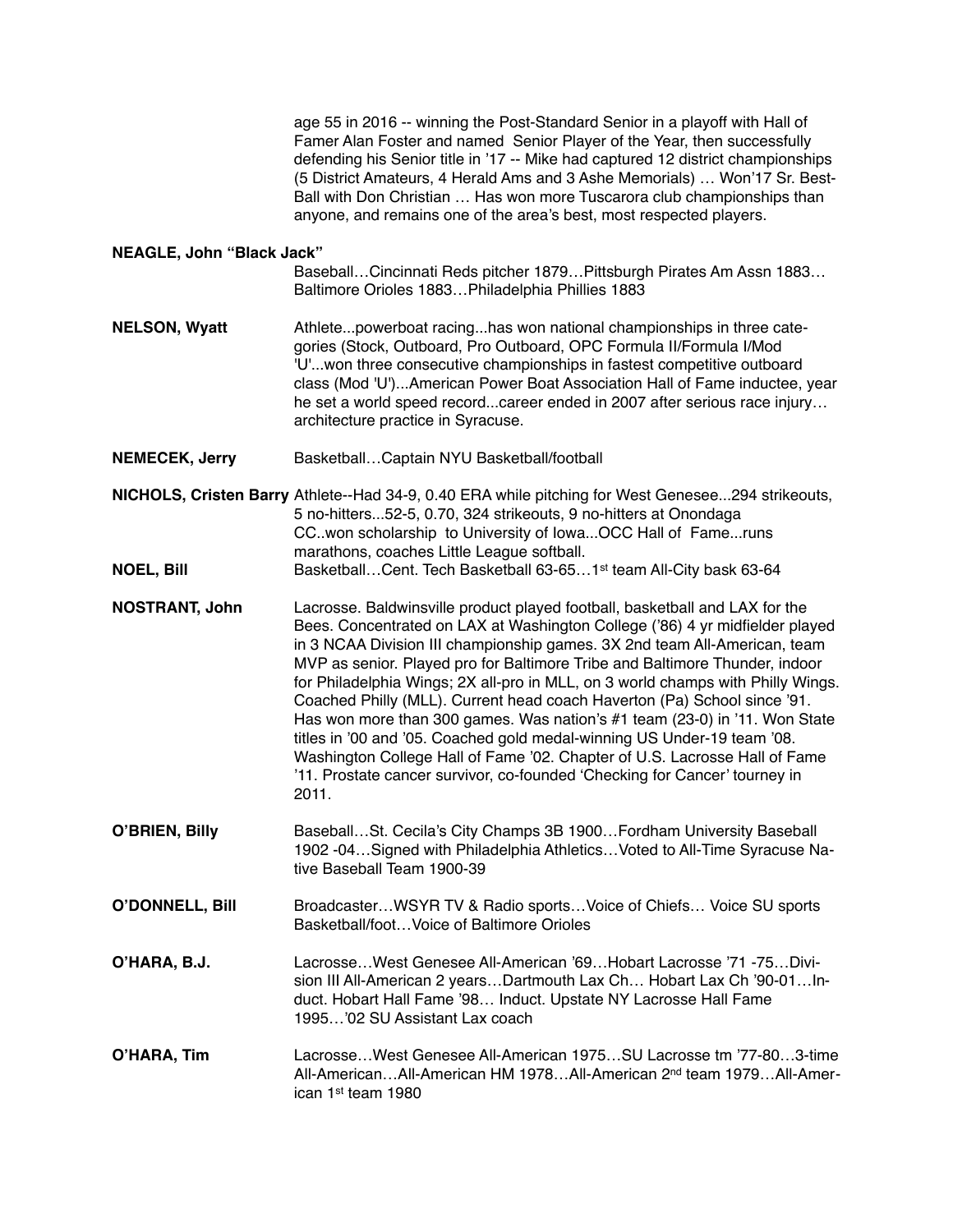#### **OGLESBY, Sid** Gymnastics…SU Gymnastics team…All-American honors

- **OJA, Dave** Running...CNY's Mr. Running ...SU product ... Founder/Race Dir., Syr. Festival of Races (since '93, amongUSA's fastest record-eligible 5K events) … Race Coord., Syr. edition ofCorp. Challenge (since'91, area's largest road race field; 162,282 entrants in 26 years) … Race Dir. of countless area charity races … Caz.College men's/women's x-country coach ('02-06);coach of Syr. Chargers' women's program ('79-02) … USA Track & Field Masters Long Distance Running Exec.Comm. ('09-13) … 35-year member, 11-year pres. of Syr. Chargers Track Club … Analyst for Boilermaker Road Race (since'93); creator/host/exec. producer ofCentral New York Running ('88-94); written for numerous magazines … Owner/pres. of CNY Running, LLC (since'88) … Received '09 USA Track & Field's Essig Award (service to masters long distance running).
- **OSTERHOUT, Charles** Baseball…Syracuse Stars-1879, 82-85…Bare-handed catcher…15-year pro baseball player 1876-93
- **OSTUNI, John** Softball...Softball great pre-WWII
- **OWENS, Billy** Basketball...Central Tech Basketball...1<sup>st</sup> team All-City Basketball '60-61
- **PARIS, Anthony** Boxing
- **PASQUALONI, Paul** Football coach Played linebacker a Penn State … After coaching at Central Connecticut State, Paul served on Coach Mac's staff from 1987-90, then became Syracuse University's head football coach … His Orange squads from 1991-2004 had an overall record of 107-59-1 (.644, highest winning percentage in more than 90 years) … During his reign, SU won four Big East Conference titles (two outright) and won six of nine bowl games … Paul's first two editions went a combined 20-4 (11-1 Big East) and were ranked 11th and 6th nationally … Since coaching the Orange, he's coached collegiately at Connecticut (head coach) and Boston College, and been on FL staffs in Dallas, Miami, Chicago, Houston and Detroit.
- **PAUSSA, Joe Jr.** Bowling…Syracuse Bowling Hall of Fame 1974...NYS Bowling Hall of Fame... ABC Board of Directors
- **PERKINS, Bill** Football…Central High halfback 1931-34…3-time 1st team All-City 1931, 32, 33
- **PETERS, Mrs. Mary** Bowling…SWBA Bowling Hall Fame…NYS Bowling Hall Fame
- **PETERSON, Ed** Basketball…Syracuse Nationals 1948-51…Cornell U SID…Blindmen Criers Andreas Award 1984
- **PHILLIPS, Ron** Basketball...Central High 3 sport star...SU BB 1932-34...Syracuse Am Legion Pro League 1934-35…Coach North High 1937-47…Owner Syracuse Stars semi-pro hockey team at Coliseum in 1960's
- **PIERCE, Buffalo** Foot/Lacrosse…Most Holy Rosary Football 1926 NYS champs… Oakwood Knights Football…Red Devils Football/Lacrosse… Syracuse's Most Fit Athlete-1927…CNY Lacrosse Hall of Fame 2000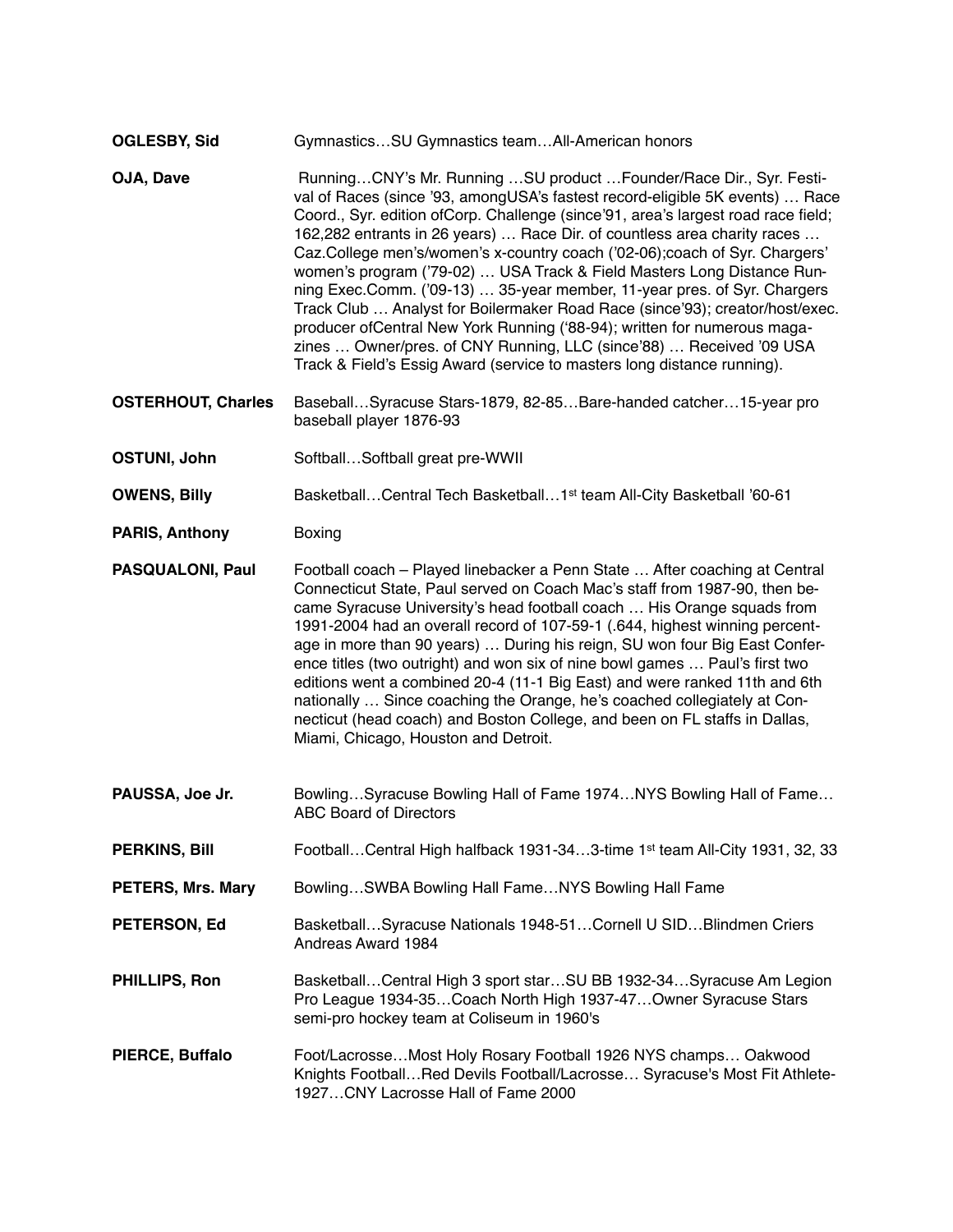**PIKE, Dick** Baseball/Basketball/Foot...N Syracuse High 3 sports...1<sup>st</sup> team All-County Basketball 1956-57 **PINCHBECK, Val** Administration…SU SID 1956-66…AFL Director of Special Events 1966-69… NFL Chief Administrator 1970-77…NFL's Broadcasting Dept 1978-98…1998 Pete Rozelle Radio & TV Award…SU Letterman of Distinction 1987…Struck by

cab and died Mar 6, 2004

- **PIRANO, Andy I** Bowling...Syracuse Bowling Hall of Fame '56...1<sup>st</sup> President Syracuse Bowl. Assn…Helped bring 1st ABC Tourney in '35…1935 had 7 consec. 3-game 700 series or better in city league play...Managed Drumlins, Hiawatha, Strike N Spare, Industrial Club, Palace, Ukrainian and advisor at Fairmont…Captained New Process team that won 11 City titles in 12 years…Note-brother of Sam Pirano
- **PIRANO, Sam** Bowling…Syracuse Bowling Hall of Fame 1974…Member 6 City League Champ teams with Marksons and seven more with New Process Gear… Started Southside Recreation Lanes
- **PLUMMER, Bill III** Soft Administration/Writer…Herald-Journal high school writer… PD of NYS Amateur Softball Assn…ASA softball Nat office-Kansas City…80' s-USA Olympic pres/media liaison. D. 2106`
- **PODBIELAN, Bud** Baseball…Ft Worth- Texas League 1947…Montreal Royals- IL 1948-49,51… Cincinnati Reds-1954-55,57…Brooklyn Dodgers NL 1949-52 …Seattle PCL 1956…Cleveland Indians AL-1959…San Diego PCL '58-60…Buffalo IL 1960… Portland PCL 1961… Hawaii '61
- **POLIQUIN, Arthur 'Bud'** Journalist… Born in Chicago, raised in Iowa and a U. of Connecticut graduate, Bud joined The Post-Standard in '75 out of college, went to the San Diego Tribune in '78 and returned here, with the Herald-Journal in '84. Has been with Syracuse Newspapers ever since … Has covered events in nearly every state, and some abroad: more than 20 Final Fours and bowl games, 7 World Series, 2 Olympiads, 3 Grand Slam golf tournaments, NBA playoffs, Indy 500, numerous title fights, even political conventions … Has been on Associated Press lists identifying top sports columnists … Co-host of 'Bud and the Manchild' radio talk show (since '02) … Authored three books: 'Purely Poliquin' ('96), 'Tales From the Syracuse Hardwood' ('03), 'Tales From the Syracuse Orange's Locker Room' ('14) … Has coached youth baseball.
- **PONTI, Henry** Basketball official Officiating career began with IAABO Board 38 in 1946...did early years of Carrier Classic at SU...Harlem Globetrotters at War Memorial...coached Biddy basketball for more than 25 years, ran Solvay Tigers intramurals for 40 years, trained many whistle-blowers working today...Board 38 president, 50-year Al Di Staola Silver Whistle Award winner.
- **PORTER, George** Baseball…Central City Baseball Club-1858-67…Longtime ump 1870s
- **PREGNAR, Alex** Power lifting...AAU Power lifting 1975-85
- **PRIOLO, Mrs. Francis** Bowling...SWBA Bowling Hall of Fame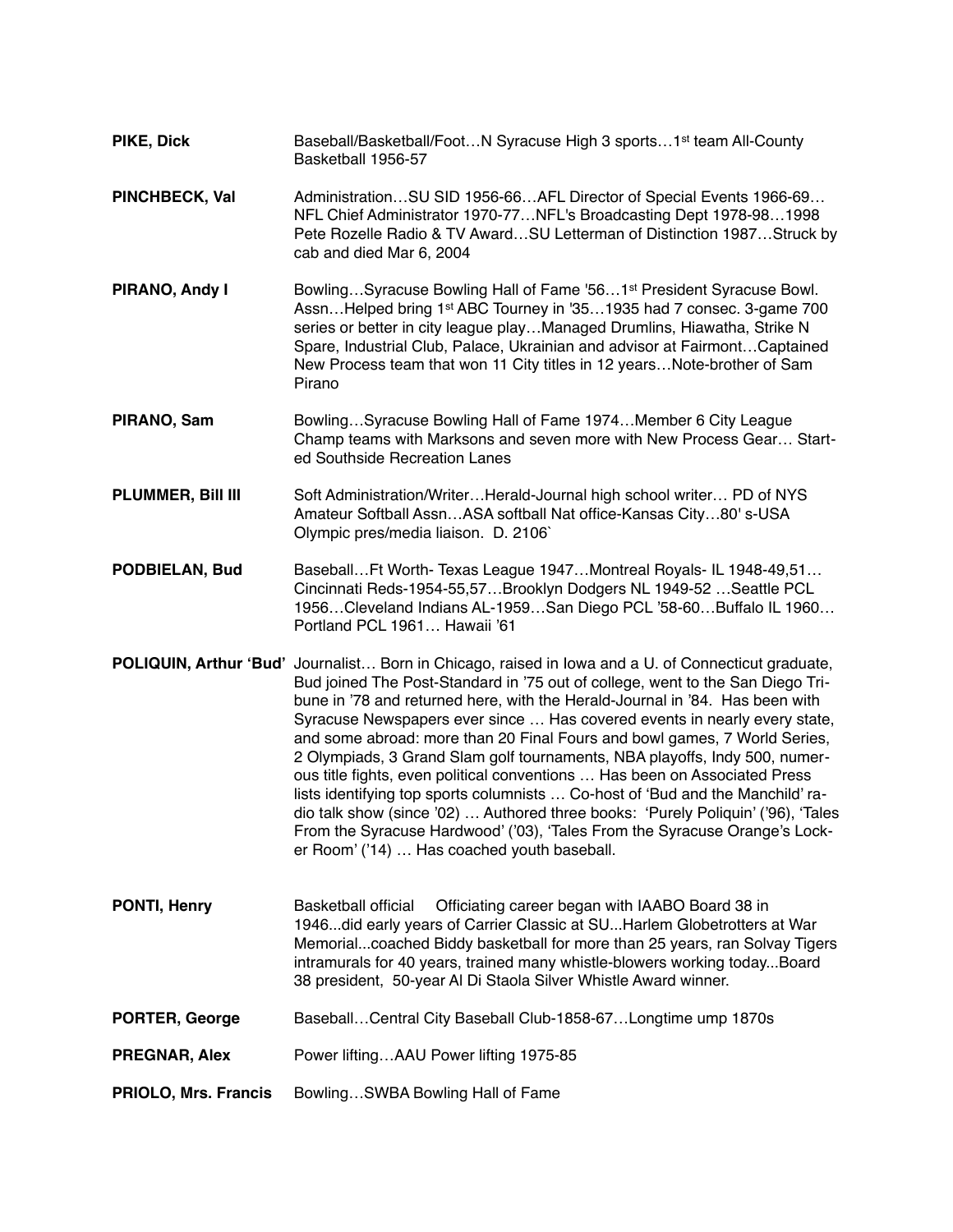| <b>PROKOPICK, Alex</b>  | Handball ALEX PROKOPIAK (handball)-An outstanding scholastic swim-<br>mer at Central, Prokopiak played six games for Syracuse University's post-<br>World War II basketball programs  He ran the physical education program<br>and coached basketball/baseball at Smith Tech in the '50s, elevating doormat<br>programs to respectability  He was among the City League's outstanding<br>bowlers for decades  And don't forget that Alex was a single-digit handicap<br>on the golf course  But it's handball at which he was among this city's best to<br>ever play the game. He ruled the roost the entire decade of the'50s. In'61, for<br>example, he was seeking his 12th consecutive City championship. And even<br>10 years later, when Prokopiakwas nearly 50, he was still a finalist in the City-<br>County handball championship  Alex died in 2015 at the age of 93. |
|-------------------------|----------------------------------------------------------------------------------------------------------------------------------------------------------------------------------------------------------------------------------------------------------------------------------------------------------------------------------------------------------------------------------------------------------------------------------------------------------------------------------------------------------------------------------------------------------------------------------------------------------------------------------------------------------------------------------------------------------------------------------------------------------------------------------------------------------------------------------------------------------------------------------|
| QUIGLEY, Terry          | Athlete/coachlettered in basketball at SUcoach of first Bisop Ludden team<br>to go undefeated (1968-69), assisted by Hall of Famer Jerry Wilcoxcoached<br>Mark Wadach and Phil Harlowalso coached at Westhill and Bishop<br>Grimesran youth camps at SUNY Morrisville and the Youth Activity Center at<br>New York State Fair.                                                                                                                                                                                                                                                                                                                                                                                                                                                                                                                                                   |
| <b>QUILTY, Kerry</b>    | Lacrosse/SwimLiverpool Lacrosse Coach250 wins/17 yrs, 7 All-Ameri-<br>cans2 League Champs, 1 Section III TitleLiverpool Girls Swim Coach-207<br>wins                                                                                                                                                                                                                                                                                                                                                                                                                                                                                                                                                                                                                                                                                                                             |
| <b>RAASCH, Nick</b>     | Golf. Star of Jamesville-DeWitt High School golf team ('64-67), Nick was one of<br>Central New York's greatest teenage players ever  He not only won the New<br>York State Junior Amateur championship in '65, but one-upped that a year later<br>In '66, the J-D schoolboy and NY state high school champion went on to win<br>the New York State Men's Amateur crown  An outstanding student-athlete, he                                                                                                                                                                                                                                                                                                                                                                                                                                                                       |
|                         | captained Penn State's golf team ('67-71)  In '71, he was selected as the sole<br>winner of the Nittany Lions' Ernie McCoy Academic/Athletic Award  That<br>same year, he captured the Syracuse District Golf Association title  'Doc'<br>Raasch has won the club championship at Onondaga Golf and Country Club<br>11 times and countless other tournament titles in Syracuse and Central New<br>York.                                                                                                                                                                                                                                                                                                                                                                                                                                                                          |
| <b>RAFFERTY, Steele</b> | BaseballPlayer/Mgr Jackson's 1890-1905                                                                                                                                                                                                                                                                                                                                                                                                                                                                                                                                                                                                                                                                                                                                                                                                                                           |
| RAKOV, Dr. Phil         | BasketballSU Basketball 1925-27NCAA National Basketball Champ                                                                                                                                                                                                                                                                                                                                                                                                                                                                                                                                                                                                                                                                                                                                                                                                                    |
| <b>RALEIGH, Stuart</b>  | TennisMany time City Tennis Champions                                                                                                                                                                                                                                                                                                                                                                                                                                                                                                                                                                                                                                                                                                                                                                                                                                            |
| <b>RAPHAEL, Nick</b>    | BowlingSyracuse Bowling Hall of Fame 1984                                                                                                                                                                                                                                                                                                                                                                                                                                                                                                                                                                                                                                                                                                                                                                                                                                        |

Baseball…Onondaga Sr League All-Stars '88…Mickey Mantle League'88… LeMoyne Coll pitcher 3 yrs...1<sup>st</sup> round major league draft- Cubs ...Geneva Cubs- NY Penn League …Orlando Cubs…Iowa Cubs- Am Assn '96-97… Richmond Braves IL '98-99…Sacramento- PCL '00 -01…Oakland A's- AL 2000…Modesto A's- 2001…Syracuse SkyChiefs IL '02…St Rose College Baseball coach…Inducted into LeMoyne College Gold Wave Hall of Fame in 2006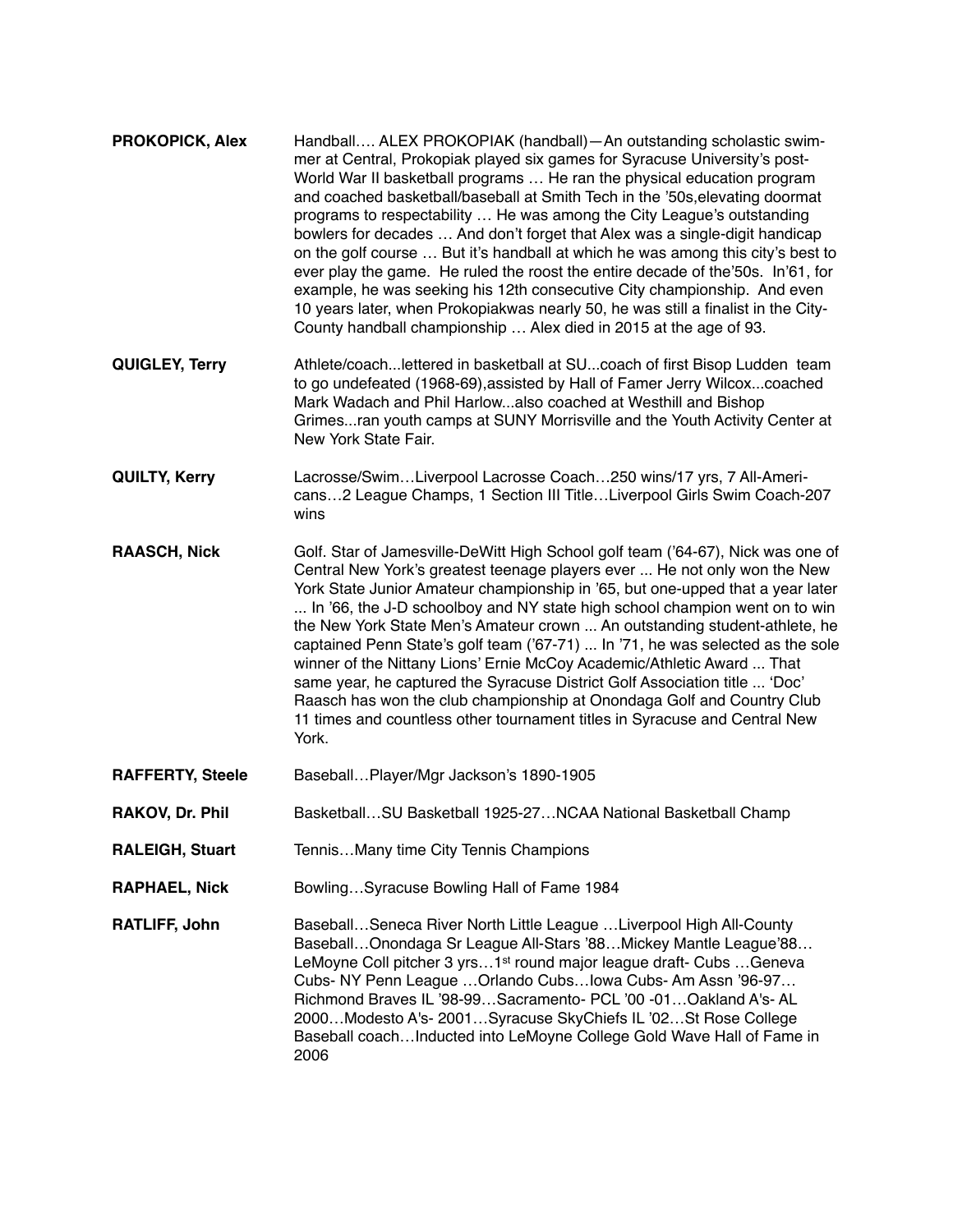| <b>RAULLI, Daniel</b>     | Soap box derby He began racing at age 10 in 2008 and three years later<br>became the first Syracuse area competitor to win the world championship in<br>Akron, Ohio  That year, he won the Super Stock Rally world title, defeating<br>54 cars in his division  And in '14, Daniel bettered 48 cars in his division to<br>capture the Rally Masters world crown  Representing Region 9, he has sur-<br>passed the achievements of any local product in the past 80 years of derby<br>racing  In '09, he started Rally racing around the state and received his first<br>invitation to the world championships  He competed in the Worlds six con-<br>secutive years, winning twice and finishing second once ('15 Masters Division,<br>when he had to win Rochester's Local Race because Syracuse had no Mas-<br>ters Division)  Daniel didn't race in '16 and stopped racing in '17 at age 19. |
|---------------------------|-------------------------------------------------------------------------------------------------------------------------------------------------------------------------------------------------------------------------------------------------------------------------------------------------------------------------------------------------------------------------------------------------------------------------------------------------------------------------------------------------------------------------------------------------------------------------------------------------------------------------------------------------------------------------------------------------------------------------------------------------------------------------------------------------------------------------------------------------------------------------------------------------|
| <b>RAUTINS, Leo</b>       | BasketballU of Minnesota Basketball '78-79SU Basketball '81-83 NBA-<br>Phil 76'ers, '83-84, Atlanta Hawks, '84-85 Broadcaster SU Sports Channel<br>13Broadcaster Toronto Raptors NBA                                                                                                                                                                                                                                                                                                                                                                                                                                                                                                                                                                                                                                                                                                            |
| <b>REDDY, Ed</b>          | JournalistSyracuse Newspaper Sport Writer 60 yrsWrote-bowling, golf,<br>harness racing Blindmen Criers Kearney Award '92 Pres of Syracuse Bowl-<br>ing AssnPres Bowlers Writers Assn America Memb Harness Writers Hall<br>FameInducted NYS Bowling Hall of Fame  Co Dir Win Scheding Doubles<br>TournDied- 1/18/08 at age 96                                                                                                                                                                                                                                                                                                                                                                                                                                                                                                                                                                    |
| <b>REINSMITH, Francis</b> | Baseball/FootCentral High foot/Baseball late 20'sCentral Baseball pitcher<br>'27-29Central High Foot '29Iowa State FootballSyracuse Bowling Hall<br>Fame '89Champion in 5000 meters                                                                                                                                                                                                                                                                                                                                                                                                                                                                                                                                                                                                                                                                                                             |
| <b>RICCELLI, Frank</b>    | BaseballCBA Baseball/Basketball1 <sup>st</sup> -tm All-City baseball '69-71 Phoenix-<br>PCL '73-74, '76-77Lafayette Drillers '75San Fran Giants '76Houston As-<br>tros '78-79Buffalo AA '81Syracuse Chiefs '82Chiefs over-30 BB<br>LeagueCBA Athletic Hall of Fame '04                                                                                                                                                                                                                                                                                                                                                                                                                                                                                                                                                                                                                          |
| <b>RICHARDSON, Todd</b>   | Basketball/FootLiverpool High '82-83All-NYS Foot '82 & '83 HM All-<br>American Foot 1984Liverpool High Hall of Fame 1994                                                                                                                                                                                                                                                                                                                                                                                                                                                                                                                                                                                                                                                                                                                                                                        |
| RILEY, John               | Basketball St John Baptist Basketball '59-62 1 <sup>st</sup> team All-Parochial Basket-<br>ball 1960-61, 1961-62IAAC Scholarship Award winner 1962                                                                                                                                                                                                                                                                                                                                                                                                                                                                                                                                                                                                                                                                                                                                              |
| <b>RHODES, Damien</b>     | FM Graduate. Star high school football player. Played for SU and NFL.                                                                                                                                                                                                                                                                                                                                                                                                                                                                                                                                                                                                                                                                                                                                                                                                                           |
| <b>ROBINSON, Mandel</b>   | Basketball/FootN Syracuse High foot/Basketball2nd team All-County Bas-<br>ketball '75-761 <sup>st</sup> team All-County foot '74SU Football #44 1976-77U of<br>Wyoming Football TeamAll-Conference player GP Syracuse Express-<br>semi-pro football                                                                                                                                                                                                                                                                                                                                                                                                                                                                                                                                                                                                                                             |
| <b>ROE, Matt</b>          | BasketballFM Basketball '83-86 (1127 pts)1 <sup>st</sup> tm OHSL Basketball '84-85<br>All-CNY North Basketball '84-851 <sup>st</sup> tm OHSL North 85-86 (23.6 pts)All-<br>CNY North Basketball '85-86 All-CNY Basketball 86 SU Basketball<br>'87-89U Maryland Basketball '91Pro Basketball in Europe                                                                                                                                                                                                                                                                                                                                                                                                                                                                                                                                                                                           |
| <b>ROMANO, Tom</b>        | BaseballSyracuse Jr. ChiefsHenninger High BaseballSign w/ Kansas<br>City Royals 1980NY Penn League "Player of Year" 1981Albany- Eastern                                                                                                                                                                                                                                                                                                                                                                                                                                                                                                                                                                                                                                                                                                                                                         |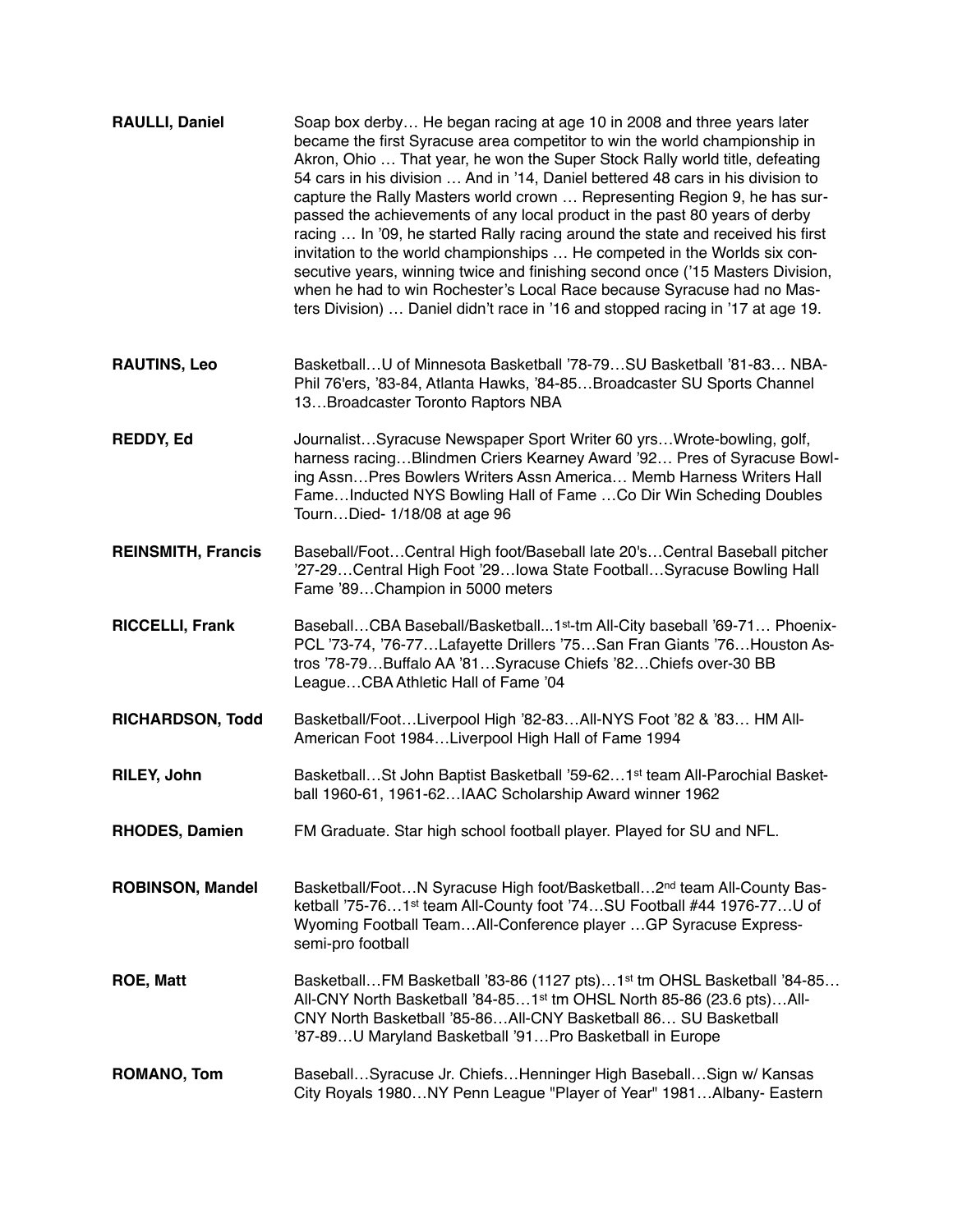|                                                                                  | League 1982American Association All-Star 1982- Ba.320Tacoma PCL -<br>Led league in 3 categoriesIndianapolis American Association -'86-87Buffa-<br>lo Bisons- American Association 1988-89 Rochester- International League<br>1989                                                                                                                                                                                                                                                                                                                                                                                                                                                                                                                                                                                                                                         |
|----------------------------------------------------------------------------------|---------------------------------------------------------------------------------------------------------------------------------------------------------------------------------------------------------------------------------------------------------------------------------------------------------------------------------------------------------------------------------------------------------------------------------------------------------------------------------------------------------------------------------------------------------------------------------------------------------------------------------------------------------------------------------------------------------------------------------------------------------------------------------------------------------------------------------------------------------------------------|
| <b>ROMEO, Paul</b>                                                               | GymnasticsSU Gymnastics Coach 1948-78                                                                                                                                                                                                                                                                                                                                                                                                                                                                                                                                                                                                                                                                                                                                                                                                                                     |
| <b>RUDY, John</b>                                                                | Archery/Trap Shoot                                                                                                                                                                                                                                                                                                                                                                                                                                                                                                                                                                                                                                                                                                                                                                                                                                                        |
| RUSSO, Andy                                                                      | Baseball/BasketballCathedral/St. John the Evangelist1 <sup>st</sup> tm All-Par Base-<br>ball 1969LeMoyne College BaseballSigned by Phil. Phillies Minor<br>League Pro Baseball '70-75LeMoyne College Hall of Fame '89                                                                                                                                                                                                                                                                                                                                                                                                                                                                                                                                                                                                                                                     |
| RUSSO, Dan                                                                       | Collector, Coach Pop Warner Football Coach Inducted Syracuse Urban<br>Sports Hall 1999                                                                                                                                                                                                                                                                                                                                                                                                                                                                                                                                                                                                                                                                                                                                                                                    |
| Russo Jr, Joe                                                                    | GolfFor over 50 years, Joe Russo Jr. has won golf tournaments, starting with<br>1960 Sunnycrest Jr Has won multiple country junior and scholasticsCad-<br>died for Jack Nicklaus in US Open at Oak HillSet still standing records at five<br>local golf courses with scores of 61, 64, 64, 64, and 66 Has won 18 club<br>championships, 17 member guests Called PRINCE                                                                                                                                                                                                                                                                                                                                                                                                                                                                                                    |
| <b>RUSTON, John</b>                                                              | HorseshoesCounty Horseshoe Champ 1963-71Horseshoes City Champ<br>1964-71                                                                                                                                                                                                                                                                                                                                                                                                                                                                                                                                                                                                                                                                                                                                                                                                  |
| <b>SALIBA, Cliff</b>                                                             | Bowling Son of the late Dick Saliba, a New York State and Syracuse Bowling<br>Association Hall of Fame, Cliff operated Lakeview Bowling Center and has<br>been among the area's top bowlers for decades  Coming out of the losers'<br>bracket, he won the 1992 Herald Masters and went back-to-back in the Post-<br>Standard Masters ('04-05)  Only the second Syracuse bowler to win an ABC<br>title, as a member of Doug Heim's Bowling Supply (3,286 team total) in '83<br>Cliff has 26 300 games, a high triple of 847 in the '98-99 season, and a high<br>season average of 234 in the '95-96 season (the latter two rolled at Strike 'n<br>Spare)  He and Dan Smith teamed to win the 2002 NY State Doubles crown<br>with a total pinfall of 1,596  Like his Dad, Cliff has been enshrined in the New<br>York State and Syracuse Bowling Association halls of fame. |
| <b>SALERNO, Paul (Kid Polo)</b><br>BoxingSyracuse Boxer over two decades 30-40's |                                                                                                                                                                                                                                                                                                                                                                                                                                                                                                                                                                                                                                                                                                                                                                                                                                                                           |
| <b>SALISBURY, Eric</b>                                                           | SoftballRecreational softball player                                                                                                                                                                                                                                                                                                                                                                                                                                                                                                                                                                                                                                                                                                                                                                                                                                      |
| Sanfilippo, Carl                                                                 | FootballA physical education teacher at Baldwinsville since 1984His Bees<br>have won nearly 200 games, 9 league titles, 4 section crowns, 3 reinal titles,<br>made 2 state semifinal appearances, one New York State Gatorade payer of<br>the year, 5 Post-Standard players of the yearOn many Section 3 football<br>committees                                                                                                                                                                                                                                                                                                                                                                                                                                                                                                                                           |
| <b>SANFORD, Bill</b>                                                             | Coach/AdmSU Fresh Crew Ch '63-67/SU Crew ch '68-01 SU '78 Nat<br>ChampsCo-found Syracuse Chargers '72SU Letterman of Distinction<br>1990Blindmen Criers Kearney Award 1979                                                                                                                                                                                                                                                                                                                                                                                                                                                                                                                                                                                                                                                                                                |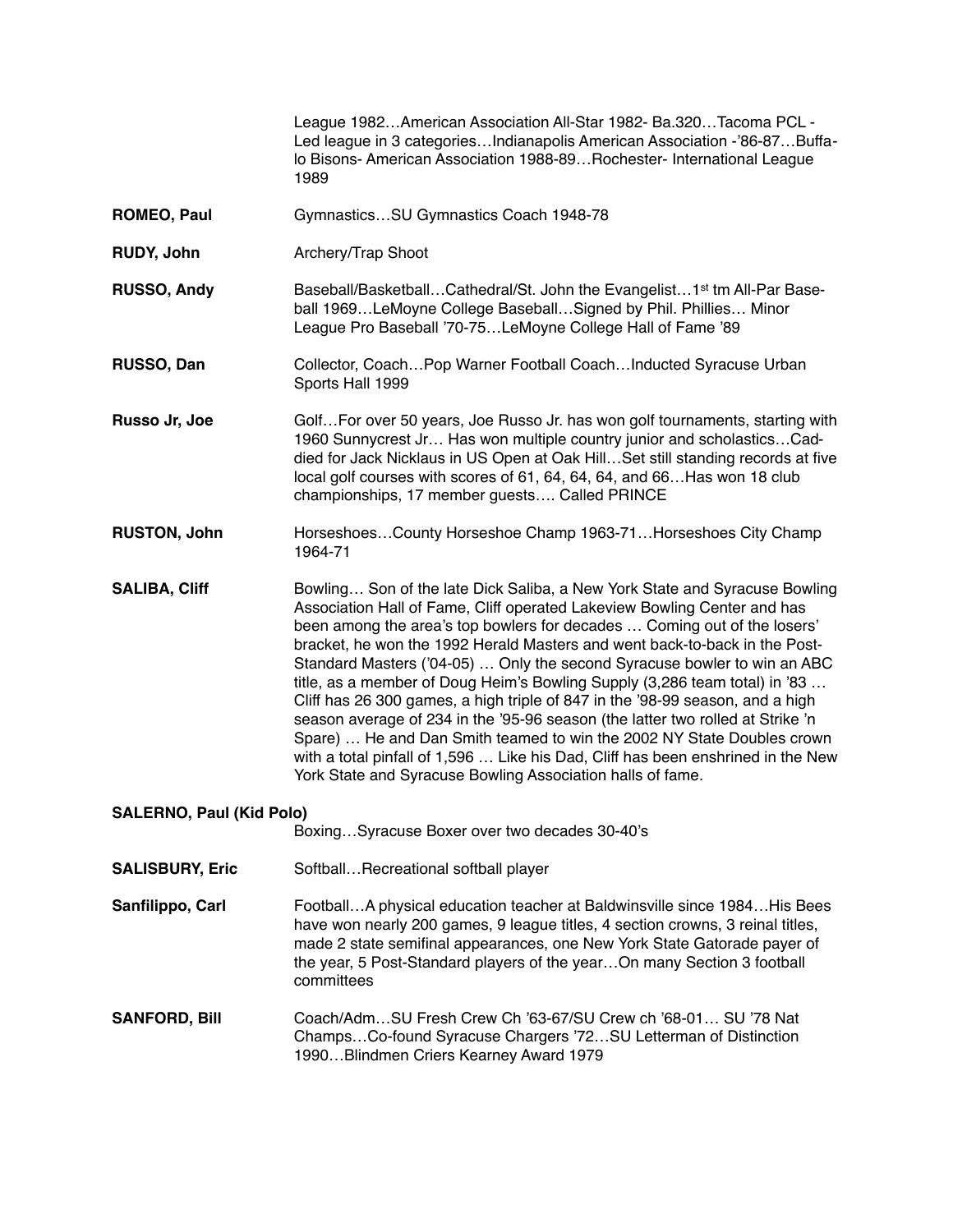| <b>SANTELLO, Pat</b>         | Auto RacingStarted Syracuse ChargersSprint Car Designer Indianapolis<br>500 Car DesignerOwned the City of Syracuse car                                                                                                                                                                                              |
|------------------------------|---------------------------------------------------------------------------------------------------------------------------------------------------------------------------------------------------------------------------------------------------------------------------------------------------------------------|
| <b>SARDELLA, John</b>        | Lacrosse Adm Founder/organizer of the Brine Upstate Lacrosse League,<br>1994-2002 US Lacrosse, Board Member 2001-02                                                                                                                                                                                                 |
| <b>SARNO, Bernard Sr.</b>    | BowlingSyracuse Bowling Assn Secretary 1965-82Instrumental in getting<br>ABC's to SyracuseSyracuse Bowling Hall of Fame 1968                                                                                                                                                                                        |
| <b>SATALIN, Frank Jr.</b>    | Baseball/BasketballSt. John Baptist Baseball/Basketball2nd tm All-<br>Parochial Basketball 1961-621st tm All-Parochial Baseball 1962-631st tm<br>All-Parochial Basketball 1962-63LeMoyne Freshman Basketball coach                                                                                                  |
| <b>SCANLON, Frank</b>        | BaseballSyracuse High baseball 1906Notre Dame U 1907-09 Phil-<br>adelphia Nationals NL 1909Played 9 years in minor leagues                                                                                                                                                                                          |
| <b>SCHALK, Robert</b>        | <b>Basketball</b>                                                                                                                                                                                                                                                                                                   |
| <b>SCHMIDT, John S.</b>      | Baseball/BasketballSt John the Baptist '32-35 (3 sports)Georgetown Univ<br>1936-40 (Basketball, Baseball, foot)Coach at Assumption 1942-58 Syra-<br>cuse Senior Cyclones 1978-00                                                                                                                                    |
| Schneible, Jim               | Baseball/BasketballSt Anthony High 2 sports1 <sup>st</sup> tm All-Parochial Basketball<br>'39-40St Anthony All-City Baseball 1939 & 40St Anthony All-City Basketball<br>1940CBA All-City Baseball 1940-41SU Fresh Baseball 1941-427 year<br>pro Minor League BaseSyracuse Chiefs                                    |
| <b>SCHOENWALD, Linda</b>     | Tennis/OfficialUSTA Official all US TournamentsETUA Tennis Umpire of<br>the Year 1990                                                                                                                                                                                                                               |
| <b>SCHULTE, Herb</b>         | Baseball/Foot/BaskNorth 1 <sup>st</sup> team All-City baseball 1933                                                                                                                                                                                                                                                 |
| <b>SCHULTZ, Mike</b>         | Baseball/BasketballCentral High Baseball/BasketballAll-City Basketball<br>1940 All-City Baseball 1938-39 Syracuse Chiefs 1941, 43, 46-47, 49<br>Rochester Red Wings IL 1949-51 Cincinnati Reds NL 1947                                                                                                              |
| <b>SCHWEDES, Scott</b>       | FootballJ-D football/lacrosseSU Foot Wide ReceiverNFL- Miami Dol-<br>phins '87-89, San Diego Chargers '90 Inducted J-D Hall of Fame 2001                                                                                                                                                                            |
| <b>SCOTT, Bonnie (Ellis)</b> | GymnasticsSyracuse, FawnettesWest Genesee HighOHSL Champ,<br>Section III ChampBalance beam, Floor ex, & all around Syracuse Cham-<br>ber Female Athlete of YearNYS Champ-balance beam  Michigan State<br>gymnastics1980 Big Ten Champ-bal beam Michigan St- Outstanding<br>Gymnast 1980 & 1983                      |
| <b>SEYBOLT, Carlton</b>      | Baseball/Basketball/FootCentral High foot/Basketball 1919-22Central Bas-<br>ketball City Champ 1920-22Central NYS Basketball Champs 1921 All-CNY<br>Foot 1st tm 1921All-City Foot tm 1921 Central Baseball tm 1922Colgate<br>University football tm 20'sCoached at Vocational many yearsBlindmen &<br>Criers member |
| <b>SHAVERS, Mo</b>           | Softball1 <sup>st</sup> pitcher to use windmill styleHoffman softball team 1937Hill-<br>side softball team 1938                                                                                                                                                                                                     |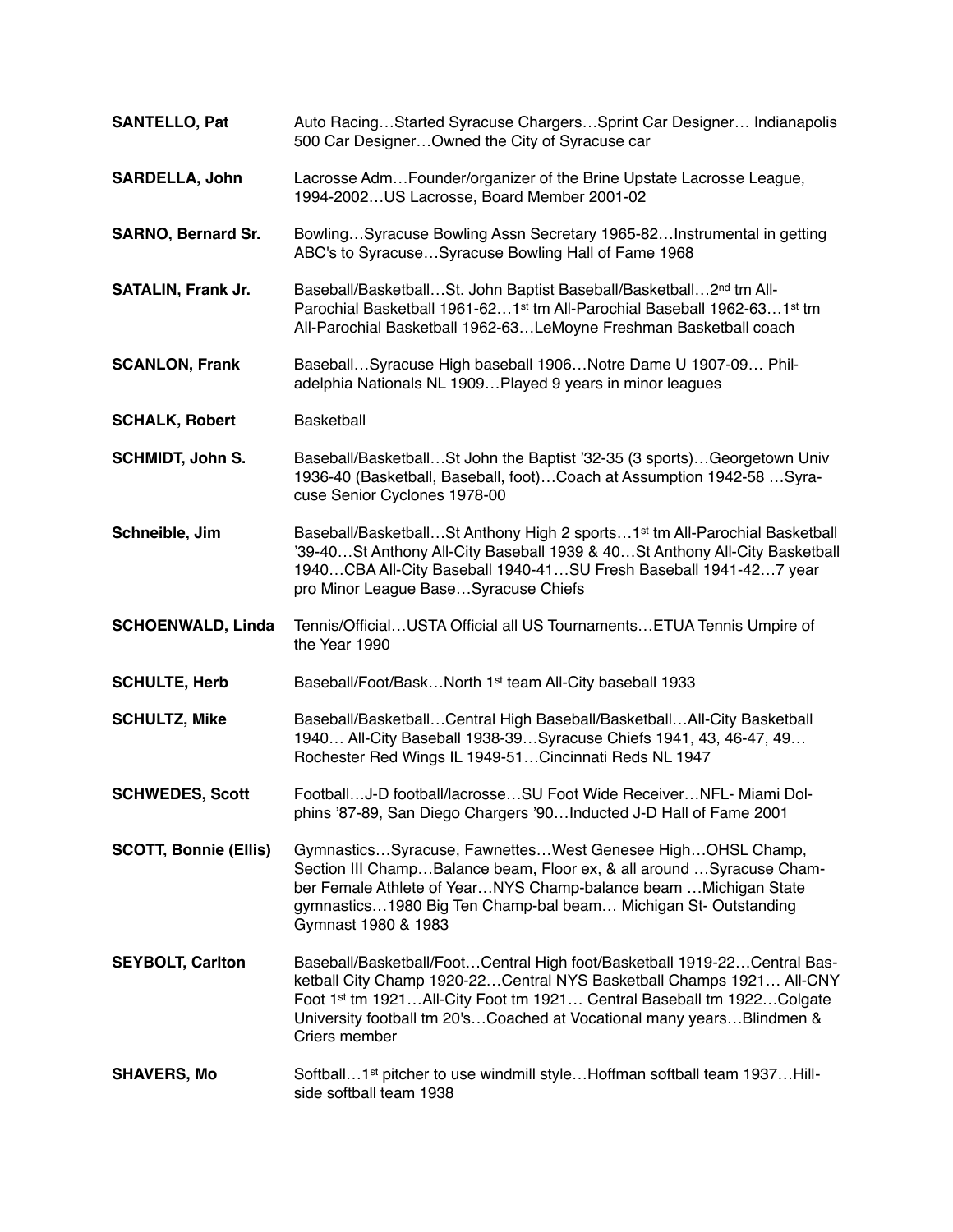- **SILVERTHORN, Dick** Softball…Softball Pitcher w/ Easy Washer, Highways Motors, Solvay teams
- **SIMMONS, Art** Hockey…Nottingham High 4 sports…'35-36 All-City Hockey tm MVP…Hershey Bears EHL '36-37…Syracuse Stars AHL '39-40… Syracuse Stars AAU tm 1948-49…Buffalo Bisons '40-42…'48-53 Clinton Comets, Amateur Hockey Asn/NY-Ont League …Died 10/22/1974
- **SIMS, Lazarus** SU Basketball Star. Syracuse Community Leader & Parks Commissioner
- **SKIDDY, Lawrence** Journalist…Herald Journal Sport Writer…Syracuse Baseball Wall Fame-1999
- **SMARRELLI, Tony** Basketball, golf… Henninger High grad ('67) coached scholastic basketball at Nottingham and Bishop Grimes … His teams won 390 games … Tony's Nottingham team was New York State Class B champion in '82 … Named Section 3 Coach of the Year in '95; retired in '06 … A low-handicap golfer, he was among the area's better amateur players, winning countless tournaments at Drumlins East … He won the '05 Post-Stand Senior Tournament, shooting tworound total of 140 (rounds of 66-74 at Liverpool, Rogues Roost) … After moving to Pinehurst, NC, Tony won the Senior Club Championship at fabled Pinehurst … Now a devotee of hickory golf (playing with wooden-shafted clubs a la the 1920s and '30s, he captured the U.S. Hickory Open ('12) at French Lick, Ind., in a playoff … NY State Basketball Hall of Fame inductee.
- **SMITH, Bill** Basketball…Central Tech Basketball 1960-62...1<sup>st</sup> team All-City Basketball 1962…Niagara University Basketball 1963-65
- **SMITH, Jerry** Cross Country/Long Distance…Syracuse Track Club founder 1977… Coach at F-M, youth programs
- **SMITH, John C. Jr.** Contributor.... Born, raised and still living in Eastwood ... From Lincoln Grammar School, he went to graduate from Christian Brothers Academy ('48) … In '61, he founded the Eastwood Bears Football and Cheerleading Association, and has coached ever since … John was still coaching last year (his 55th) at age 86 … He served as volunteer president/board member … More than 11,000 youngsters have gone through the program he founded … He also began other Eastwood sports organizations … Started J.C. Smith, Inc. (industrial construction equipment) in '76 … The company expanded to six venues in New York state, involving the family's third generation, and John still serves as a consultant … His alma mater, CBA, honored him with its Distinguished Alumni Award in '15.
- **SNYDER, George** Softball…NYS ASA Softball Hall Fame '03…Sr Cyclones Softball team starting '84…Played 11 Senior Softball World Series
- **SORRENTINO, Greg** Boxing…33 pro fights between 1975-84…NYS Heavyweight champ…NYS Golden Gloves champ
- **SPEARS, Johnny** Football…Most Holy Rosary football 1925-28…All-Schiller's 1925 Amateur champs…NYS High School Football Champs… All-Schiller Football 1925 League champ…Niagara U foot lineman

**SPRAGUE, Howard** Golf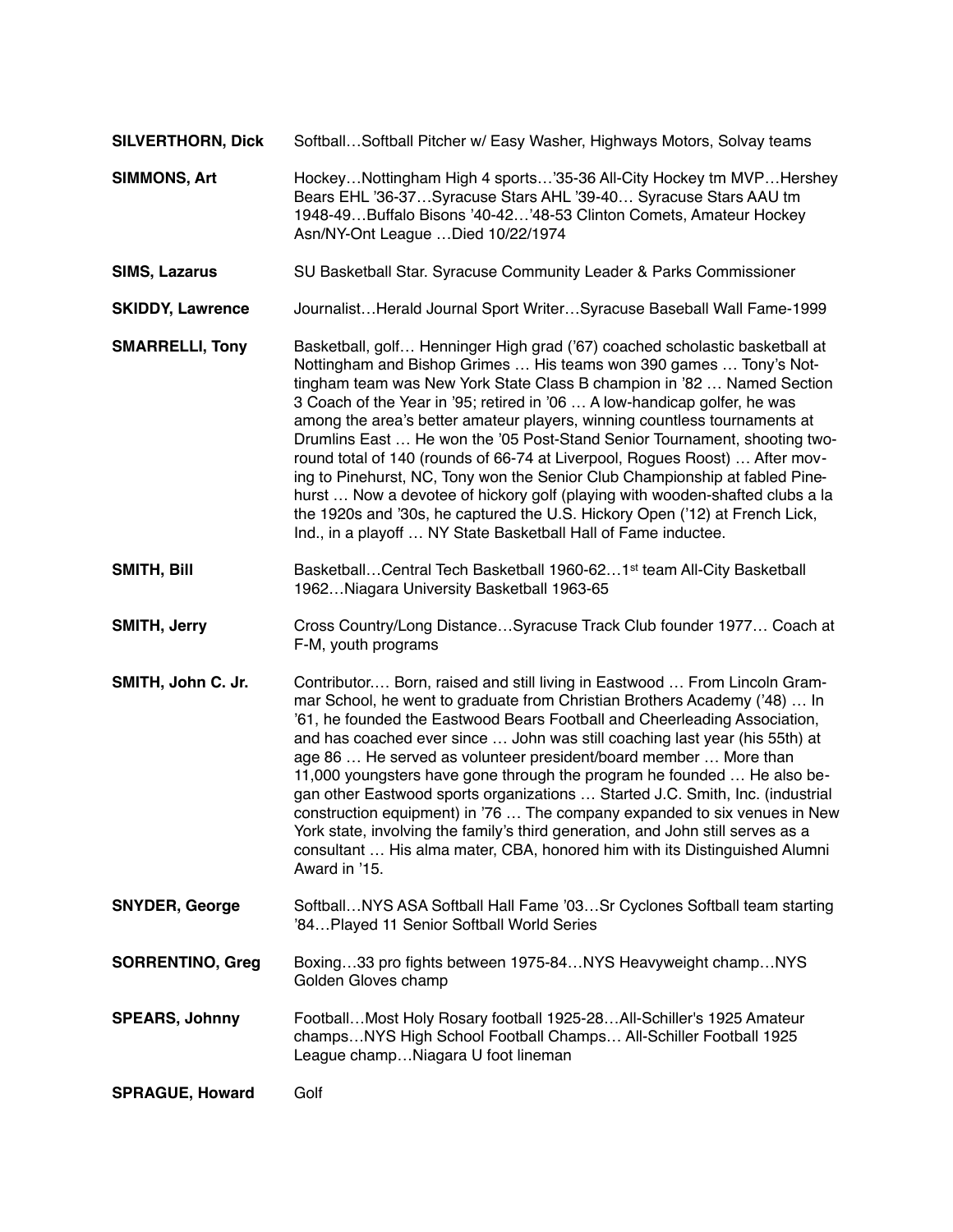| <b>STARK, Bill</b>            | Golf                                                                                                                                                                                                                                                                                                                                                                                                                                                                     |
|-------------------------------|--------------------------------------------------------------------------------------------------------------------------------------------------------------------------------------------------------------------------------------------------------------------------------------------------------------------------------------------------------------------------------------------------------------------------------------------------------------------------|
| <b>STEFANELLI, Dom</b>        | Baseball/Foot/BasketballNorth High 3 sport star 1925-28SU Football<br>1932SU Baseball 1931-33                                                                                                                                                                                                                                                                                                                                                                            |
| <b>STEIN, Joe</b>             | TennisPromoted Tennis youth programs                                                                                                                                                                                                                                                                                                                                                                                                                                     |
| <b>STEINBERG, Paul</b>        | Bask/Foot/OffCentral High Foot/BasketballEarly pro Basketball player<br>YMCA Leagues 1898-99 Phil Athletics Foot 1903-04 1st Football World<br>Champ 1902Canton Bulldogs Pro Foot 1906Umpire/ High & College Offi-<br>cial*Greatest of All- Officials*                                                                                                                                                                                                                   |
| <b>STEMMLER, Nick</b>         | BroadcasterNorth High graduateSyracuse Radio Sports broadcaster 1930-<br>40's on WSYRRadio voice of Syracuse Chiefs                                                                                                                                                                                                                                                                                                                                                      |
| <b>STETHERS, Howie</b>        | Baseball Eastwood Baseball/Foot 1957-593-time 1 <sup>st</sup> tm All-City Baseball<br>57-591st CNY Bonus Baby- sign with Baltimore Orioles for \$30,000Played<br>5 years in minor leagues                                                                                                                                                                                                                                                                                |
| <b>STEVENSON, Robert</b>      | PhotographerBaldwinsville High 1946-51B'ville High Baseballball pitcher<br>Syracuse Nats photographer 1954-63                                                                                                                                                                                                                                                                                                                                                            |
| <b>STEWART, Breanna</b>       | Cicero-North Syracuse High School basketball star. Played forward for UConn<br>Huskies. Led the Huskies to four national championships, was named the Final<br>Four's most outstanding player a record four times, and was a three-time con-<br>sensus national player of the year. Stewart was named WNBA Rookie of the<br>Year for the 2016 season. The #1 pick of WNBA draft. She now plays for the<br>Seattle Storm. Considered best women's basketball player ever. |
| <b>STROH, Bill</b>            | BaseballShamrocks 1898Syracuse Stars NYSL 1904-05 Eastern<br>League  Tri State League  Boston Nationals NL Boston Red Sox Scout                                                                                                                                                                                                                                                                                                                                          |
| <b>STROH, George</b>          | BaseballShamrocks Baseball club 1899Syracuse Stars-1899, 1905St<br>Cecila's indoor tm 1900AJ&G- NYS 1905,07Elmira-1908 30 year pro<br>baseball playerMajor League scout w/ Boston Red Sox                                                                                                                                                                                                                                                                                |
| <b>SZOMBATHY, Joe</b>         | Football/Coach/AdmSU Football End 1950-52Played '53 Orange Bowl<br>1952 SU's Bill Horr Award Coached high school in Pa SU end/linebacker<br>coach '57-73SU's Orange Pack Director SU Letterman of Distinction<br>1989SU Assoc Dir of Athletics                                                                                                                                                                                                                           |
| <b>TANGUAY, Jim</b>           | Baseball/FootCentral High Football late 20'sAll-City Football TeamCen-<br>tral baseball team 1928NYU Football star                                                                                                                                                                                                                                                                                                                                                       |
| <b>TARBELL, Greg</b>          | LacrosseSU Lacrosse 1980-81All-American 3 <sup>rd</sup> team 1981All-American<br>HM 1982Holds SU record most goals game-9 3rd SU most points in game-<br>11                                                                                                                                                                                                                                                                                                              |
| <b>TEARNEY Judy Modafferi</b> | Martial ArtsAmong nation's top master instructors; recognized as Grand                                                                                                                                                                                                                                                                                                                                                                                                   |

 Master … 1st adult CNY woman promoted to Black Belt ('77), Judy began training in '74 under Hall of Famer Greg Tearney, was all-City karate Grand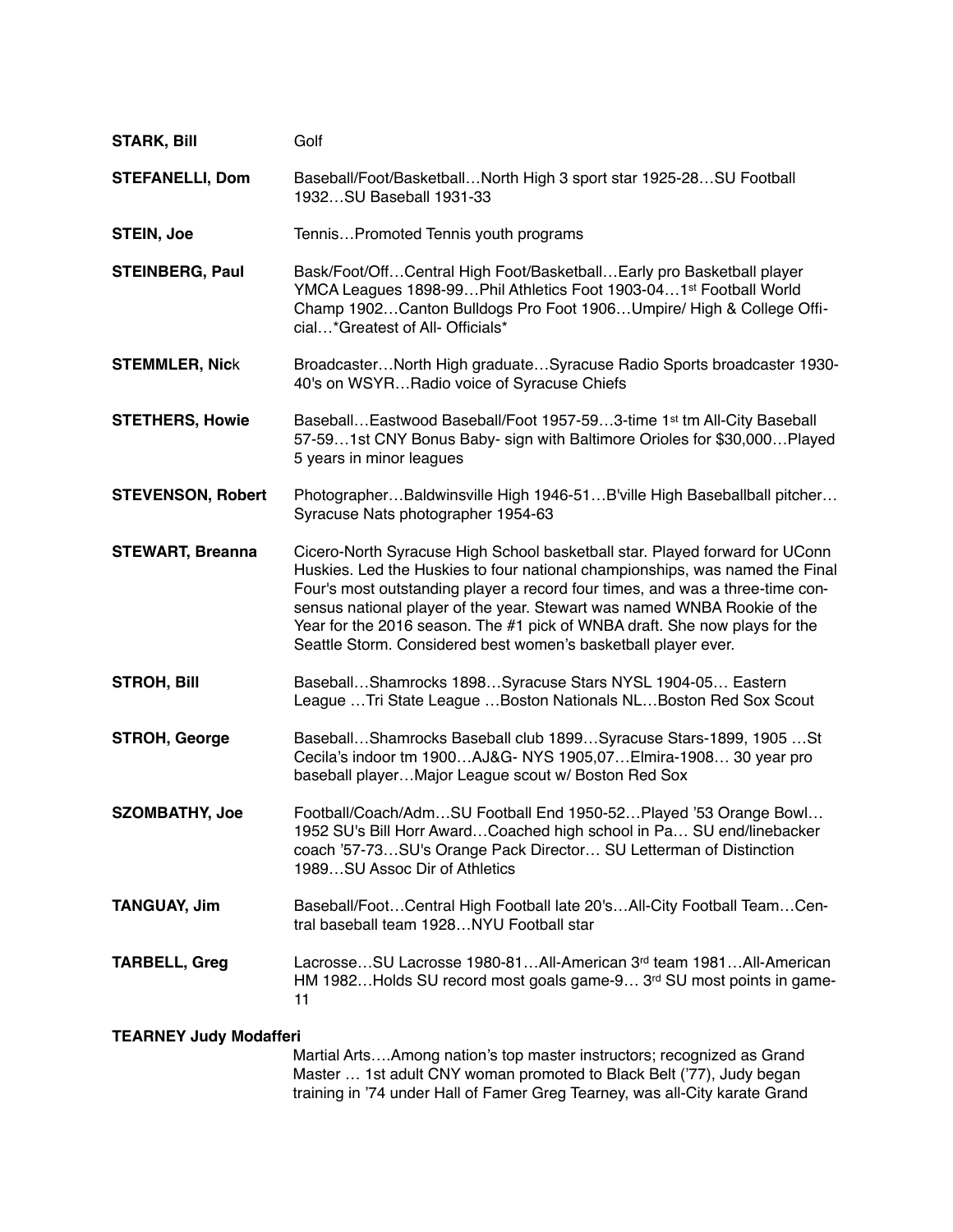|                        | Champion ('76), instructed SU football players ('87-98)  Won over 20 Grand<br>Championships in international tournaments in both forms - weapons and<br>fighting  Kyoshi Modafferi Tearney developed 'Karate Aerobics' video ('86)<br>Holds rank of 9th Degree Black Belt (highest-ranked CNY woman)  Judy,<br>husband Greg, daughter Alexis Tearney-Kuhl oversee hundreds of students at<br>Tearney Martial Arts  Judy ('16) & Greg only husband-wife inducted into<br>Who's Who in American Martial Arts Hall of Fame  Among awards: TV5<br>Woman of the Year ('90).                                                                                                                                                                                                                                                                                                        |
|------------------------|-------------------------------------------------------------------------------------------------------------------------------------------------------------------------------------------------------------------------------------------------------------------------------------------------------------------------------------------------------------------------------------------------------------------------------------------------------------------------------------------------------------------------------------------------------------------------------------------------------------------------------------------------------------------------------------------------------------------------------------------------------------------------------------------------------------------------------------------------------------------------------|
| <b>THOMA, Bern</b>     | FootballAll-Schiller's Quarterback 1926-28                                                                                                                                                                                                                                                                                                                                                                                                                                                                                                                                                                                                                                                                                                                                                                                                                                    |
| TILL, Bob              | BasketballSt. Vincent's Basketball1 <sup>st</sup> team All-Par '53-54, '54-55                                                                                                                                                                                                                                                                                                                                                                                                                                                                                                                                                                                                                                                                                                                                                                                                 |
| <b>TILLMAN, Frank</b>  | Football/basketball. Born in Solvay (1908) and a multi-sport athlete at Solvay<br>High, Frank played football/basketball at Syracuse ('28-32), although unlisted<br>among lettermen  Played pro ball in Canadian Football League; all-confer-<br>ence rookie for '33 Grey Cup champion Toronto Argonauts  Named Argos' all-<br>time tackle from '21-41 era  Coached football (29 years, 106-74-2) and bas-<br>ketball (26) at Queen's University in Kingston, Ont.  His football teams won a<br>Canadian national championship ('68 Vanier Cup, 11-1 record) and 8 Yates<br>Cup conference titles, 7 in 14-year span  Frank Tindall Trophy awarded year-<br>ly to Canadian Interuniversity Athletic Union football coach of the year  A<br>Queens University football hall of famer (1st class in '83), he was Canadian<br>Football Hall of Fame inductee ('85)  Died in '93. |
| <b>TINDALL, Frank</b>  | FootballSU Football 1931-32Head Coach Queens University Ontario,<br>Canada 1946-75                                                                                                                                                                                                                                                                                                                                                                                                                                                                                                                                                                                                                                                                                                                                                                                            |
| <b>TITONE, Frank</b>   | OfficialNYS Softball Hall of Fame 1993Blindmen Criers Schwarzer Award<br>'98                                                                                                                                                                                                                                                                                                                                                                                                                                                                                                                                                                                                                                                                                                                                                                                                  |
| <b>TOBIN, Walter</b>   | BaseballAll-Syracuse Native Baseball tm 1939 Yale Rifles baseball '03<br>Clipper Baseball tm 1903Holihan's Pets Baseball tm 1910                                                                                                                                                                                                                                                                                                                                                                                                                                                                                                                                                                                                                                                                                                                                              |
| TORMEY, Jim Sr.        | Basketball. Born in Syracuse in 1889, Jim was one of the city's earliest stellar<br>athletes, a three-sport star at CBA ('06)  In '09, he enrolled at Syracuse U.;<br>he played freshman football, captained basketball/baseball teams  In '10, he<br>went to Dean Academy (Mass.); was again a three-sport star on New England<br>Prep School championship teams  In '12, he transferred to Georgetown; he<br>earned seven letters  While working for the FBI during World War I, he played<br>for the (Original) Basloe Globetrotters, traveling throughout the Midwest  In<br>'19, he began playing center for the All-Syracuse team (including Joe<br>Schwarzer, Wilbur Crisp), which won more than 80 percent of its games from<br>'19-24  Played over 1,000 games  Was City of Syracuse Corporation Coun-<br>sel  Received Georgetown's Medal of Honor ('69).           |
| <b>TRAINOR, Dick</b>   | BaseballSyracuse Stars catcher 1904-07Selected to All-Syracuse native<br>team by Syracuse Newspapers in 1939                                                                                                                                                                                                                                                                                                                                                                                                                                                                                                                                                                                                                                                                                                                                                                  |
| <b>TRETOWICZ, Mark</b> | Baseball/Hockey/SoccerLiverpool High 3 sports '82-85Hock/soc/ base<br>Liverpool Baseball All-Star '83-85Liverpool NYS Hockey champs '851st<br>team hockey All-Star '83,84Division I, Section III scoring champ '84-85                                                                                                                                                                                                                                                                                                                                                                                                                                                                                                                                                                                                                                                         |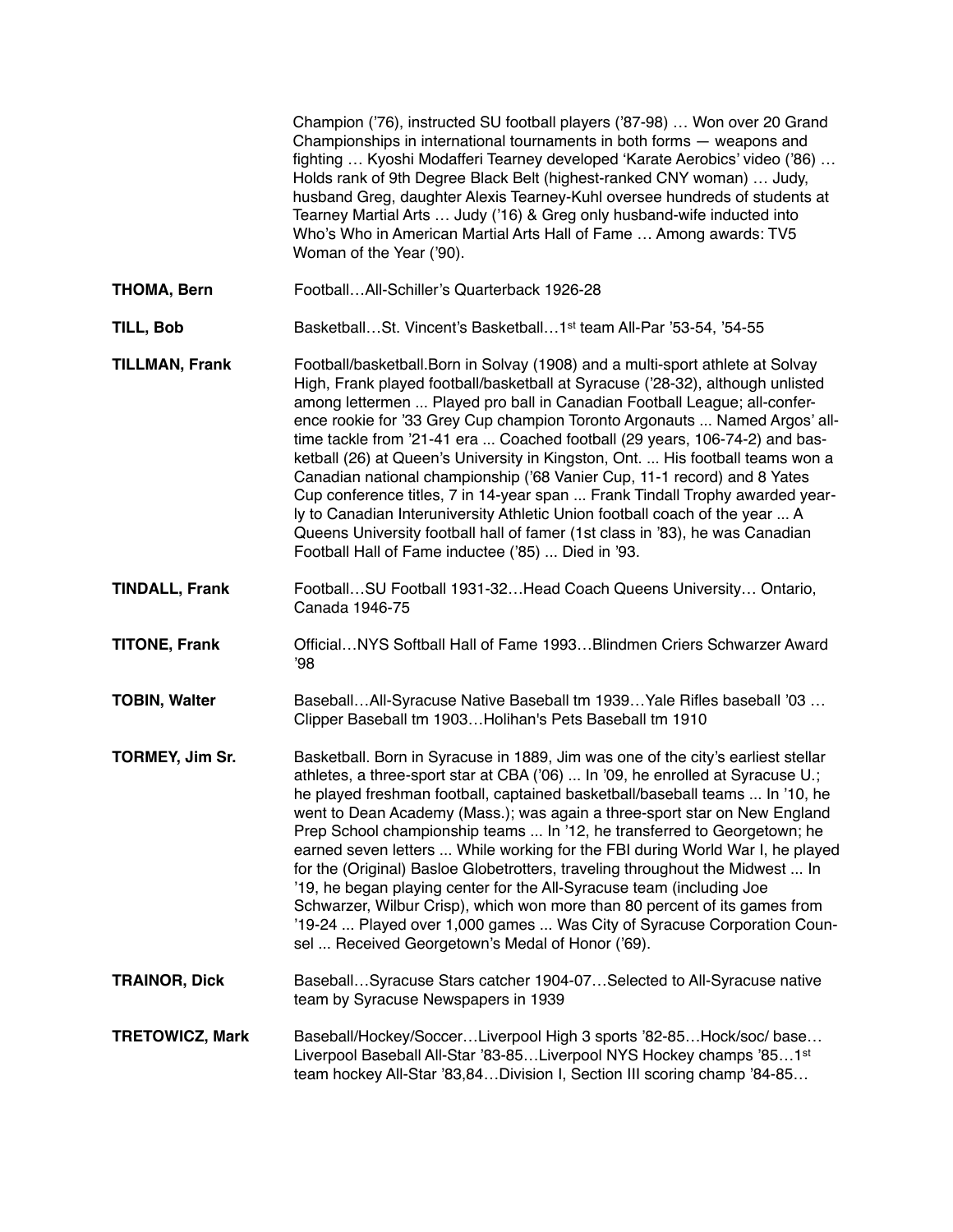|                                  | Clarkson College Hockey '85-89 Draft- NHL's LA Kings Roanoke ECL<br>1989Liverpool Sports HoF '92                                                                                                                                                                                                                                                                                                                                                                                                                                                                                                                                                                                                                                                                                                                                                                                                                                                                     |
|----------------------------------|----------------------------------------------------------------------------------------------------------------------------------------------------------------------------------------------------------------------------------------------------------------------------------------------------------------------------------------------------------------------------------------------------------------------------------------------------------------------------------------------------------------------------------------------------------------------------------------------------------------------------------------------------------------------------------------------------------------------------------------------------------------------------------------------------------------------------------------------------------------------------------------------------------------------------------------------------------------------|
| <b>TRICHE, Howard</b>            | BasketballCorcoran High Basketball 1982, 83All-CNY selection 1981-82<br>1st team All-CNY Metro 1982-83Selected to All-NYS Basketball teamSU<br>Basketball 1984-87 (Final 4-1987)                                                                                                                                                                                                                                                                                                                                                                                                                                                                                                                                                                                                                                                                                                                                                                                     |
| <b>TRIPOLI, Paul</b>             | Football - Born in Utica, Paul starred at Liverpool High on the gridiron, also in<br>basketball, golf and track  The 1980 grad was inducted into the school's Ath-<br>letic Hall of Fame with a Class of '89 that included Hall of Famer Tim Green<br>He played collegiately at Alabama  A 6-foot, 197-pound defensive back,<br>Tripoli played pro football in the NFL for the Tampa Bay Buccaneers ('87) and<br>in Canada for the Toronto Argonauts ('86-87)  In '86, he had three intercep-<br>tions in nine games as the Argos won the CFL East. In '87, he played two<br>games for the Argos (who reached the Grey Cup), returning three missed field<br>goals 57 yards, returning punts and intercepting two passes  Paul started<br>four of the 13 games he played for the '87 Bucs and had three interceptions<br>and three fumble recoveries. His most outstanding NFL game was at Detroit,<br>where he picked off two passes, returning one for a touchdown |
| <b>TUCCI, Rudy</b>               | BaseballN Syracuse High Coach 31 years, Record 301-85'80 Outstanding<br>High School BB Coach of Year Award at AAC Con Co-Dir of LeMoyne Base-<br>ball Camp16 yr asst baseball coach at LeMoyne                                                                                                                                                                                                                                                                                                                                                                                                                                                                                                                                                                                                                                                                                                                                                                       |
| <b>TUCH, Alex</b>                | Hockey - Born in Syracuse, raised in Baldwinsville, was already a stud on the<br>ice as a 15-year-old scoring 101 points in 40 games for the Syracuse Jr. Stars<br>Alex won a Bronze medal in 2013 World Under-17 team, Gold in '14 with<br>Under-18 team, scoring 64 points in 61 games  Was 18th overall pick in 1st<br>round of '14 NHL Entry Draft by Minnesota Wild  Led Boston College to the<br>Frozen Four as a sophomore. Scored 62 points (32 goals) in 77 games for BC<br>Minnesota dealt Tuch to Las Vegas, where his NHL career has taken off at<br>an early age - the 6-4, 223-pound right wing turns 23 in May. He's already<br>accounted for 77 points (31 goals) in two seasons with the Golden Knights,<br>who reached the 2018 Stanley Cup finals. In 20 playoff games that year, he<br>scored 10 points  In the midst of a 7-year, \$33.25 million contract.                                                                                     |
| <b>UFFER, Dennis</b>             | Handball Won four consecutive 50 and over titles in World Handball Champi-<br>onshipdoubles and one and four-wall single crownsmotto is "any ball, any<br>wall, anywhere."                                                                                                                                                                                                                                                                                                                                                                                                                                                                                                                                                                                                                                                                                                                                                                                           |
| <b>UNGER, John</b>               | Baseball/BasketballCicero-N Syracuse 2 sportsBasketball score 1,021 pts<br>'64-671 <sup>st</sup> team All-County Basketball 1966-671 <sup>st</sup> team All-County base-<br>ballSU Basketball team                                                                                                                                                                                                                                                                                                                                                                                                                                                                                                                                                                                                                                                                                                                                                                   |
| <b>VAN LENGEN, Robert</b>        | FootballPrinceton Univ Football teamFootball RefereeBlindmen & Criers<br>Award 1976                                                                                                                                                                                                                                                                                                                                                                                                                                                                                                                                                                                                                                                                                                                                                                                                                                                                                  |
| <b>VASSENELLI, Nick "Pepper"</b> | Basketball Easy Washer Softball Team NYS ASA Softball Hall of Fame<br>1990Softball umpire                                                                                                                                                                                                                                                                                                                                                                                                                                                                                                                                                                                                                                                                                                                                                                                                                                                                            |
| <b>VENTURA, Sam</b>              | Bowling In first-ever event at age 13, Utica native won Jr. City tourney all-<br>events. Sam bowled for Utica Proctor High, Herkimer/Mohawk Valley CC                                                                                                                                                                                                                                                                                                                                                                                                                                                                                                                                                                                                                                                                                                                                                                                                                |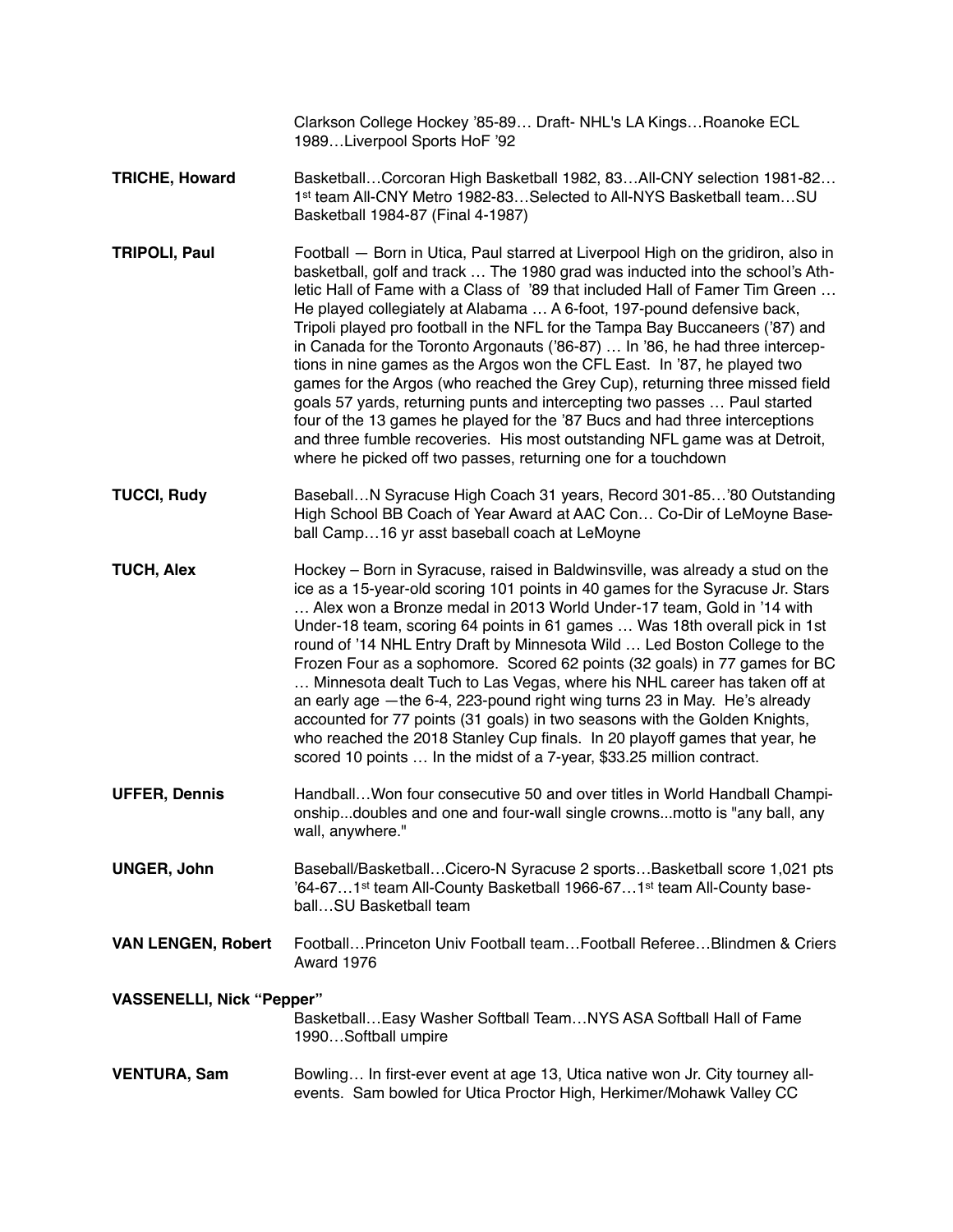|                          | teams  Many times King of the Hill in over 100 TV appearances  Topped<br>800 entries to win '85 Herald Masters; won inaugural NY State Masters ('89);<br>only repeat champ ('90)  Has more than 50 300's, plus 12 299's, 18 800 3-<br>game series  Won 2 Syracuse Bowling Assn. team titles, 2 doubles crowns<br>Empire State Games: 1 Gold, 2 Silver  Silver medal, '92 Olympic Festival<br>Ohio amateur champ ('92, '93)  On Senior Tour, 1st to top world's No. 1,<br>Walter Ray Williams  Won 7 PBA50 Senior regional titles despite having<br>Bell's palsy  Regional Bowler of the Year ('11, '14)  Led '12 U.S. Open<br>qualifying after 18 games  NY State, Syracuse Bowling Assn. hall of famer. |
|--------------------------|----------------------------------------------------------------------------------------------------------------------------------------------------------------------------------------------------------------------------------------------------------------------------------------------------------------------------------------------------------------------------------------------------------------------------------------------------------------------------------------------------------------------------------------------------------------------------------------------------------------------------------------------------------------------------------------------------------|
| <b>VERCILLO, Pete</b>    | BasketballNorth High grad 1951Morrisville CollegeAst coach CBA under<br>CapellettiCBA Head coach 1967'67 Catholic Coach of Year for CNY<br>Coach Syracuse Bisons semi-pro foot 10 yrsCoach 2 ys at Bishop Ludden<br>late 80'sCBA defensive coach in 1995Morrisville Athletic Wall of Fame<br>2005                                                                                                                                                                                                                                                                                                                                                                                                        |
| <b>VETTER, AI</b>        | Foot/LacrosseBorn 4/2/1930Staunton Military Academy HS 19493-sport<br>athlete, all-state Basketball Colgate U foot 3 yrs, grad 1953 Helped estab-<br>lish FM Little League  Coach Manlius Military Acad -Foot/baseball/track F-<br>M High Varsity Foot/Basketball/lacrosse coach many years Retired from FM<br>1984Served Section 3, Foot Chairman Colgate U Lacrosse coachHamil-<br>ton Coll. football coachCo-founded & Pres CNY Chapter of Nat Foot Founda-<br>tionUS Foot Assn 1 <sup>st</sup> rep NYSOutstanding Contributor to Amateur Foot<br>AwardUS Air Force- Japan & GermanyDied 5/19/2005 in CNY                                                                                             |
| <b>VILLEMAN, George</b>  | BaseballShamrocks 1897Syracuse Stars pitcher '98-99Utica EL<br>'99-00Schenectady '01-02Minnes. '04AJ&G NYS Lg '05                                                                                                                                                                                                                                                                                                                                                                                                                                                                                                                                                                                        |
| <b>VREDENBURG, Jerry</b> | Soccer, Lacrosse Athlete, teacher, coach, administrator Lettered in three<br>sports at BaldwinsvilleLettered in two sports at Oswego StateNational<br>Soccer Coaches AssnAll-America honors as a goalieHad 29 save when<br>Oswego won its only SUNY titleHonored by US Lacrosse Coaches Assn.<br>Century Club                                                                                                                                                                                                                                                                                                                                                                                            |
| <b>WALL, Bill</b>        | Baseball/BasketballSkaneateles High 2 sports1 <sup>st</sup> team All-County Basket-<br>ball 1967-681 <sup>st</sup> team All-County BaseballPitched many no-hitters                                                                                                                                                                                                                                                                                                                                                                                                                                                                                                                                       |
| <b>WALLACE, Bob</b>      | Baseball/FootCent. Square Ast Football Ch 20 yrs, Softball Coach 2 yrs                                                                                                                                                                                                                                                                                                                                                                                                                                                                                                                                                                                                                                   |
| <b>WALLACE, Robert</b>   | CoachValley High '41-45, 3 sports Foot/Basketball/Baseball'43 City<br>League Foot ChampsColgate U '47 fresh footCortland St- lettered 3 yrs<br>footCoach- Painted Post High '53-56, Cortland St '56-85 C. State Baseball<br>Ch '58-82, 25 yrsVarsity Basketball Ch 1957-58 Ladies Softball Coach '84-<br>85Inducted Cortland St-Club Hall '79 Cortland Baseball field named Wal-<br>lace                                                                                                                                                                                                                                                                                                                 |
| <b>WARD, Vandy</b>       | TennisCity Tennis Champion                                                                                                                                                                                                                                                                                                                                                                                                                                                                                                                                                                                                                                                                               |
| <b>WEATHERUP, Paul</b>   | Contributorscholastic football official 1958-93college official '65-'74Exec.<br>Secretary of the NY State Assn. of Certified Football Officials since 1968,<br>chairman of NYSPHSAA Officials Coordinating Federation since 1973Secre-                                                                                                                                                                                                                                                                                                                                                                                                                                                                   |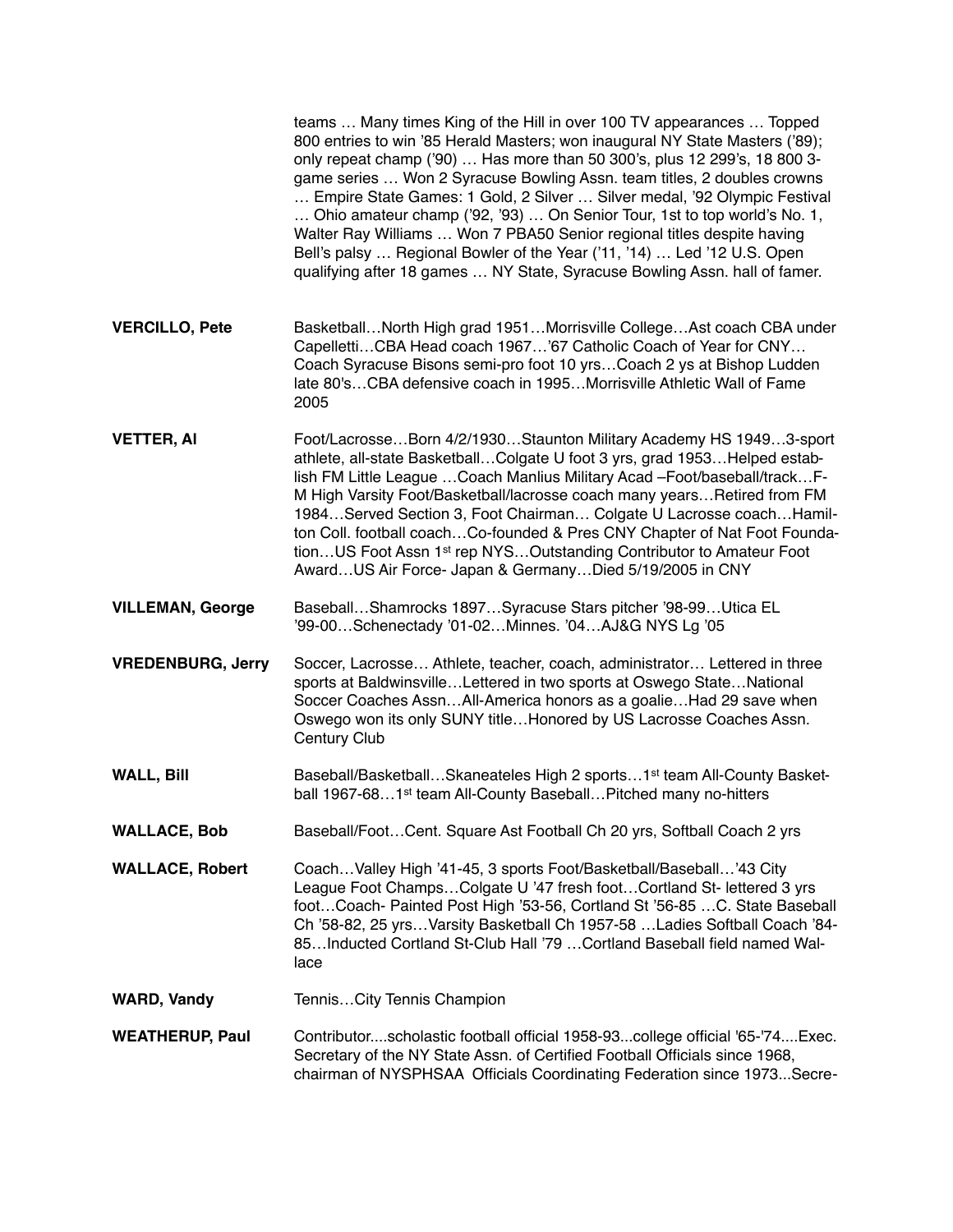tary-Treasurer of Blindmen and Criers, 1968-2008...NY State Public High School Athletic Assn. Hall of Fame.

- **WEBSTER, Marshall** Hockey Player/Coach…Valley High '39-42…Syracuse Stars '45-50… Valley High Coach '46…Eastwood Rockets '52-55…Electricians '56-66…Come Back Inn '67-79…Tracy Construction '80-85… Syracuse Kings '86-90…Whelens Pub '90-98…Syracuse Gray Wolves '96-pr …Midstate Youth hockey coach 1963-70
- **WEGERSKI, Spi**g Foot/Coach/Off…Vocational High '31-33…All-City End '32/ '33 …St. Bonaventure U…Coached at St. Anthony's, Split Rock and N Syracuse…Collegiate Official…Blindmen-Joe Schwarzer Award 79
- **WEISMORE, Bob** Baseball…Corcoran High Baseball '68-70…1st tm All-City pitch '69-70…Signed pro contract w/ Chicago Cubs…Minor league '70-73…'72 -GCL League, 6-3, 1.89 era…1973-Quincy, Midwest League, 6-6, 3.58… OCC pitch coach…Corcoran High pitch coach…Westhill Baseball coach 2000-pr…2 Section Titles, 4 league titles…2004 NYS Class B final four
- **WESSINGER, Jim** Baseball...LeMoyne College shortstop '73-75...1<sup>st</sup> LeMoyne player to play majors…Signed with Atlanta Braves-'76…Minor leagues '76-80 …Richmond Braves-Int. League '78-80…Atlanta Braves NL 1979… LeMoyne College Sport Hall of Fame
- **WIEGAND, "Speedy"** Softball…Great softball pitcher 1935-50's…w/ Easy Washer NYS Champs… Haberles, Hoffman others
- **WILCOX, Ron** Basketball…Cathedral High Basketball 1943-47…1<sup>st</sup> team All-Parochial selection 1946-47…All Syracuse high school team-1947
- **WILEY, George** Track…1904 St Louis Summer Olympic…Silver & bronze medal in 5mi & 25mi bike race…Featured in MSG…6-day pro bike race …Both indoor & outdoor races…1913- 3rd in Paris 6-day event
- **WILLIAMS, Todd** Baseball…E Syracuse High Baseball…OHSL Metro All-Star '89…OCC pitcher (uniform retired-2000)…San Fran Giants-1997…Cincinnati Reds-1998…Indianapolis IL-'98-99…IL All-Star Relief Pitcher-'98…Seattle Mariners-'99-00…'99 USA Pan-American base tm… '00 USA Olympic gold medal tm…NY Yankees-'01…Columbus Clippers IL-'01…Signed with LA Dodgers '02…Ottawa Lynx IL-'03-04…Baltimore Orioles AL '04-07
- **WYNNE, Susan** Ice dancing. Camillus native enjoyed terrific 10-year amateur skating career ... Susan and ice dance partner Joseph Druar finished 11th in the '88 Winter Olympics in Calgary … They rose steadily in world rankings, from 9th in '88 to No. 4 in '90 … Wynne and Druar were two-time United States champions … They took their final bows as amateurs at the '90 Goodwill Games — deciding to turn professional, unhappy with the change in appeal to international judges of the American style of ice dancing … Wynne and Druar moved to Boston area to teach and create new routines, which they unveiled at an exhibition at Rochester's Genesee Figure Skating Club … In '91, they performed in Syracuse with the touring 'Stars on Ice' in front of sellout crowd of 8,200 at the War Memorial … ESPN utilized Susan's expertise as a TV analyst.